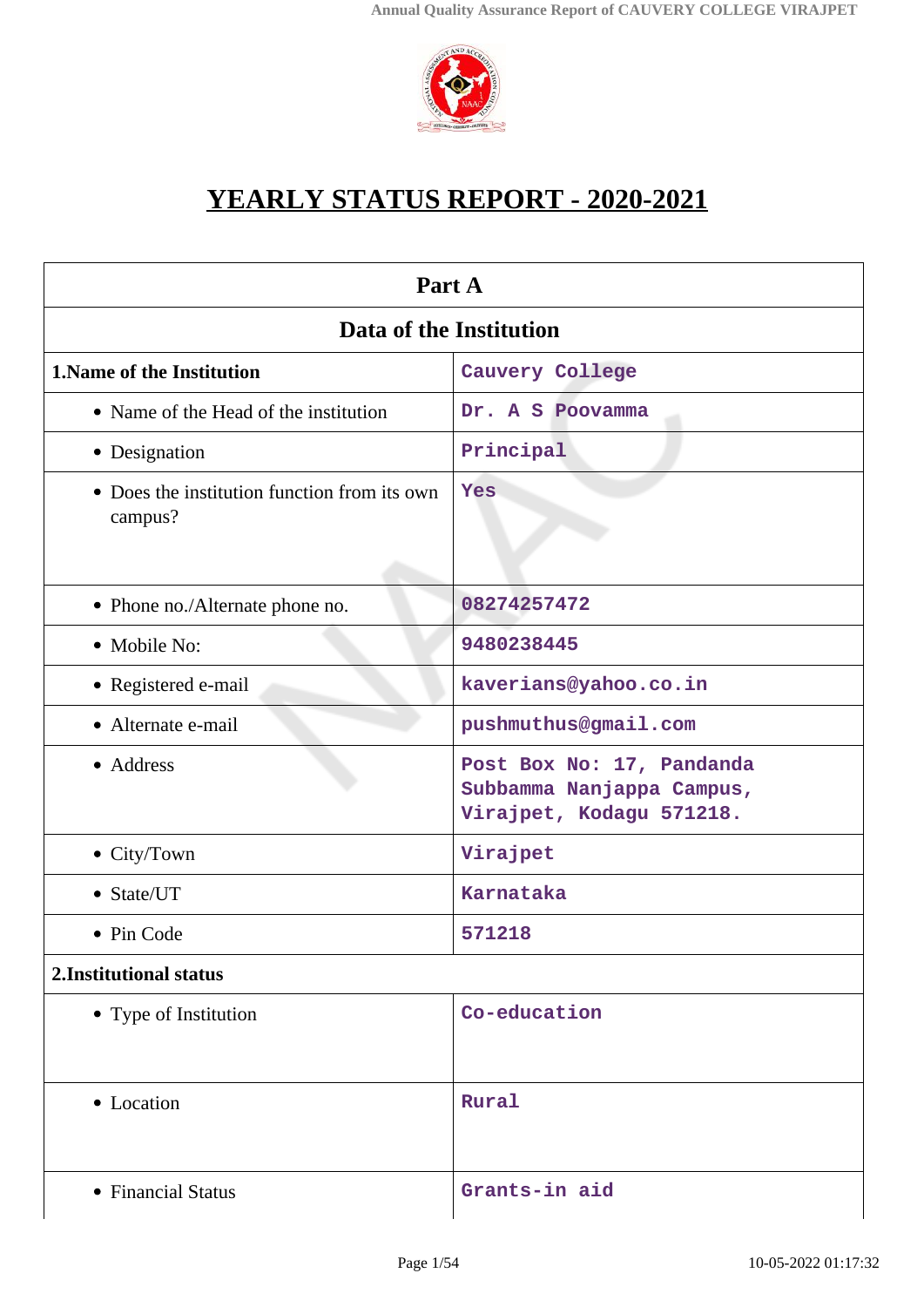| • Name of the Affiliating University                                       | <b>MANGALORE</b>                                                                           |
|----------------------------------------------------------------------------|--------------------------------------------------------------------------------------------|
| • Name of the IQAC Coordinator                                             | Dr. Anand Karla                                                                            |
| $\bullet$ Phone No.                                                        | 08274257472                                                                                |
| • Alternate phone No.                                                      | 9902306817                                                                                 |
| • Mobile                                                                   | 9448331343                                                                                 |
| • IQAC e-mail address                                                      | iqaccauvery@gmail.com                                                                      |
| • Alternate e-mail address                                                 | anandkarlaccg@gmail.com                                                                    |
| 3. Website address (Web link of the AQAR<br>(Previous Academic Year)       | http://cauverycollegevpt.edu.in/w<br>p-content/uploads/2021/05/AQAR-20<br><u>19-20.pdf</u> |
| 4. Whether Academic Calendar prepared<br>during the year?                  | Yes                                                                                        |
| • if yes, whether it is uploaded in the<br>Institutional website Web link: | http://cauverycollegevpt.edu.in/w<br>p-content/uploads/2022/02/cal-202<br>$0-21$ .pdf      |
| <b>5. Accreditation Details</b>                                            |                                                                                            |

# Cycle Grade CGPA Year of Accreditation Validity from  $\vert$  Validity to **Cycle 1 B+ 75.80 2005 28/02/2005 27/02/2010 Cycle 2 B 2.02 2011 16/09/2011 15/09/2016 Cycle 3 B+ 2.60 2017 02/05/2017 01/05/2022**

**6.Date of Establishment of IQAC** 06/06/2005

# **7.Provide the list of funds by Central / State Government UGC/CSIR/DBT/ICMR/TEQIP/World Bank/CPE of UGC etc.,**

| Institutional/Depa<br>rtment /Faculty                                  | Scheme | <b>Funding Agency</b> |  | Year of award<br>with duration | Amount |
|------------------------------------------------------------------------|--------|-----------------------|--|--------------------------------|--------|
| nil                                                                    | nil    | nil                   |  | nil                            | nil    |
| 8. Whether composition of IQAC as per latest<br><b>NAAC</b> guidelines |        | Yes                   |  |                                |        |
| • Upload latest notification of formation of                           |        | <b>View File</b>      |  |                                |        |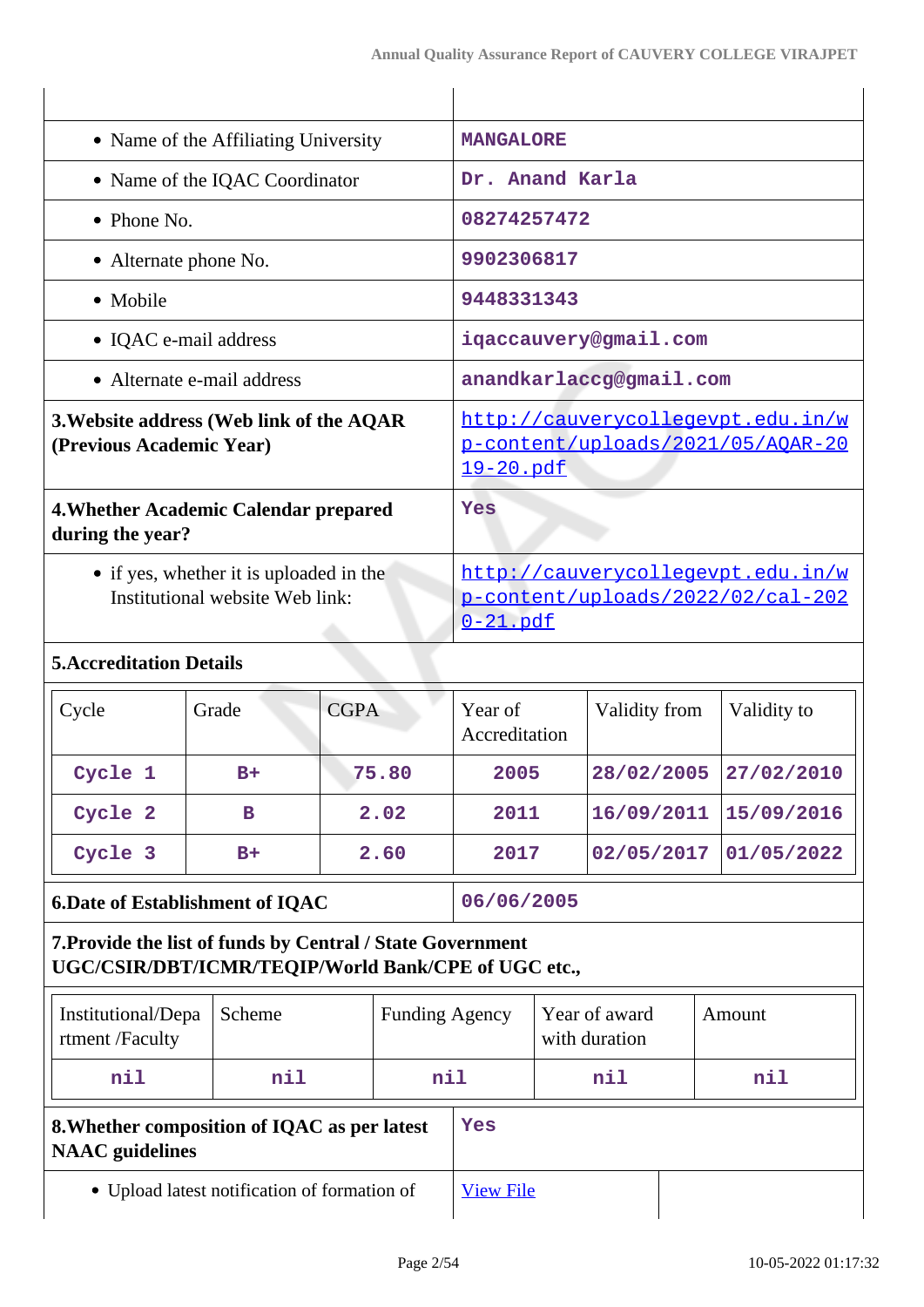| IQAC                                                                                                                                                                     |                                                             |  |
|--------------------------------------------------------------------------------------------------------------------------------------------------------------------------|-------------------------------------------------------------|--|
| 9. No. of IQAC meetings held during the year                                                                                                                             | 4                                                           |  |
| • Were the minutes of IQAC meeting(s) and<br>compliance to the decisions have been<br>uploaded on the institutional website?                                             | Yes                                                         |  |
| • If No, please upload the minutes of the<br>meeting(s) and Action Taken Report                                                                                          | No File Uploaded                                            |  |
| 10. Whether IQAC received funding from any<br>of the funding agency to support its activities<br>during the year?                                                        | <b>No</b>                                                   |  |
| • If yes, mention the amount                                                                                                                                             |                                                             |  |
| 11. Significant contributions made by IQAC during the current year (maximum five bullets)                                                                                |                                                             |  |
| 1) Assuring smooth conduct of online classes. 2) Conduct of<br>Webinars.                                                                                                 |                                                             |  |
| 3) Conduct of on line Yoga day. 4) Vaccination to all staff and<br>students. 5) Sanitization of the institutions.                                                        |                                                             |  |
| 5) Sanitization of the Institution.                                                                                                                                      |                                                             |  |
| 12. Plan of action chalked out by the IQAC in the beginning of the Academic year towards<br>Quality Enhancement and the outcome achieved by the end of the Academic year |                                                             |  |
| Plan of Action                                                                                                                                                           | Achievements/Outcomes                                       |  |
| On-line classes                                                                                                                                                          | Smooth conduct of On-line<br>classes                        |  |
| To conduct Webinars                                                                                                                                                      | 09 Webinars were conducted.                                 |  |
| On-line internal examinations                                                                                                                                            | Online and offline internal<br>examinations were conducted. |  |
| Assignments to be given to<br>students on various topics.                                                                                                                | Students submitted assignments<br>on various topics.        |  |
| 13. Whether the AQAR was placed before<br>statutory body?                                                                                                                | <b>No</b>                                                   |  |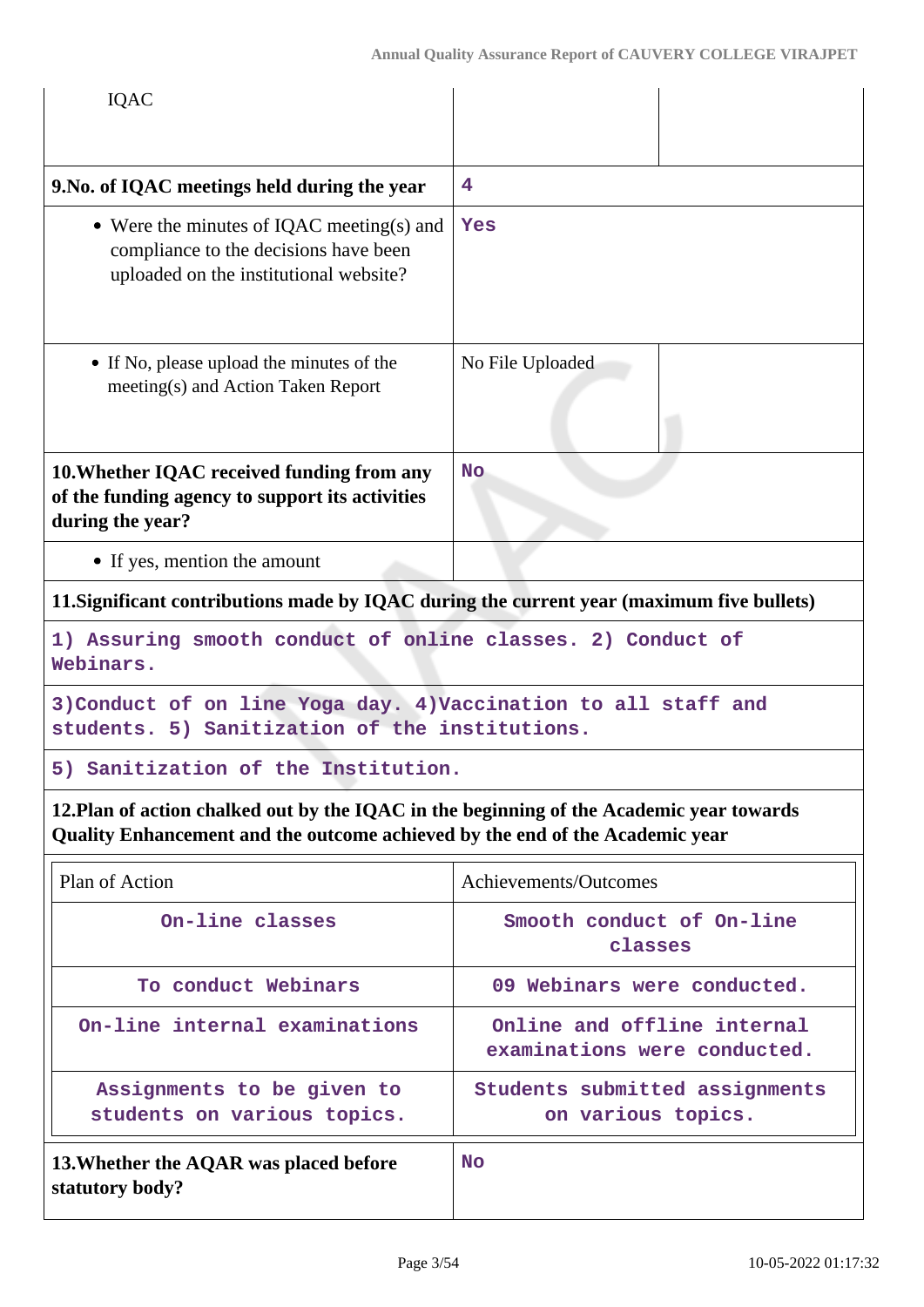| • Name of the statutory body                                                                    |                    |  |  |
|-------------------------------------------------------------------------------------------------|--------------------|--|--|
|                                                                                                 |                    |  |  |
| Name                                                                                            | Date of meeting(s) |  |  |
| Nil                                                                                             | Nil                |  |  |
| 14. Whether institutional data submitted to AISHE                                               |                    |  |  |
| Year                                                                                            | Date of Submission |  |  |
| $2020 - 21$                                                                                     | 09/02/2022         |  |  |
| <b>Extended Profile</b>                                                                         |                    |  |  |
| 1.Programme                                                                                     |                    |  |  |
| 1.1                                                                                             | 143                |  |  |
| Number of courses offered by the institution across all programs<br>during the year             |                    |  |  |
| <b>File Description</b>                                                                         | Documents          |  |  |
| Data Template<br><b>View File</b>                                                               |                    |  |  |
|                                                                                                 |                    |  |  |
| 2.Student                                                                                       |                    |  |  |
| 2.1                                                                                             | 232                |  |  |
| Number of students during the year                                                              |                    |  |  |
| <b>File Description</b>                                                                         | Documents          |  |  |
| Data Template                                                                                   | <b>View File</b>   |  |  |
| 2.2                                                                                             | 100                |  |  |
| Number of seats earmarked for reserved category as per GOI/ State<br>Govt. rule during the year |                    |  |  |
| <b>File Description</b>                                                                         | Documents          |  |  |
| Data Template                                                                                   | <b>View File</b>   |  |  |
| 2.3                                                                                             | 79                 |  |  |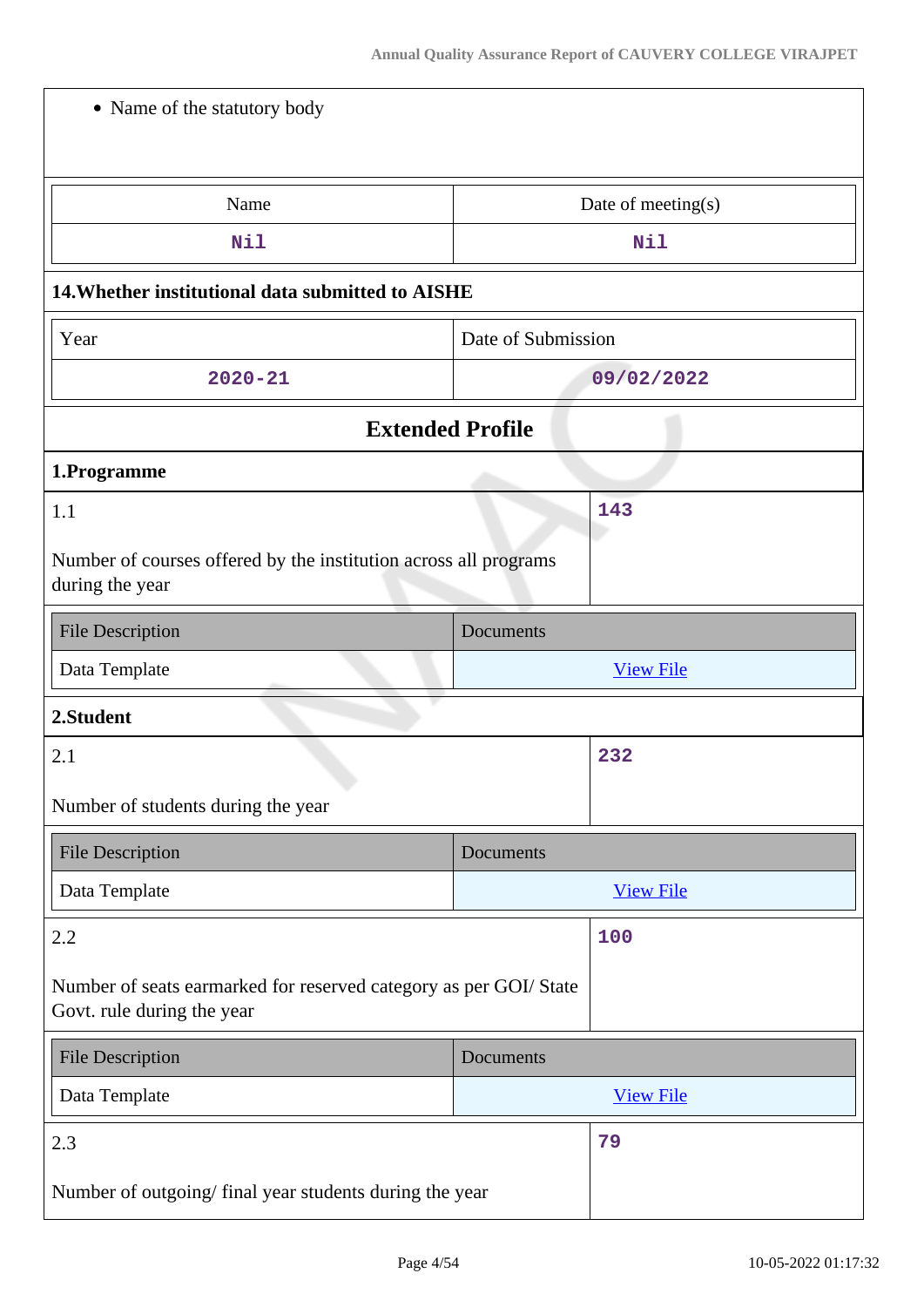| <b>File Description</b>                                                                                                                                                                                                                                                                                                             | Documents        |  |
|-------------------------------------------------------------------------------------------------------------------------------------------------------------------------------------------------------------------------------------------------------------------------------------------------------------------------------------|------------------|--|
| Data Template                                                                                                                                                                                                                                                                                                                       | <b>View File</b> |  |
| 3. Academic                                                                                                                                                                                                                                                                                                                         |                  |  |
| 3.1                                                                                                                                                                                                                                                                                                                                 | 17               |  |
| Number of full time teachers during the year                                                                                                                                                                                                                                                                                        |                  |  |
| <b>File Description</b>                                                                                                                                                                                                                                                                                                             | Documents        |  |
| Data Template                                                                                                                                                                                                                                                                                                                       | <b>View File</b> |  |
| 3.2                                                                                                                                                                                                                                                                                                                                 | 24               |  |
| Number of Sanctioned posts during the year                                                                                                                                                                                                                                                                                          |                  |  |
| <b>File Description</b>                                                                                                                                                                                                                                                                                                             | Documents        |  |
| Data Template                                                                                                                                                                                                                                                                                                                       | <b>View File</b> |  |
| 4.Institution                                                                                                                                                                                                                                                                                                                       |                  |  |
| 4.1                                                                                                                                                                                                                                                                                                                                 | 11               |  |
| Total number of Classrooms and Seminar halls                                                                                                                                                                                                                                                                                        |                  |  |
| 4.2                                                                                                                                                                                                                                                                                                                                 | 1,93,467.        |  |
| Total expenditure excluding salary during the year (INR in lakhs)                                                                                                                                                                                                                                                                   |                  |  |
| 4.3                                                                                                                                                                                                                                                                                                                                 | 33               |  |
| Total number of computers on campus for academic purposes                                                                                                                                                                                                                                                                           |                  |  |
| Part B                                                                                                                                                                                                                                                                                                                              |                  |  |
| <b>CURRICULAR ASPECTS</b>                                                                                                                                                                                                                                                                                                           |                  |  |
| 1.1 - Curricular Planning and Implementation                                                                                                                                                                                                                                                                                        |                  |  |
| 1.1.1 - The Institution ensures effective curriculum delivery through a well planned and documented<br>process                                                                                                                                                                                                                      |                  |  |
| The college regards effective delivery of curriculum as the most<br>vital curricular aspect. The college follows the curriculum<br>prescribed by the University through its Boards of Studies. Our<br>faculty members have worked on the Board of Studies and their sub-<br>committees, substantially contributed to the curriculum |                  |  |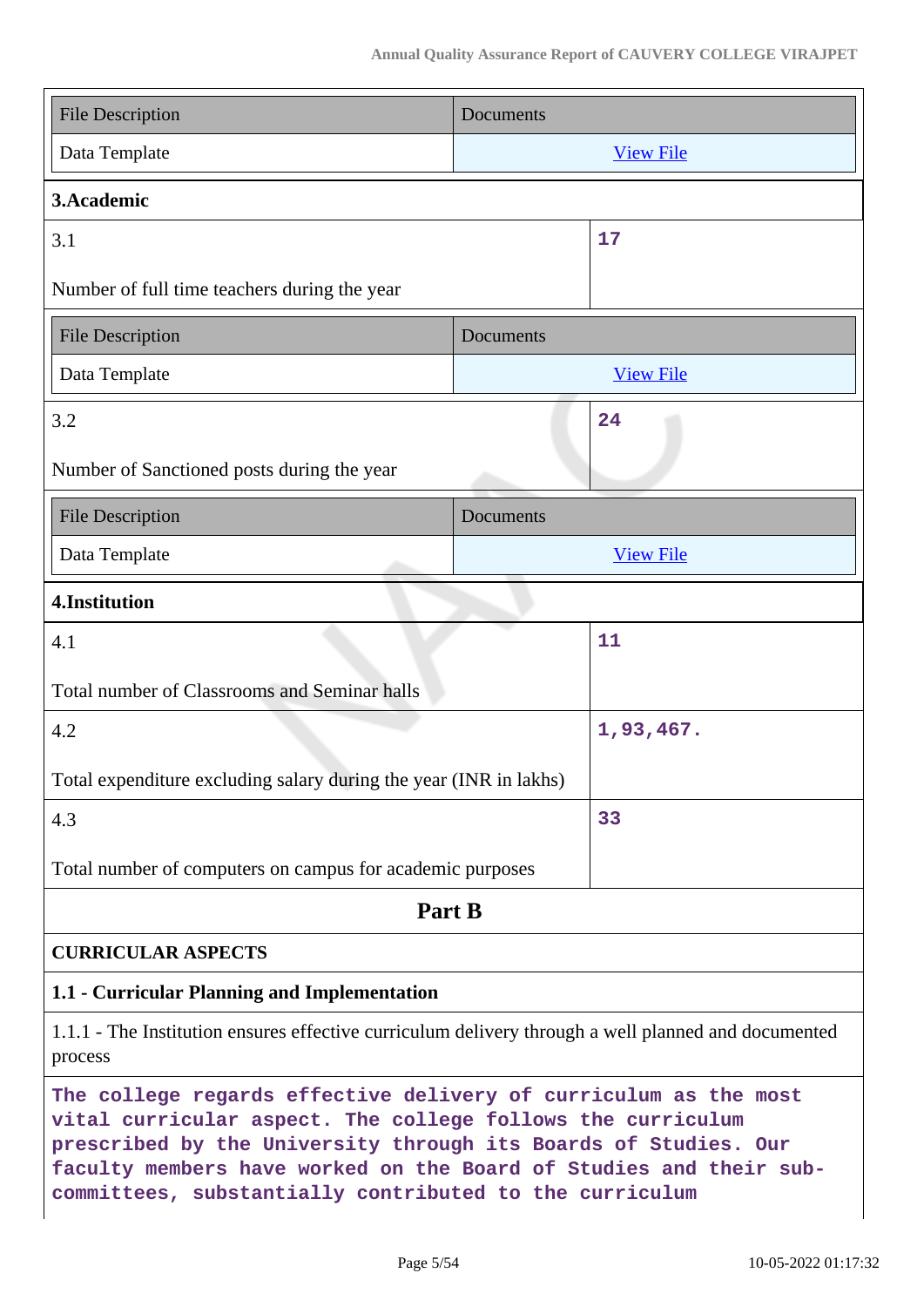**development.The college ensures effective curriculum delivery through well planned ,documented,systematic ,strategic, and transparent process.**

#### **Time- Table:**

- **The college ensures that the Time- table is prepared by the**  $\bullet$ **respective departments before the commencement of the academic year.**
- **The Time Table is prepared by the Head of theDepartments.**
- **The Time Tables are displayed on the Notice Board and also uploaded in the college**
- **website.**
- **The syllabus link of the University is also provided to the students.**

**Teaching Plan and WorkDiary:**

- **Teaching plan is prepared by every faculty member at the beginning of academic year.**
- **They record the conduct of teaching and practical in the diary.**
- **Periodic assessment of curriculum delivery is conducted by IQAC through HODs.**
- **The faculty engages extra periods and praticals as and when necessary and maintains their records.**

| <b>File Description</b>                | Documents                                                                                                                                                                                                                                                                                                                                                                                                                                                                                      |
|----------------------------------------|------------------------------------------------------------------------------------------------------------------------------------------------------------------------------------------------------------------------------------------------------------------------------------------------------------------------------------------------------------------------------------------------------------------------------------------------------------------------------------------------|
| Upload relevant supporting<br>document | No File Uploaded                                                                                                                                                                                                                                                                                                                                                                                                                                                                               |
| Link for Additional information        | https://mangaloreuniversity.ac.in/ug-syllabu<br>s-bbahttps://mangaloreuniversity.ac.in/ug-sy<br><i>llabus-bcomhttps://mangaloreuniversity.ac.in</i><br>/uq-syllabus-kannadahttps://mangaloreunivers<br>ity.ac.in/uq-syllabus-economicshttps://manqa<br><u>loreuniversity.ac.in/ug-syllabus-economichtt</u><br>ps://mangaloreuniversity.ac.in/ug-syllabus-h<br>indihttps://mangaloreuniversity.ac.in/uq-syl<br>labus-englishhttps://mangaloreuniversity.ac.<br>in/uq-syllabus-political-science |

1.1.2 - The institution adheres to the academic calendar including for the conduct of Continuous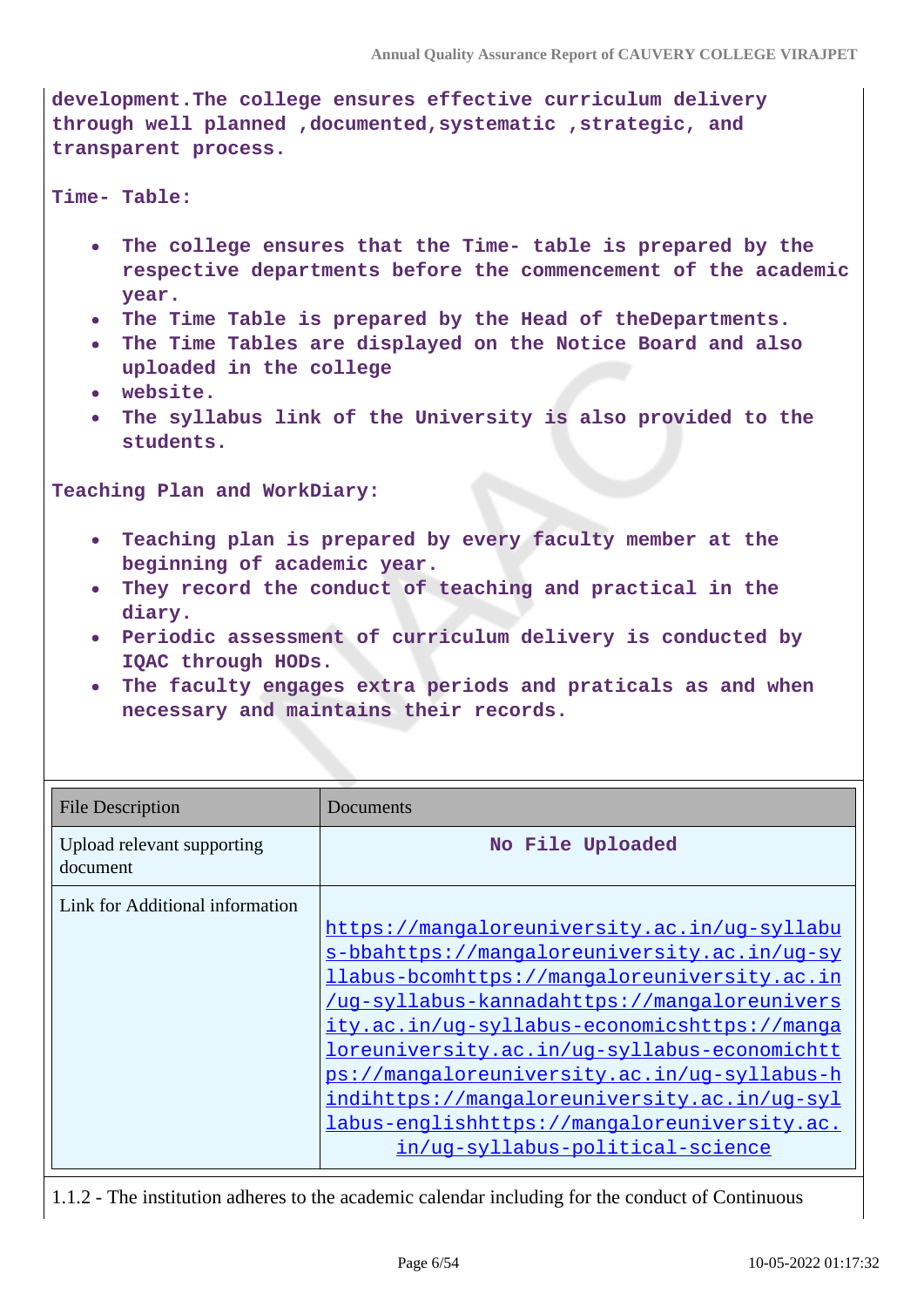Internal Evaluation (CIE)

**Cauvery College, Virajpet is affiliated to the Mangalore University.**

**The college follows the Academic calendar issued by the University.**

**• The Heads of Departments conducts the meetings to distribute workload and plan the activities of the department.**

**• The Principal monitors the effective implementation of the Calendar through formal meetings with Heads of Departments .**

**Calendar of events is circulated to the staff and also uploaded in the college website for information and compliance.Calender of eventstakes care of curriculum plans, activities like industrial visit, study tours, community activities by various cells and clubs, besides continuous Internal Evaluation strategies like class tests, assignments, quiz, seminars etc.**

**Examination committeeconvener issues a circular to all the committee members to prepare time table 10 days prior to the Internal assessment examination.As per the scheduled dates in Calendar of Examinationand the same is notified and circulated to the students and staff.Before commencement of each internal assessment examination, class tests and assignments are given to the students for each subject. Seminars are presented by the students on particular topicduring class hours. Internal examinations are conducted, evaluated and themarks and attendance are recorded and displayed as per the University rules.**

| <b>File Description</b>                                                                                                                                                                                                                                                                                                                                                         | Documents                                                                      |
|---------------------------------------------------------------------------------------------------------------------------------------------------------------------------------------------------------------------------------------------------------------------------------------------------------------------------------------------------------------------------------|--------------------------------------------------------------------------------|
| Upload relevant supporting<br>documents                                                                                                                                                                                                                                                                                                                                         | No File Uploaded                                                               |
| Link for Additional information                                                                                                                                                                                                                                                                                                                                                 | http://cauverycollegevpt.edu.in/wp-<br>content/uploads/2022/02/cal-2020-21.pdf |
| 1.1.3 - Teachers of the Institution participate in<br>following activities related to curriculum<br>development and assessment of the affiliating<br>University and/are represented on the<br>following academic bodies during the year.<br><b>Academic council/BoS of Affiliating University</b><br>Setting of question papers for UG/PG<br>programs Design and Development of | B. Any 3 of the above                                                          |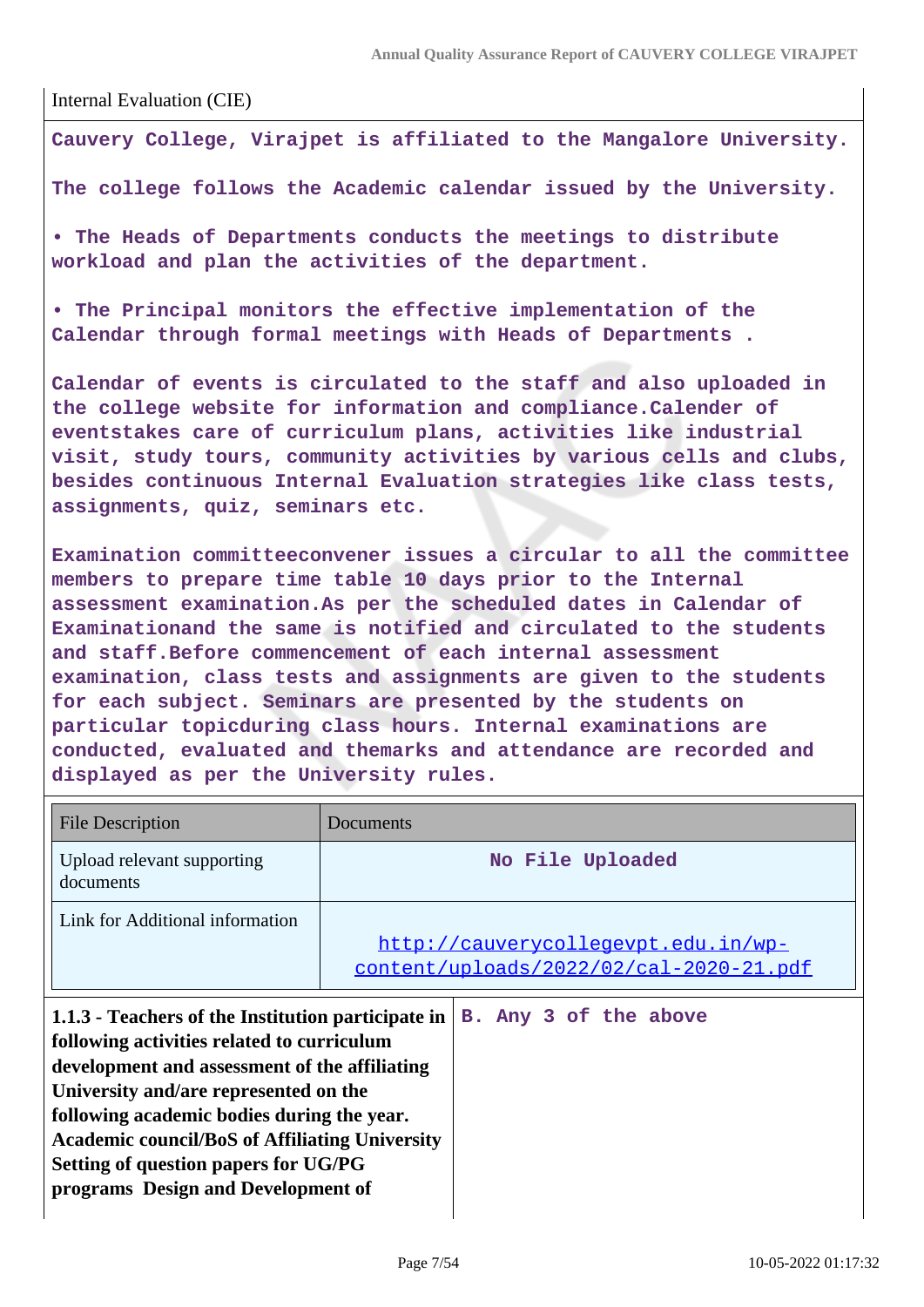# **Curriculum for Add on/ certificate/ Diploma Courses Assessment /evaluation process of the affiliating University**

| <b>File Description</b>                                                                                         | Documents        |
|-----------------------------------------------------------------------------------------------------------------|------------------|
| Details of participation of<br>teachers in various<br>bodies/activities provided as a<br>response to the metric | View File        |
| Any additional information                                                                                      | No File Uploaded |

## **1.2 - Academic Flexibility**

**1.2.1 - Number of Programmes in which Choice Based Credit System (CBCS)/ elective course system has been implemented**

#### **1.2.1.1 - Number of Programmes in which CBCS/ Elective course system implemented**

**4**

| <b>File Description</b>                                    | <b>Documents</b> |
|------------------------------------------------------------|------------------|
| Any additional information                                 | No File Uploaded |
| Minutes of relevant Academic<br>Council/BOS meetings       | No File Uploaded |
| Institutional data in prescribed<br>format (Data Template) | View File        |

## **1.2.2 - Number of Add on /Certificate programs offered during the year**

**1.2.2.1 - How many Add on /Certificate programs are added during the year. Data requirement for year: (As per Data Template)**

#### **NIL**

| <b>File Description</b>                                                       | Documents        |
|-------------------------------------------------------------------------------|------------------|
| Any additional information                                                    | No File Uploaded |
| Brochure or any other document<br>relating to Add on /Certificate<br>programs | No File Uploaded |
| List of Add on /Certificate<br>programs (Data Template)                       | View File        |

# **1.2.3 - Number of students enrolled in Certificate/ Add-on programs as against the total number of students during the year**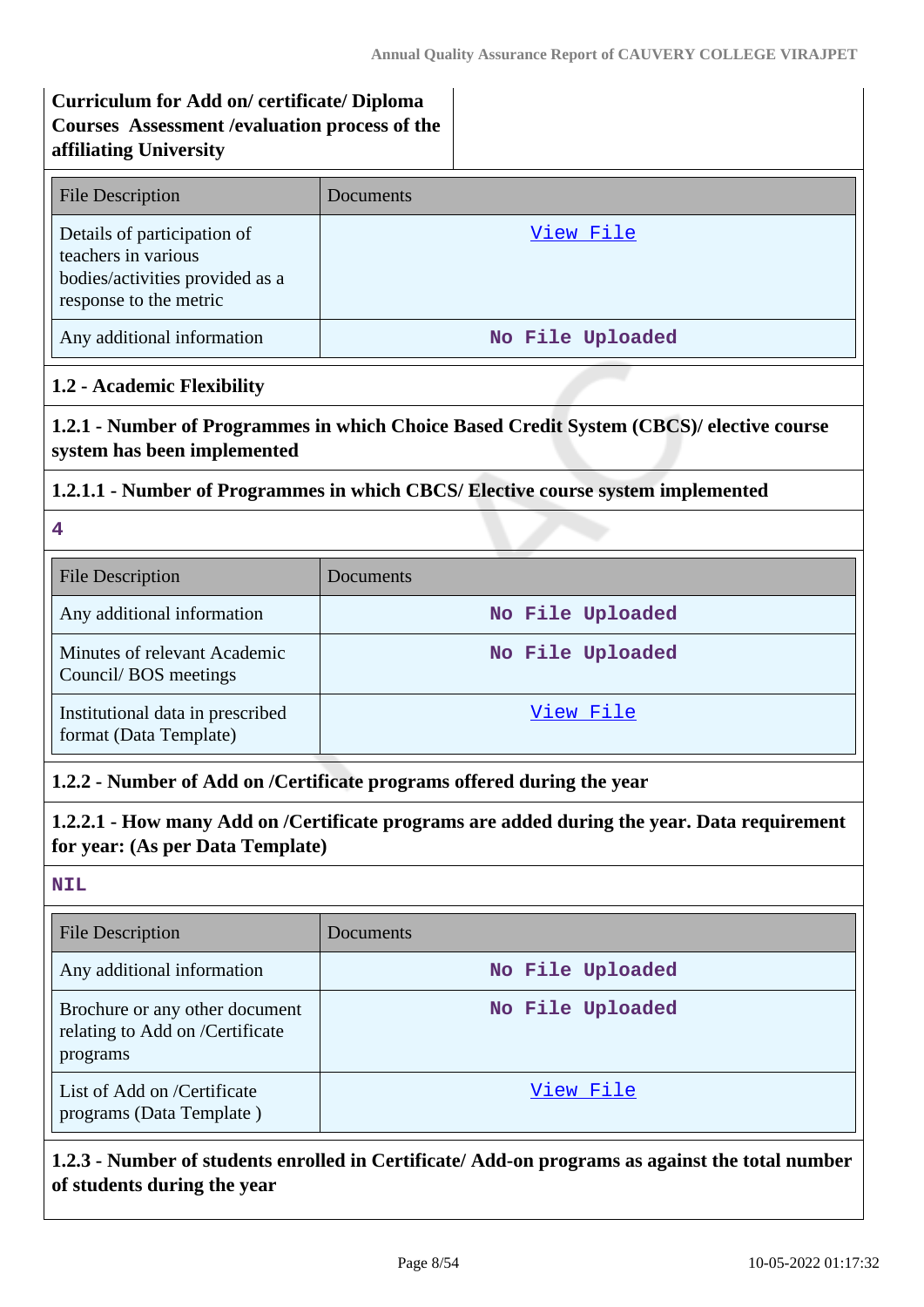#### **NIL**

# **1.2.3.1 - Number of students enrolled in subject related Certificate or Add-on programs during the year**

**NIL**

| <b>File Description</b>                                                                   | <b>Documents</b> |
|-------------------------------------------------------------------------------------------|------------------|
| Any additional information                                                                | No File Uploaded |
| Details of the students enrolled in<br>Subjects related to<br>certificate/Add-on programs | View File        |

#### **1.3 - Curriculum Enrichment**

1.3.1 - Institution integrates crosscutting issues relevant to Professional Ethics, Gender, Human Values, Environment and Sustainability into the Curriculum

**The institution integrates the cross cutting issues such as gender, professional ethics, Human values, Environment and sustainability in support of the university curriculum. The following are the various committees that are formedto adhere to the above said issues:**

**1) Women Cell and Anti- harrassment on women cell is active and invites legal advisors and eminent women personalities to address the students on women issues.**

**2) The NCC and NSS of our college guides our students to activily participate in environmental awareness programs. It includes various activities such as swatch Bharath, Vanamahotsava, maintainance of the garden, etc.**

**3) Advocates are invited to give talks on Human rights, Right to Information act, Voter's Right etc to create awareness on legal issues.**

**4) Earn while you learn scheme has helped many students to sustain their economic weakness and help them to carry on their studies .**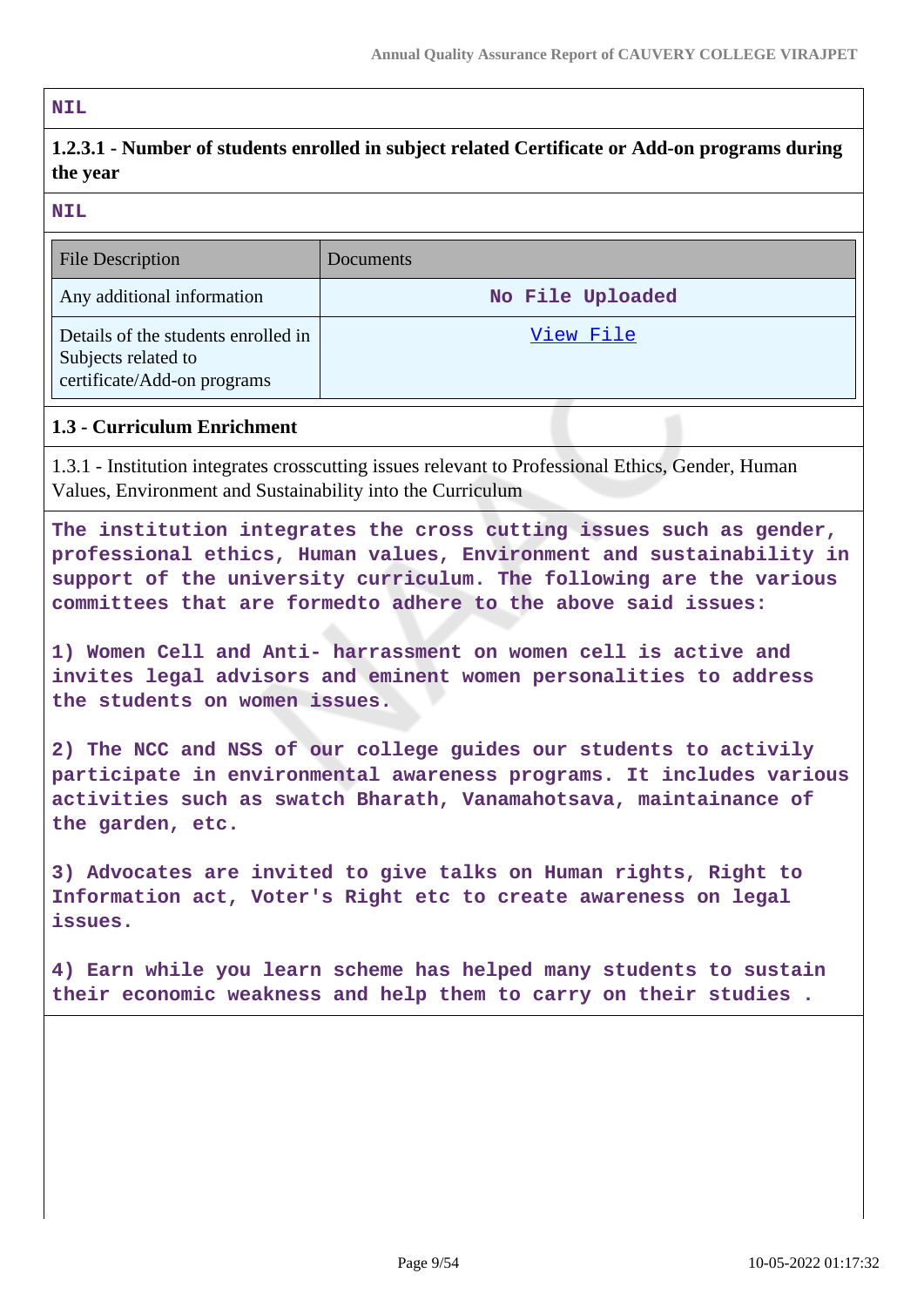| <b>File Description</b>                                                                                                                                                   | Documents        |
|---------------------------------------------------------------------------------------------------------------------------------------------------------------------------|------------------|
| Any additional information                                                                                                                                                | No File Uploaded |
| Upload the list and description of<br>courses which address the<br>Professional Ethics, Gender,<br>Human Values, Environment and<br>Sustainability into the<br>Curriculum | View File        |

# **1.3.2 - Number of courses that include experiential learning through project work/field work/internship during the year**

| $\overline{a}$<br>$\sim$ $\sim$ |  |
|---------------------------------|--|
|                                 |  |
|                                 |  |
|                                 |  |

| <b>File Description</b>                                                                                                  | Documents        |
|--------------------------------------------------------------------------------------------------------------------------|------------------|
| Any additional information                                                                                               | No File Uploaded |
| Programme / Curriculum/<br>Syllabus of the courses                                                                       | No File Uploaded |
| Minutes of the Boards of Studies<br>Academic Council meetings with<br>approvals for these courses                        | No File Uploaded |
| MoU's with relevant<br>organizations for these courses, if<br>any                                                        | No File Uploaded |
| Number of courses that include<br>experiential learning through<br>project work/field<br>work/internship (Data Template) | View File        |

# **1.3.3 - Number of students undertaking project work/field work/ internships**

**NIL**

| <b>File Description</b>                                                                                             | Documents        |
|---------------------------------------------------------------------------------------------------------------------|------------------|
| Any additional information                                                                                          | No File Uploaded |
| List of programmes and number<br>of students undertaking project<br>work/field work//internships<br>(Data Template) | View File        |
| 1.4 - Feedback System                                                                                               |                  |

# **1.4.1 - Institution obtains feedback on the syllabus and its transaction at the institution**

**B. Any 3 of the above**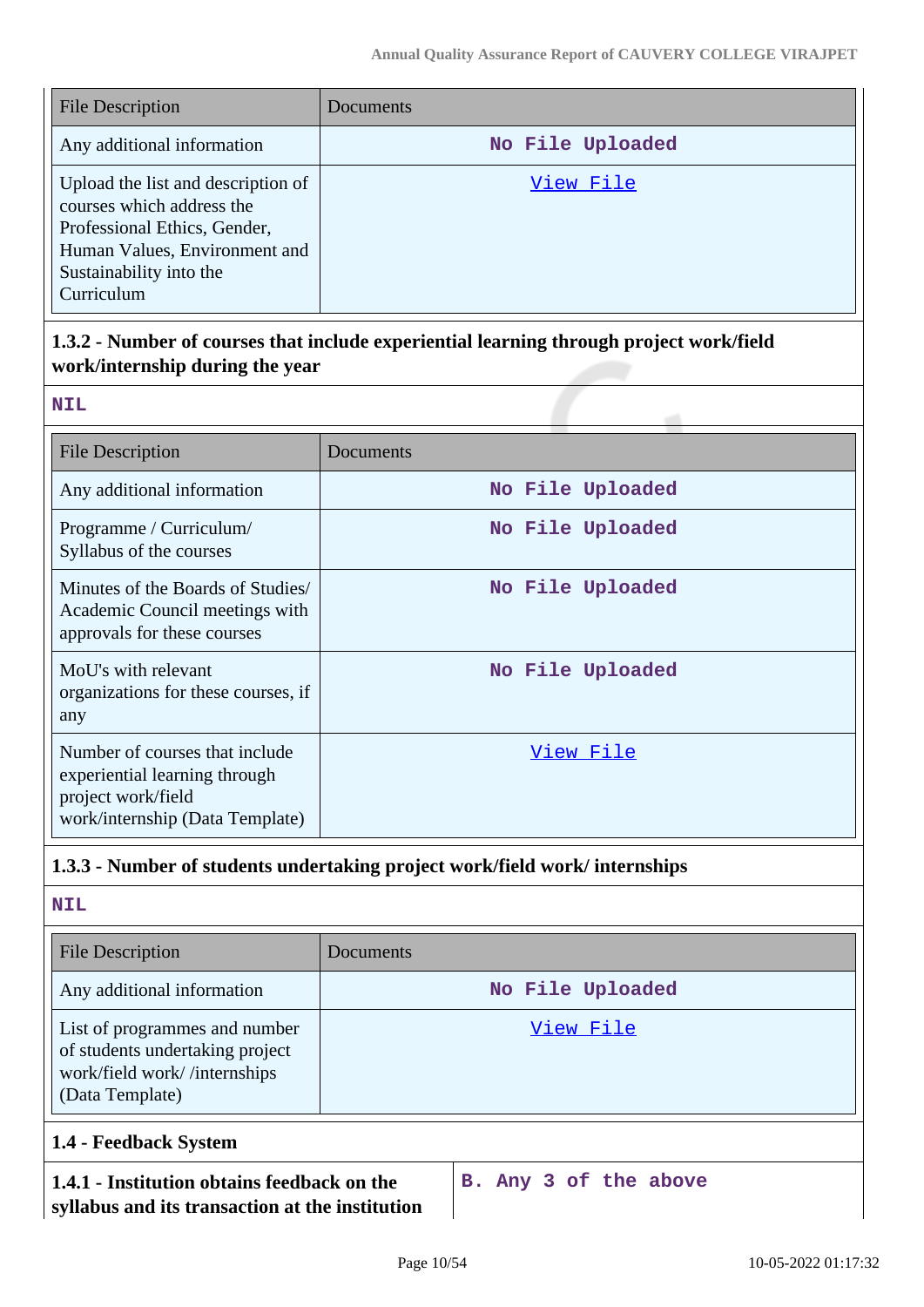| from the following stakeholders Students<br><b>Teachers Employers Alumni</b>                                                                                                                              |                                                                          |                                                              |
|-----------------------------------------------------------------------------------------------------------------------------------------------------------------------------------------------------------|--------------------------------------------------------------------------|--------------------------------------------------------------|
| <b>File Description</b>                                                                                                                                                                                   | Documents                                                                |                                                              |
| URL for stakeholder feedback<br>report                                                                                                                                                                    |                                                                          | View File                                                    |
| Action taken report of the<br>Institution on feedback report as<br>stated in the minutes of the<br>Governing Council, Syndicate,<br>Board of Management (Upload)                                          |                                                                          | View File                                                    |
| Any additional<br>information(Upload)                                                                                                                                                                     |                                                                          | No File Uploaded                                             |
| 1.4.2 - Feedback process of the Institution may<br>be classified as follows                                                                                                                               |                                                                          | B. Feedback collected, analyzed<br>and action has been taken |
| <b>File Description</b>                                                                                                                                                                                   | Documents                                                                |                                                              |
| Upload any additional<br>information                                                                                                                                                                      |                                                                          | View File                                                    |
| URL for feedback report                                                                                                                                                                                   | http://cauverycollegevpt.edu.in/criterion-<br><u>links-agar-2020-21/</u> |                                                              |
| <b>TEACHING-LEARNING AND EVALUATION</b>                                                                                                                                                                   |                                                                          |                                                              |
| 2.1 - Student Enrollment and Profile                                                                                                                                                                      |                                                                          |                                                              |
| 2.1.1 - Enrolment Number Number of students admitted during the year                                                                                                                                      |                                                                          |                                                              |
| 2.1.1.1 - Number of sanctioned seats during the year                                                                                                                                                      |                                                                          |                                                              |
| 240                                                                                                                                                                                                       |                                                                          |                                                              |
| <b>File Description</b>                                                                                                                                                                                   | Documents                                                                |                                                              |
| Any additional information                                                                                                                                                                                |                                                                          | No File Uploaded                                             |
| Institutional data in prescribed<br>format                                                                                                                                                                |                                                                          | <u>View File</u>                                             |
| 2.1.2 - Number of seats filled against seats reserved for various categories (SC, ST, OBC,<br>Divyangjan, etc. as per applicable reservation policy during the year (exclusive of<br>supernumerary seats) |                                                                          |                                                              |

**2.1.2.1 - Number of actual students admitted from the reserved categories during the year**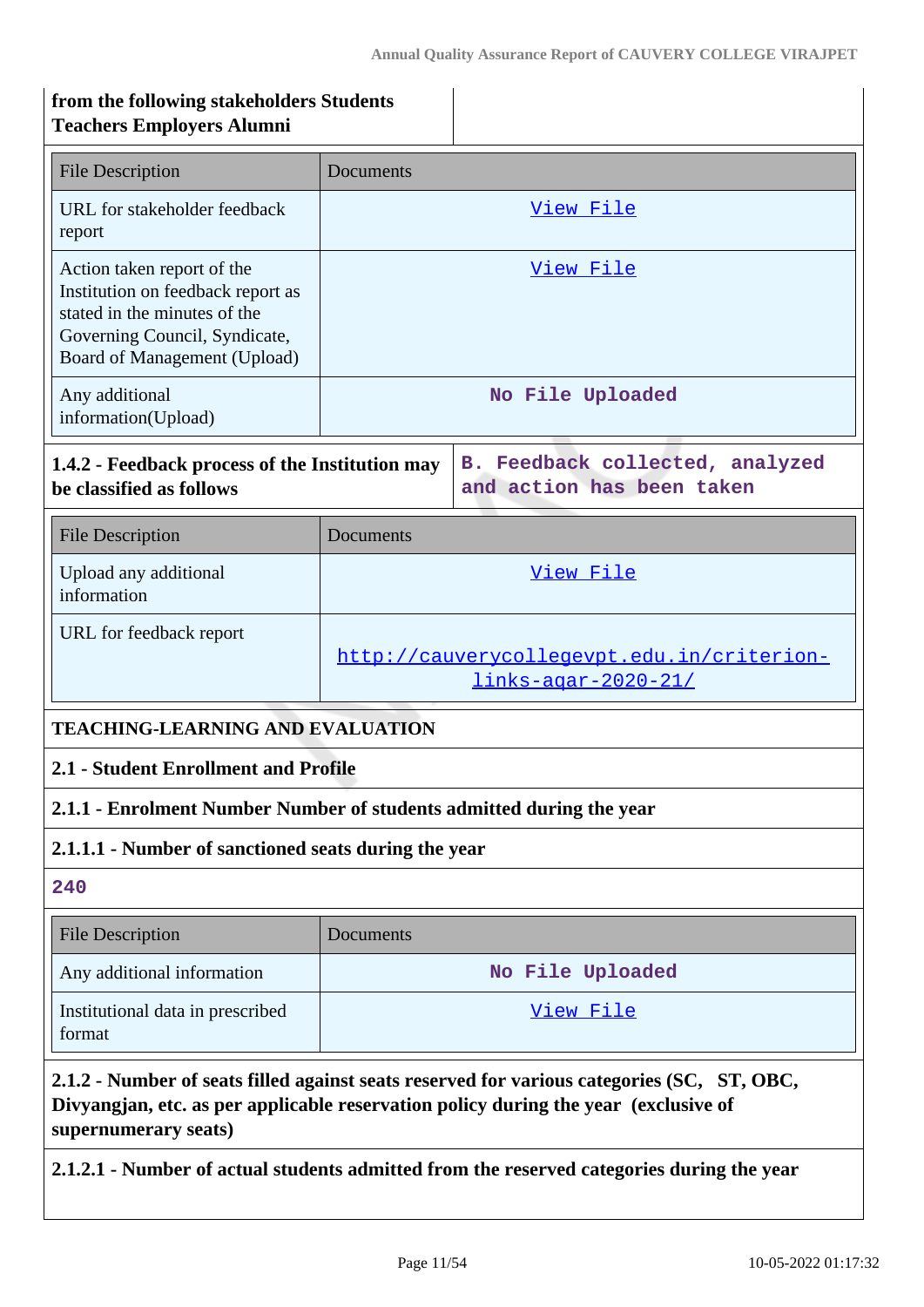| 232                                                              |                  |  |
|------------------------------------------------------------------|------------------|--|
| <b>File Description</b>                                          | Documents        |  |
| Any additional information                                       | No File Uploaded |  |
| Number of seats filled against<br>seats reserved (Data Template) | View File        |  |

## **2.2 - Catering to Student Diversity**

2.2.1 - The institution assesses the learning levels of the students and organizes special Programmes for advanced learners and slow learners

**The students are taught through Google Meet platform considering the pandemic situation. As an alternativemeasure,wehaveconducted Special Revision classes through online for slow learners. Teachers conducted online classes as per the regular timetable. A few teachers conducted live classes and had direct interaction with the students. PPT presentations was also shared on screen during the classes and the same was uploaded on our college website for further references. A few teachers have uploaded their explanationvideos and notesin whatsapp groups too.**

| <b>File Description</b>              | Documents        |
|--------------------------------------|------------------|
| Link for additional Information      | Nil              |
| Upload any additional<br>information | No File Uploaded |

## **2.2.2 - Student- Full time teacher ratio (Data for the latest completed academic year)**

| Number of Students | <b>Number of Teachers</b> |
|--------------------|---------------------------|
| 232                |                           |

| File Description           | Documents |
|----------------------------|-----------|
| Any additional information | View File |

#### **2.3 - Teaching- Learning Process**

2.3.1 - Student centric methods, such as experiential learning, participative learning and problem solving methodologies are used for enhancing learning experiences

**Considering the situation and as a precautionary measureduring the pandemic, our college started conducting online classes using the google meet platform.**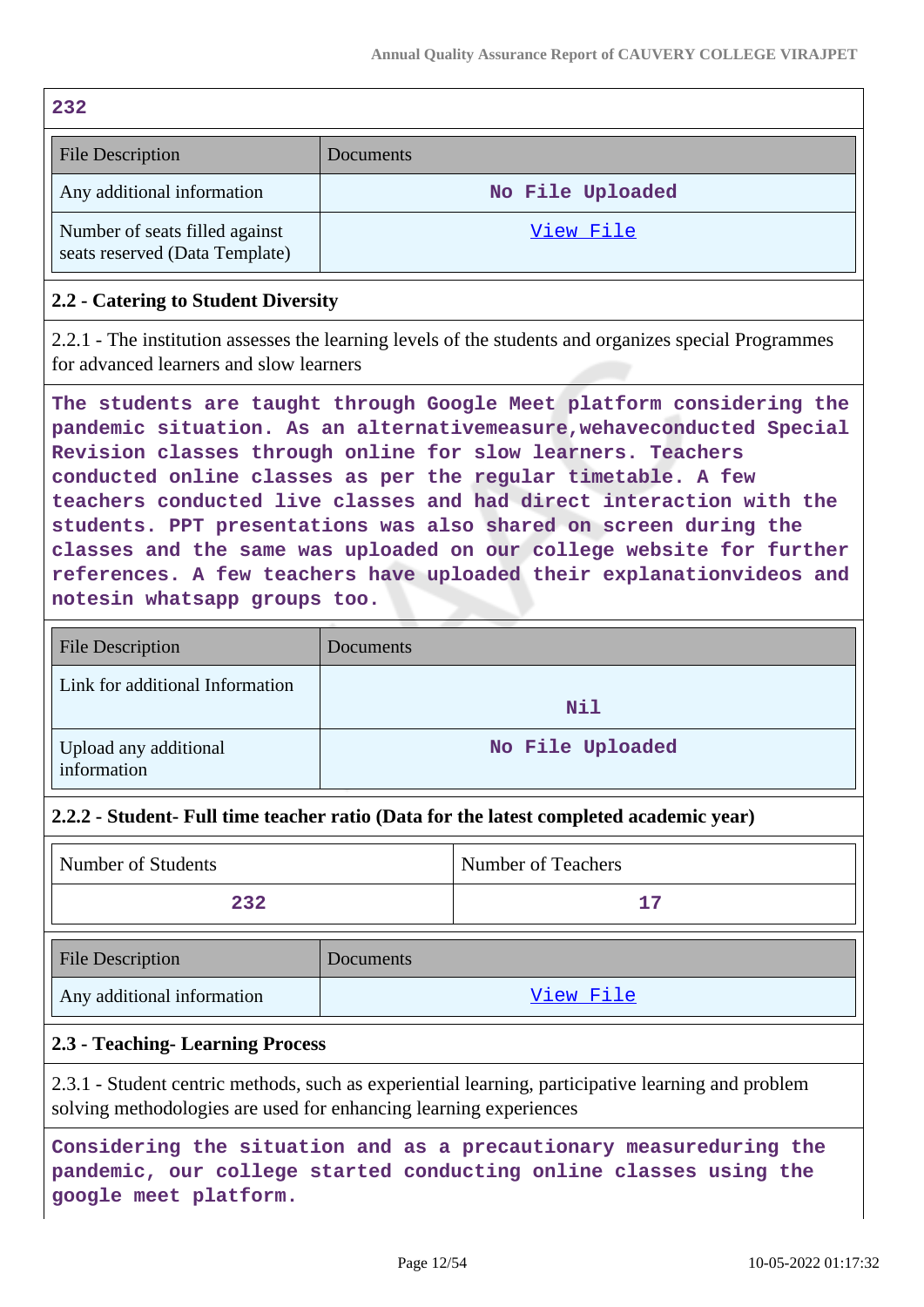**Teachers conducted online classes as per the regular time table, a few teachers conducted live classes and had direct interactions with students. PPT presentations were also shared on screen during the classes and the same was uploaded on our college website for further reference. Due to network issues, few teachers uploaded their explanation videos and notes in Whatsapp groups to make it more convenient to the students who reside in the rural areas.**

| <b>File Description</b>              | Documents        |
|--------------------------------------|------------------|
| Upload any additional<br>information | No File Uploaded |
| Link for additional information      | Nil              |

2.3.2 - Teachers use ICT enabled tools for effective teaching-learning process. Write description in maximum of 200 words

**On line teaching: Teachers conducted online Internal examination using Google Form with objective type questions (MCQs). Online Exams and offline written exams were also conducted.**

**Conducted online quiz competition related to business and general knowledge to all commerce and BBA students.**

**Humanities department conducted constituon day and voters day online quiz competition.**

**Department of English made the students to write an assignment on Drama.**

| <b>File Description</b>                                                                                    | Documents                                   |
|------------------------------------------------------------------------------------------------------------|---------------------------------------------|
| Upload any additional<br>information                                                                       | View File                                   |
| Provide link for webpage<br>describing the ICT enabled tools<br>for effective teaching-learning<br>process | http://cauverycollegevpt.edu.in/use-of-ict/ |

**2.3.3 - Ratio of mentor to students for academic and other related issues (Data for the latest completed academic year )**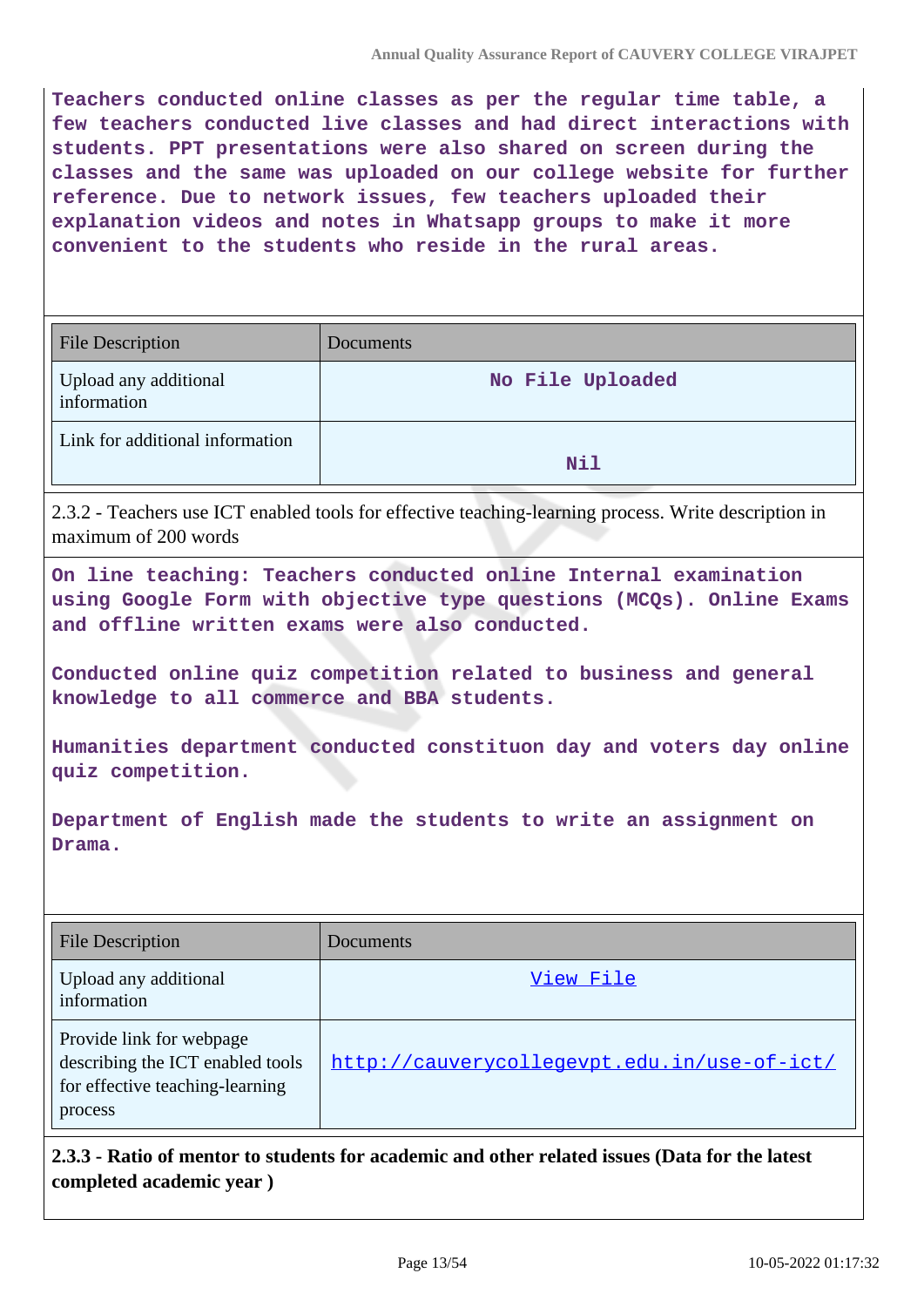| 2.3.3.1 - Number of mentors                                               |                                                                               |
|---------------------------------------------------------------------------|-------------------------------------------------------------------------------|
| 1:14                                                                      |                                                                               |
| <b>File Description</b>                                                   | Documents                                                                     |
| Upload, number of students<br>enrolled and full time teachers on<br>roll. | View File                                                                     |
| Circulars pertaining to assigning<br>mentors to mentees                   | View File                                                                     |
| mentor/mentee ratio                                                       | View File                                                                     |
| 2.4 - Teacher Profile and Quality                                         |                                                                               |
|                                                                           | 2.4.1 - Number of full time teachers against sanctioned posts during the year |
| 17                                                                        |                                                                               |
| <b>File Description</b>                                                   | Documents                                                                     |
| Full time teachers and sanctioned                                         | View File                                                                     |

| 2.4.2 - Number of full time teachers with Ph. D. / D.M. / M.Ch. /D.N.B Superspeciality / D.Sc. / |
|--------------------------------------------------------------------------------------------------|
| D. Litt. during the year (consider only highest degree for count)                                |
| 2.4.2.1 - Number of full time teachers with Ph. D. / D.M. / M.Ch. /D.N.C Superspeciality / D.Sc. |

**No File Uploaded**

Any additional information **No File Uploaded** 

# **/ D.Litt. during the year**

posts for year (Data Template)

List of the faculty members authenticated by the Head of HEI

#### **03**

| <b>File Description</b>                                                                                                                                                          | Documents |
|----------------------------------------------------------------------------------------------------------------------------------------------------------------------------------|-----------|
| Any additional information                                                                                                                                                       | View File |
| List of number of full time<br>teachers with Ph. D. / D.M. /<br>M.Ch./ D.N.B Super specialty /<br>D.Sc. / D.Litt. and number of full<br>time teachers for year(Data<br>Template) | View File |

**2.4.3 - Number of years of teaching experience of full time teachers in the same institution (Data for the latest completed academic year)**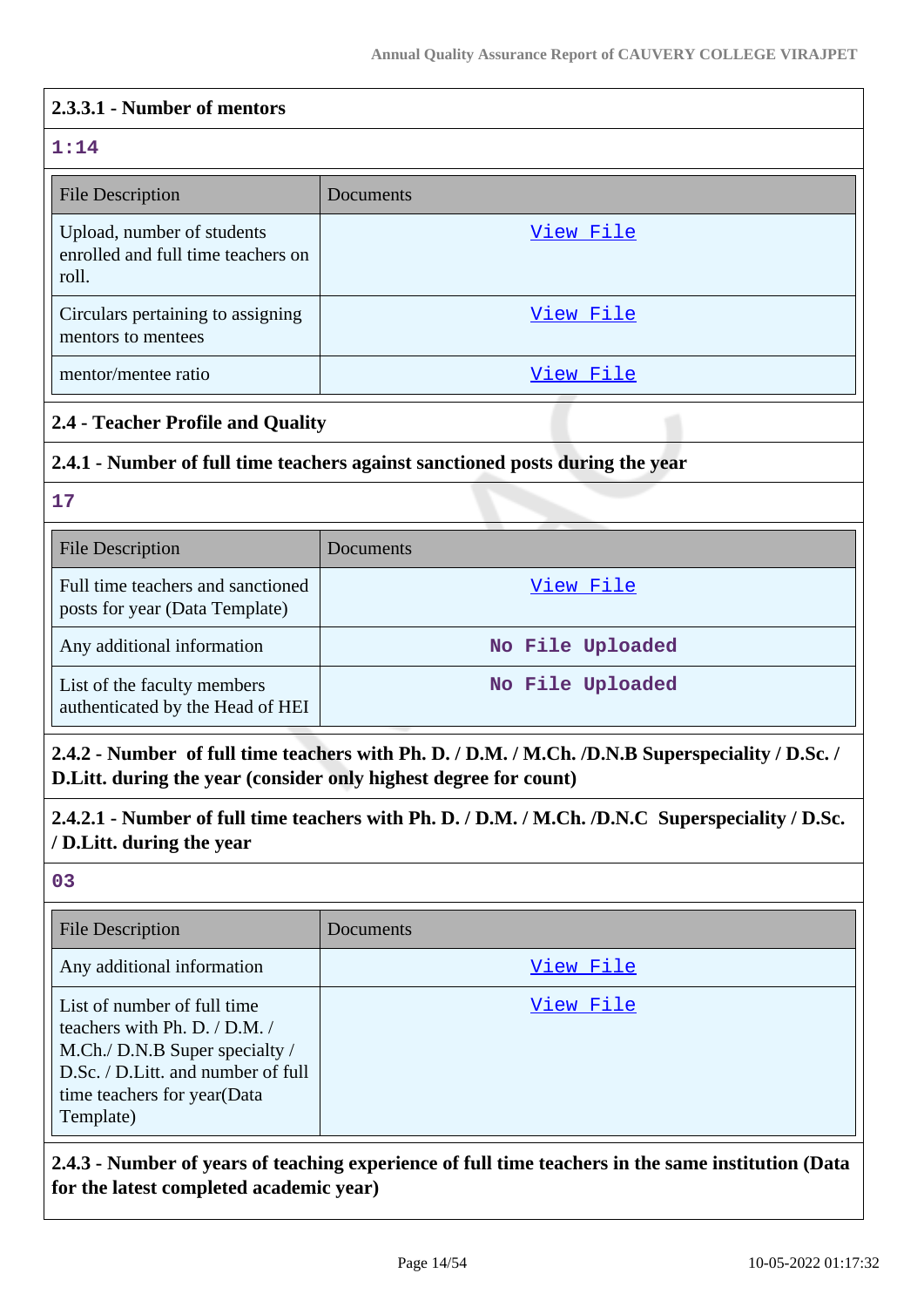## **2.4.3.1 - Total experience of full-time teachers**

#### **230**

| <b>File Description</b>                                                                                 | Documents        |
|---------------------------------------------------------------------------------------------------------|------------------|
| Any additional information                                                                              | No File Uploaded |
| List of Teachers including their<br>PAN, designation, dept. and<br>experience details(Data<br>Template) | View File        |

#### **2.5 - Evaluation Process and Reforms**

2.5.1 - Mechanism of internal assessment is transparent and robust in terms of frequency and mode. Write description within 200 words.

**Internal Assessment Exams are conducted twice per semester. Students are also evaluated by giving two class tests and Assignments. Assessment is conducted for every subject been taught in the institution. Due to pandemic, only one internal Assessment was conducted and a few teachers conducted online internal examination using Google platform with objective type questions. Assessment Is done on the basis of Class test,Internal examination, Assignment , Viva and webinars.**

| <b>File Description</b>         | Documents  |
|---------------------------------|------------|
| Any additional information      | View File  |
| Link for additional information | <b>Nil</b> |

2.5.2 - Mechanism to deal with internal examination related grievances is transparent, time- bound and efficient

**Answer scripts are given back to the students after evaluation. The students are given the liberty to verify their marks with regard to the totalling, unchecked answers or any other clarification with regard to the answers.**

**The required corrective actions are taken by the teachers immediately.**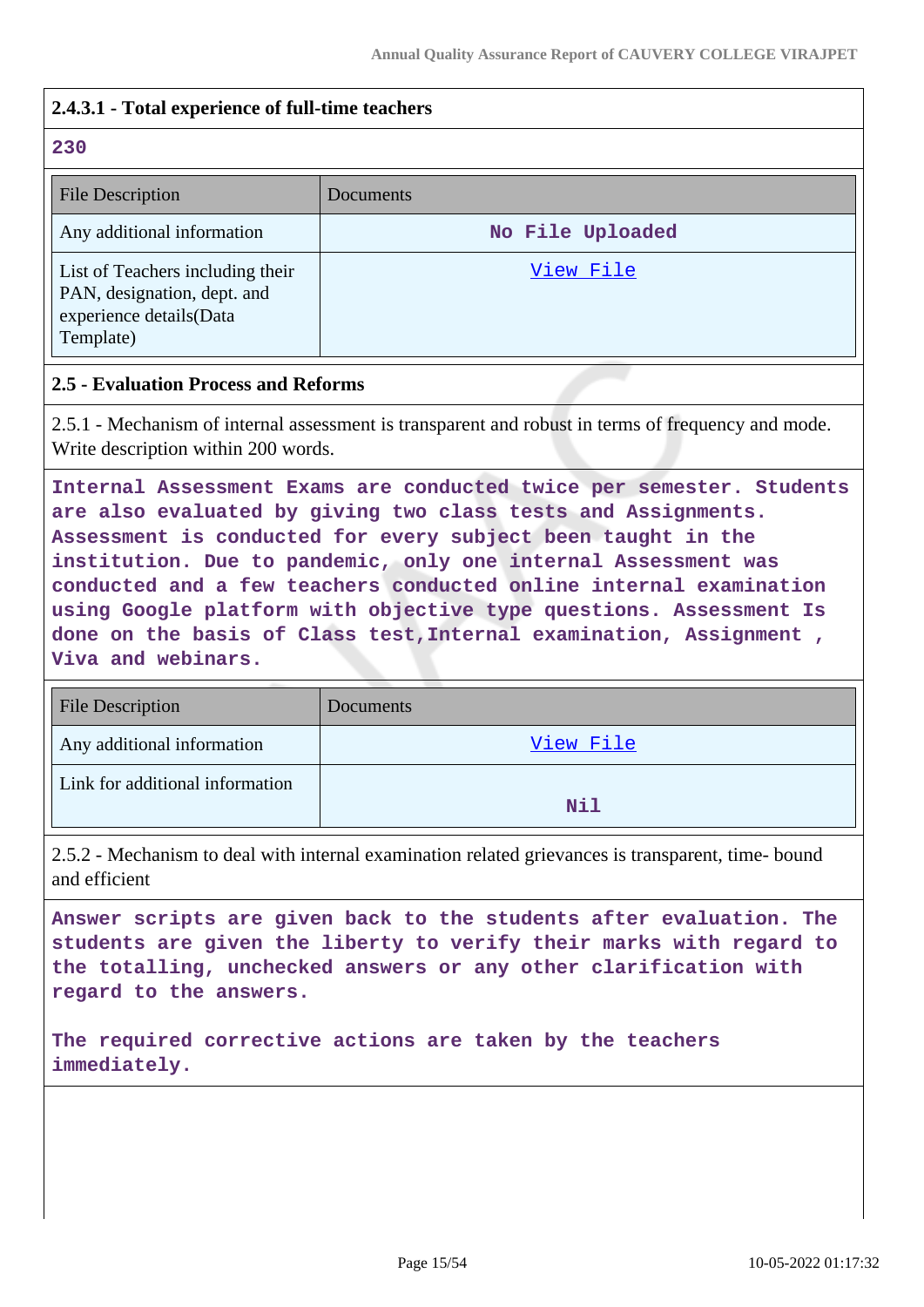| <b>File Description</b>         | <b>Documents</b> |
|---------------------------------|------------------|
| Any additional information      | No File Uploaded |
| Link for additional information | Nil              |

#### **2.6 - Student Performance and Learning Outcomes**

2.6.1 - Teachers and students are aware of the stated Programme and course outcomes of the Programmes offered by the institution.

**Yes, the teachers and students are aware of the stated programme and course outcomes of the programmes offered by the institution. As our college is affiliated to the Mangalore University, we follow the courses offered by the University. The same syllabus will be uploaded in the college website for the further references for both teachers and students.The syllubus of the courses are discussed with the students. Teachers teach according to the syllubus offered by the university.**

| <b>File Description</b>                                 | Documents                                                                                                                                                                                                                                                                                                                                                                                                                  |
|---------------------------------------------------------|----------------------------------------------------------------------------------------------------------------------------------------------------------------------------------------------------------------------------------------------------------------------------------------------------------------------------------------------------------------------------------------------------------------------------|
| Upload any additional<br>information                    | No File Uploaded                                                                                                                                                                                                                                                                                                                                                                                                           |
| Paste link for Additional<br>information                | https://mangalo reuniversity.ac.in/ug-syllab<br>us-bbahttps://mangaloreuniversity.ac.in/ug-<br>syllabus-bcom https://mangaloreuniversity.ac<br>in/uq-syllabus-kannada https://mangaloreuni<br>versity.ac.in/ug-syllabus-economics https://<br>mangaloreuniversity.ac.in/ug-syllabus-hindi<br>https://mangaloreuniversity.ac.in/ug-<br>syllabus-english https://mangaloreuniversity<br>.ac.in/uq-syllabus-political-science |
| Upload COs for all courses<br>(exemplars from Glossary) | No File Uploaded                                                                                                                                                                                                                                                                                                                                                                                                           |

#### 2.6.2 - Attainment of Programme outcomes and course outcomes are evaluated by the institution.

**The Institution evaluates the program outcomes and course outcomes through examinations, seminars,quiz, culturals, sports, NCC, NSS and other curricular activities such as industrial visits, educational trips, socio-economic survey etc., Every student is given an opportunity to exhibit his/her talent and improve their personality. Every teacher takes individual interest in the academic improvement of the students. Students Grievance Cell helps the students in**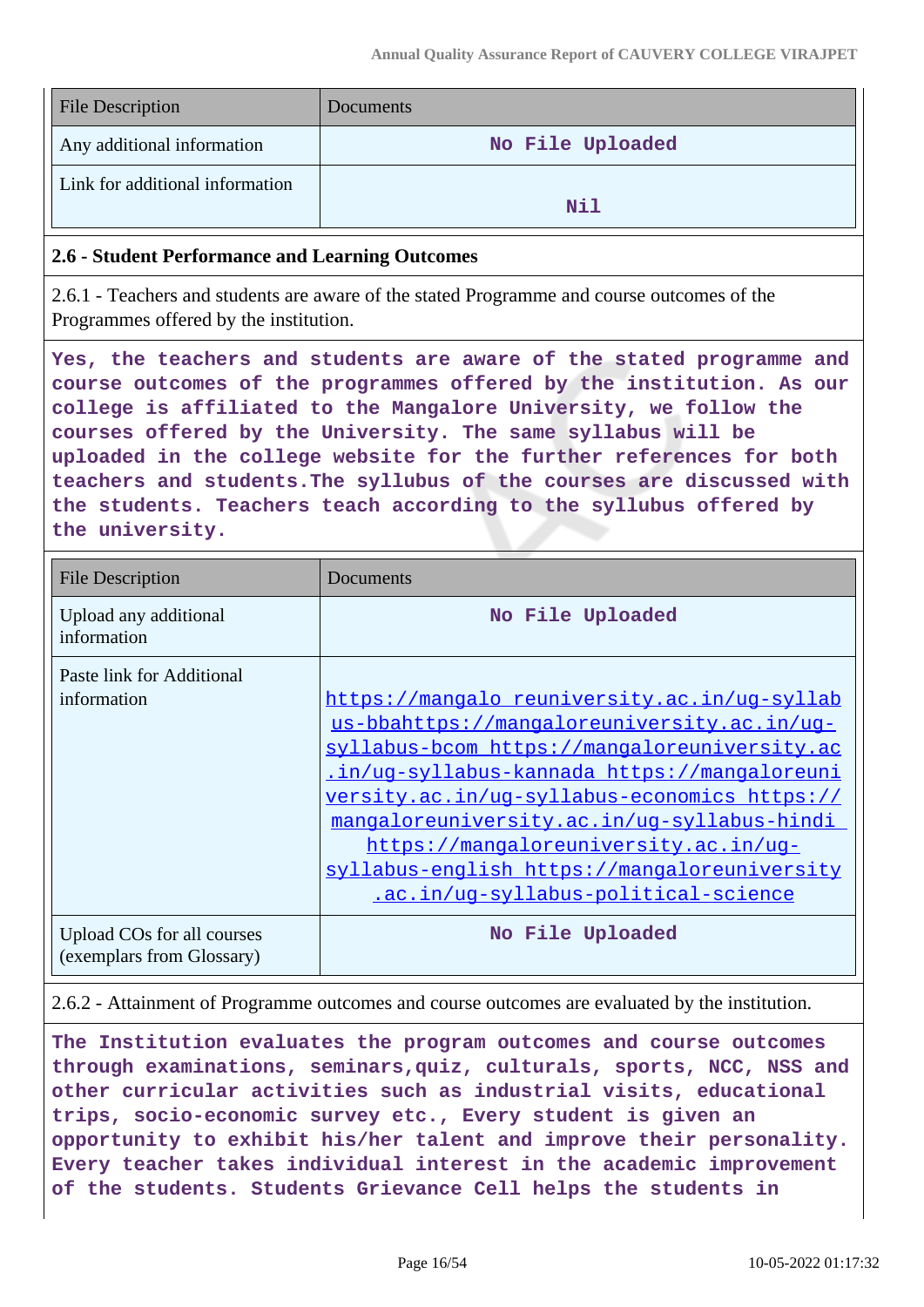**sloving their problems related to college. Students are made to attend talks and workshops on Traffic rules and safety by the police personnel, doctors and lawyers are invited to give talks on Drug Abuse. Laws related to ragging, voters right and personal hygiene are also imparted to students through guest talks to create awareness to the students to lead aresponsible life. Talks on Investment in Share Market , LIfe Insurance ,Mutual Funds and on other saving schemes are provided to the students.**

| <b>File Description</b>                  | Documents        |
|------------------------------------------|------------------|
| Upload any additional<br>information     | No File Uploaded |
| Paste link for Additional<br>information | Nil              |

## **2.6.3 - Pass percentage of Students during the year**

## **2.6.3.1 - Total number of final year students who passed the university examination during the year**

#### **67**

| <b>File Description</b>                                                                                                     | Documents        |
|-----------------------------------------------------------------------------------------------------------------------------|------------------|
| Upload list of Programmes and<br>number of students passed and<br>appeared in the final year<br>examination (Data Template) | <u>View File</u> |
| Upload any additional<br>information                                                                                        | No File Uploaded |
| Paste link for the annual report                                                                                            | Nil              |

## **2.7 - Student Satisfaction Survey**

**2.7.1 - Student Satisfaction Survey (SSS) on overall institutional performance (Institution may design its own questionnaire) (results and details need to be provided as a weblink)**

<http://cauverycollegevpt.edu.in/wp-content/uploads/2022/04/sss.pdf>

## **RESEARCH, INNOVATIONS AND EXTENSION**

## **3.1 - Resource Mobilization for Research**

**3.1.1 - Grants received from Government and non-governmental agencies for research projects / endowments in the institution during the year (INR in Lakhs)**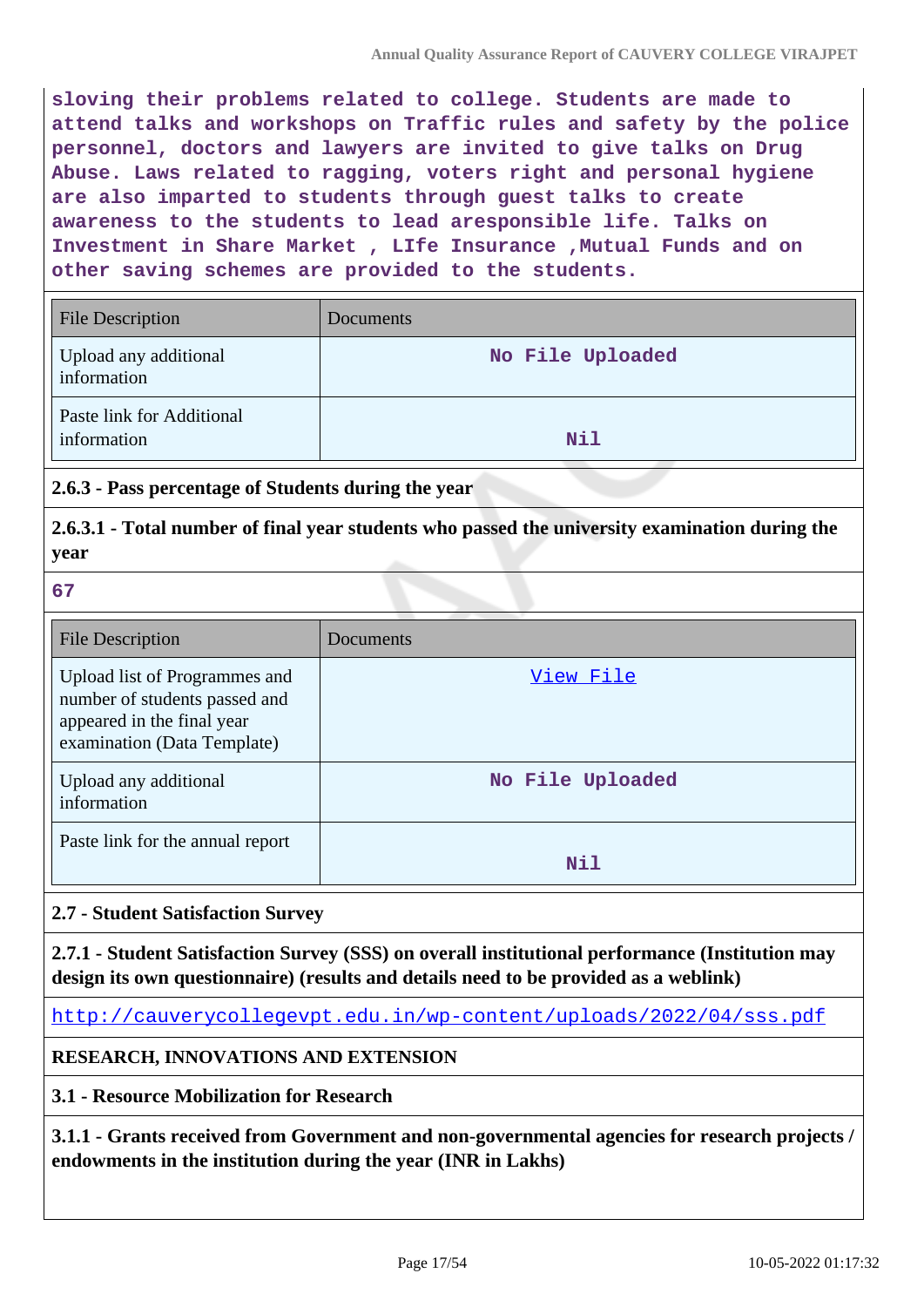# **3.1.1.1 - Total Grants from Government and non-governmental agencies for research projects / endowments in the institution during the year (INR in Lakhs)**

#### **NIL**

| <b>File Description</b>                                                              | Documents        |
|--------------------------------------------------------------------------------------|------------------|
| Any additional information                                                           | No File Uploaded |
| e-copies of the grant award<br>letters for sponsored research<br>projects/endowments | No File Uploaded |
| List of endowments / projects<br>with details of grants (Data<br>Template)           | View File        |

# **3.1.2 - Number of departments having Research projects funded by government and non government agencies during the year**

# **3.1.2.1 - Number of departments having Research projects funded by government and nongovernment agencies during the year**

| <b>File Description</b>                                          | Documents        |
|------------------------------------------------------------------|------------------|
| List of research projects and<br>funding details (Data Template) | View File        |
| Any additional information                                       | No File Uploaded |
| Supporting document from<br><b>Funding Agency</b>                | No File Uploaded |
| Paste link to funding agency<br>website                          | Nil              |

## **3.1.3 - Number of Seminars/conferences/workshops conducted by the institution during the year**

## **3.1.3.1 - Total number of Seminars/conferences/workshops conducted by the institution during the year**

**08 WEBINARS.**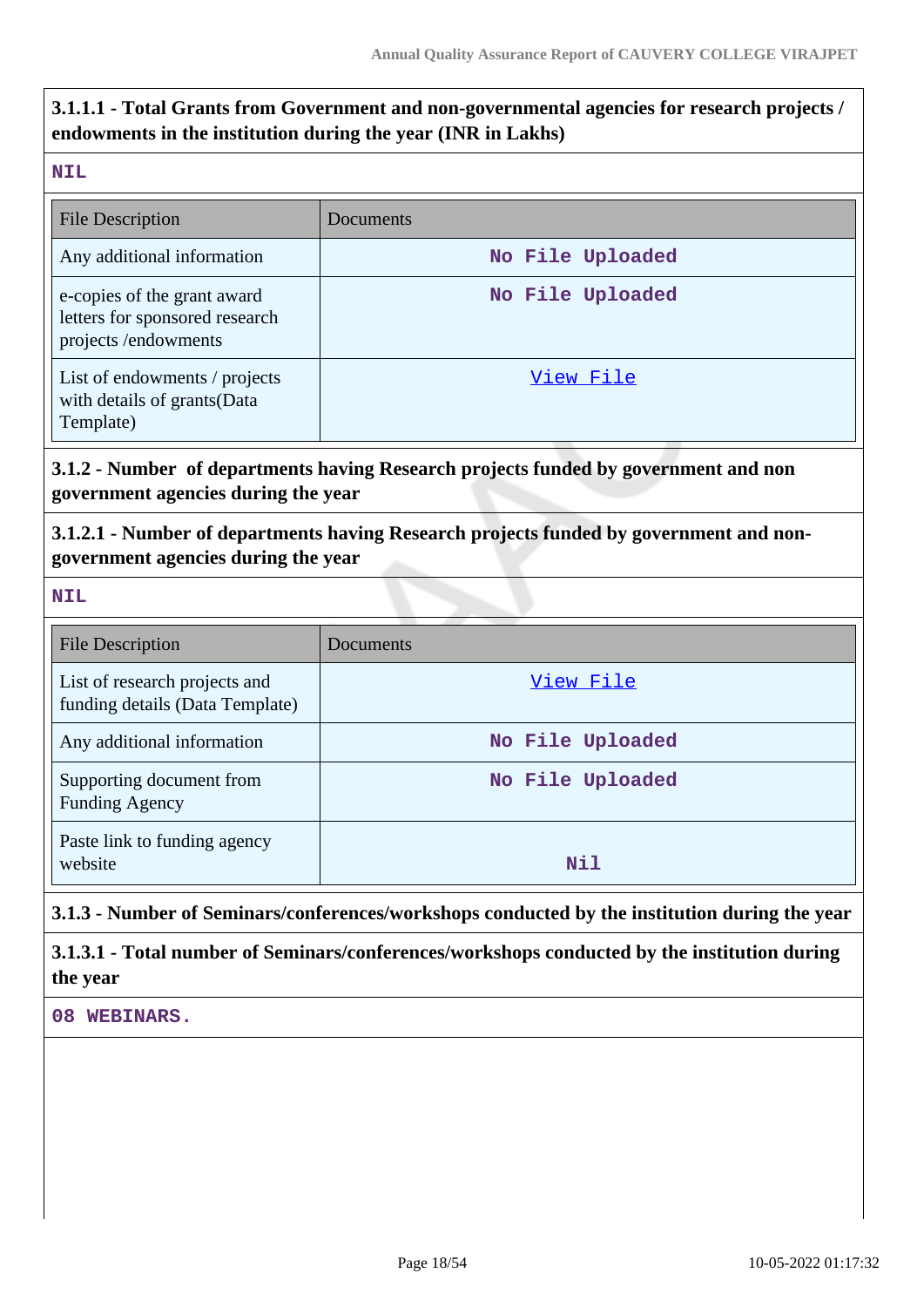| <b>File Description</b>                                              | <b>Documents</b> |
|----------------------------------------------------------------------|------------------|
| Report of the event                                                  | View File        |
| Any additional information                                           | No File Uploaded |
| List of workshops/seminars<br>during last 5 years (Data<br>Template) | View File        |

## **3.2 - Research Publications and Awards**

**3.2.1 - Number of papers published per teacher in the Journals notified on UGC website during the year**

## **3.2.1.1 - Number of research papers in the Journals notified on UGC website during the year**

**NIL**

| <b>File Description</b>                                                                                     | Documents        |
|-------------------------------------------------------------------------------------------------------------|------------------|
| Any additional information                                                                                  | No File Uploaded |
| List of research papers by title,<br>author, department, name and<br>year of publication (Data<br>Template) | View File        |

**3.2.2 - Number of books and chapters in edited volumes/books published and papers published in national/ international conference proceedings per teacher during the year**

**3.2.2.1 - Total number of books and chapters in edited volumes/books published and papers in national/ international conference proceedings during the year**

**NIL**

| <b>File Description</b>                                                      | <b>Documents</b> |
|------------------------------------------------------------------------------|------------------|
| Any additional information                                                   | No File Uploaded |
| List books and chapters edited<br>volumes/books published (Data<br>Template) | View File        |

## **3.3 - Extension Activities**

3.3.1 - Extension activities are carried out in the neighborhood community, sensitizing students to social issues, for their holistic development, and impact thereof during the year

**Due to the Corona Pandemic, extention activities could not be conducted on ground. However, various activities were conducted online by the NCC Unit of our college. Different awareness**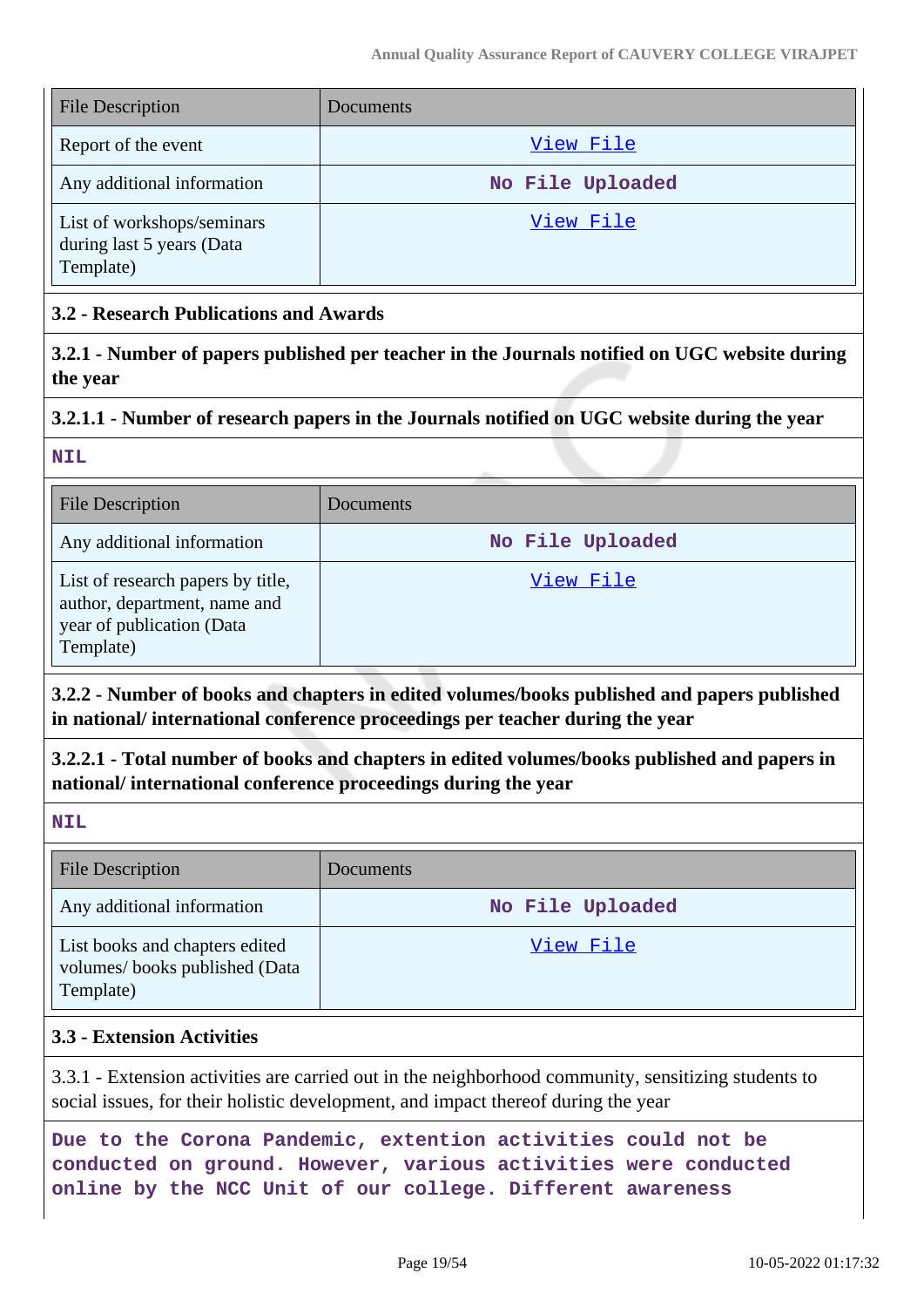**programmes on Corona like Drawings, Painting, Posters were prepared by the cadets and uploaded in different social media platforms.Face masks were stitched and disrtibuted by the Cadets.Throughpoem writing anddance Caderts created awareness. They alsoparticipated in 'Diya Jalaanaa' Program and uploaded in youtube platform. Cadets downloaded Arogya Sethu APP and also helped their neighbours in downloading the same. They also observed 'Fit India Abhiyaan' for one monthby involving their neighbours into activities like running, Yoga, cycling etc.**

**International yoga day was observed with the theme'Yoga at Home and with Family'' , involving their family members. they also have written articles on the importance of yoga and uploaded in the social media platforms. World Environment Day was observed online by creating videos and poems on resolve, reimagine recreate ansd restore.**

**Tree plantation pakwada was conducted by planting saplings at their local places.cadets have also taken pledge on 'Vocal for Local'. World water day wasmarked by making sketches on save water theme and uploaded in the online platforms.**

| <b>File Description</b>                  | Documents        |
|------------------------------------------|------------------|
| Paste link for additional<br>information | Nil              |
| Upload any additional<br>information     | No File Uploaded |

**3.3.2 - Number of awards and recognitions received for extension activities from government / government recognized bodies during the year**

## **3.3.2.1 - Total number of awards and recognition received for extension activities from Government/ government recognized bodies during the year**

**01**

| <b>File Description</b>                                                       | <b>Documents</b> |
|-------------------------------------------------------------------------------|------------------|
| Any additional information                                                    | View File        |
| Number of awards for extension<br>activities in last 5 year(Data<br>Template) | View File        |
| e-copy of the award letters                                                   | No File Uploaded |

**3.3.3 - Number of extension and outreach programs conducted by the institution through**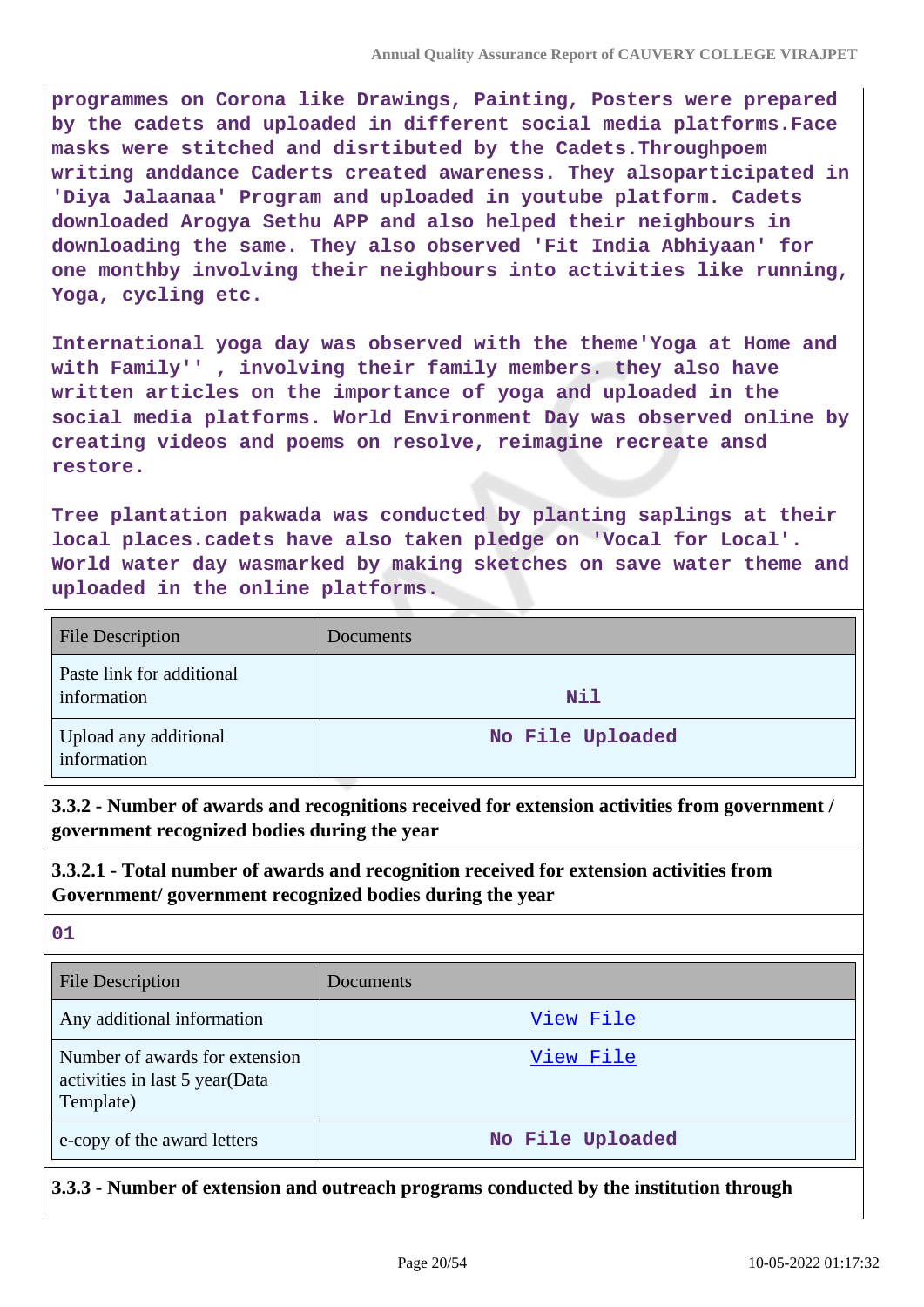**NSS/NCC/Red cross/YRC etc., ( including the programmes such as Swachh Bharat, AIDS awareness, Gender issues etc. and/or those organized in collaboration with industry, community and NGOs ) during the year**

**3.3.3.1 - Number of extension and outreach Programs conducted in collaboration with industry, community and Non- Government Organizations through NSS/ NCC/ Red Cross/ YRC etc., during the year**

**12**

| <b>File Description</b>                                                                                                       | Documents        |
|-------------------------------------------------------------------------------------------------------------------------------|------------------|
| Reports of the event organized                                                                                                | No File Uploaded |
| Any additional information                                                                                                    | No File Uploaded |
| Number of extension and<br>outreach Programmes conducted<br>with industry, community etc for<br>the last year (Data Template) | View File        |

**3.3.4 - Number of students participating in extension activities at 3.3.3. above during the year**

**3.3.4.1 - Total number of Students participating in extension activities conducted in collaboration with industry, community and Non- Government Organizations through NSS/ NCC/ Red Cross/ YRC etc., during the year**

#### **12**

| <b>File Description</b>                                                                              | Documents        |
|------------------------------------------------------------------------------------------------------|------------------|
| Report of the event                                                                                  | No File Uploaded |
| Any additional information                                                                           | No File Uploaded |
| Number of students participating<br>in extension activities with Govt.<br>or NGO etc (Data Template) | View File        |

## **3.4 - Collaboration**

**3.4.1 - The Institution has several collaborations/linkages for Faculty exchange, Student exchange, Internship, Field trip, On-the- job training, research etc during the year**

NT<sub>L</sub>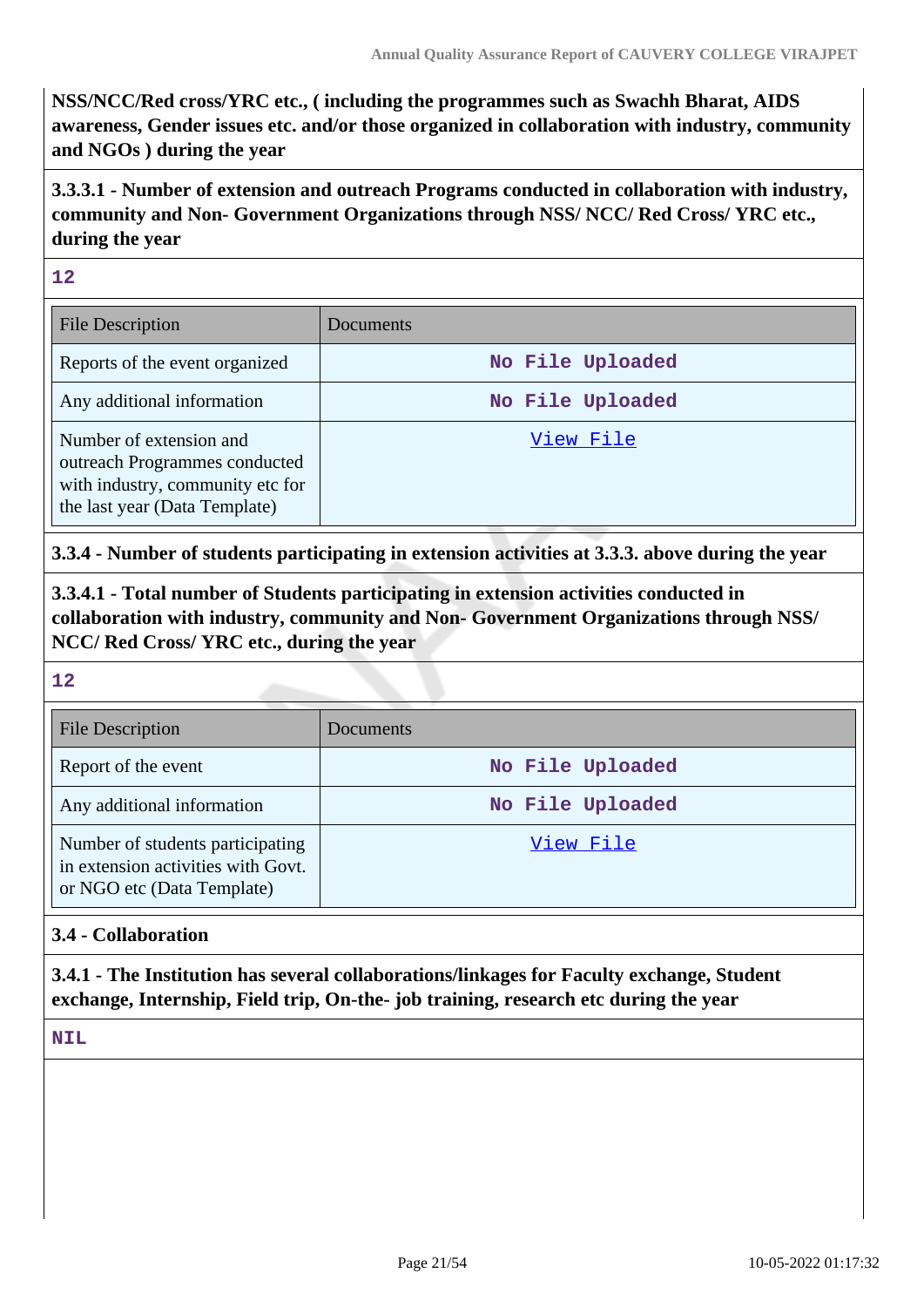| <b>File Description</b>                                                               | Documents        |
|---------------------------------------------------------------------------------------|------------------|
| e-copies of linkage related<br>Document                                               | No File Uploaded |
| Details of linkages with<br>institutions/industries for<br>internship (Data Template) | View File        |
| Any additional information                                                            | No File Uploaded |

**3.4.2 - Number of functional MoUs with national and international institutions, universities, industries, corporate houses etc. during the year**

**3.4.2.1 - Number of functional MoUs with Institutions of national, international importance, other universities, industries, corporate houses etc. during the year**

#### **NIL**

| File Description                                                                                                                    | Documents        |
|-------------------------------------------------------------------------------------------------------------------------------------|------------------|
| e-Copies of the MoUs with<br>institution./industry/corporate<br>houses                                                              | No File Uploaded |
| Any additional information                                                                                                          | No File Uploaded |
| Details of functional MoUs with<br>institutions of national,<br>international importance, other<br>universities etc during the year | View File        |

## **INFRASTRUCTURE AND LEARNING RESOURCES**

## **4.1 - Physical Facilities**

4.1.1 - The Institution has adequate infrastructure and physical facilities for teaching- learning. viz., classrooms, laboratories, computing equipment etc.

**To facilitate effective teaching and learning and to meet the demands of various courses, the governing body makes policies by consulting the building committee and finance committee to create and enhance new infrastructure and renovate the existing ones. The governing body approves the annual audited statement and balance sheet of the institution which includes creation and enhancement of the infrastructural facilities.**

**Class rooms: The college has 12 well furnished class rooms, with good ventilation, dias and podium.Class rooms are also used as tutorial space. Remedial classes are conducted for slow learners. eresources are made available for the students and faculty for their**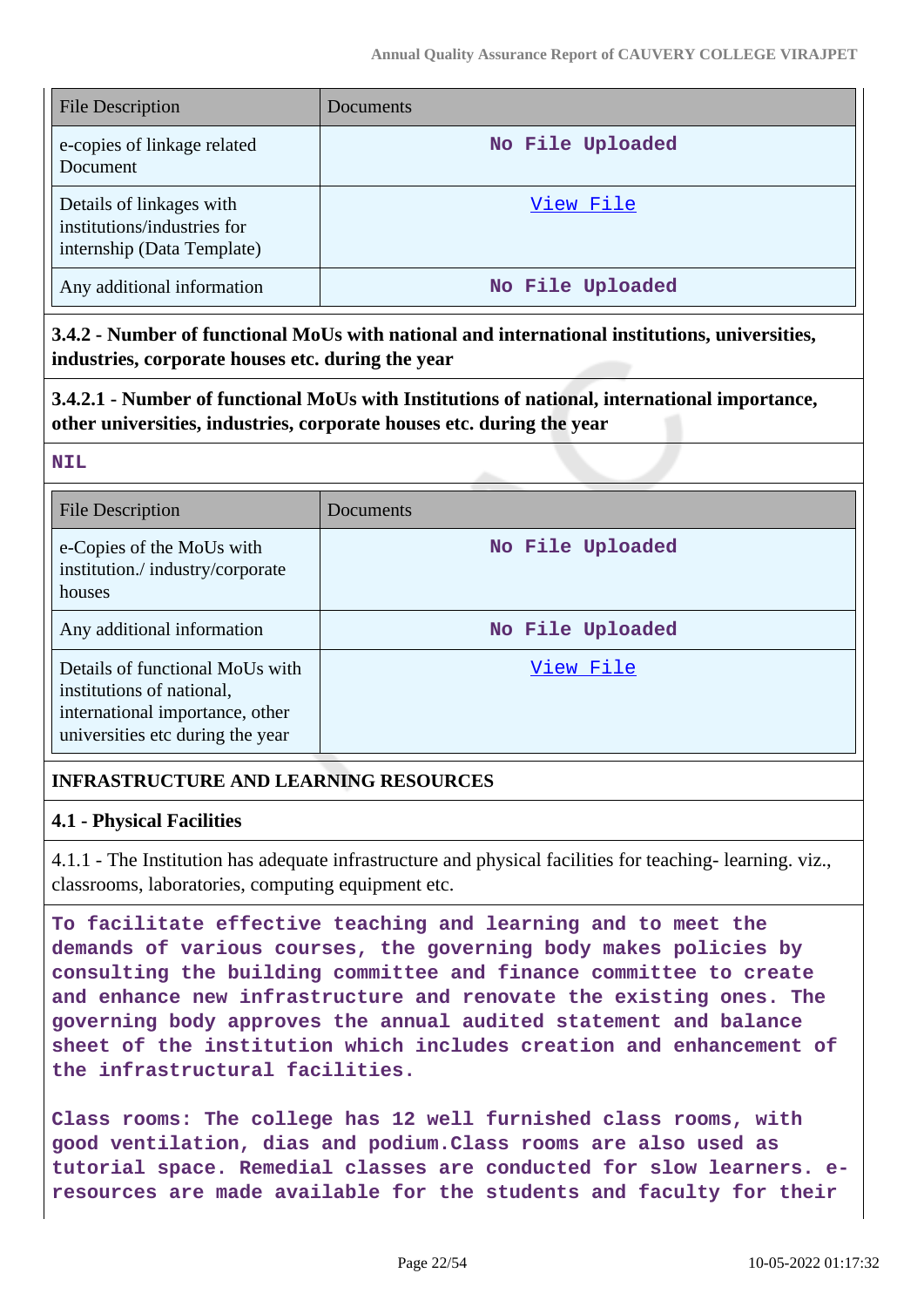**project and research work.**

**Laboratory: Commerce lab,Computer Lab and language Lab have specialized equipment made available for teaching, learning and research. The college has computer lab facilitated for the students with internet facilities.**

**Computing equipment: Overhead Projectors, Laptops, Internet connection, Audio-Video aids are provided for creating environment for ICT enabled teaching-learning. Departments are provided with desktop computers.**

**Seminar Halls:**

**The college has one seminar hall which has the capacity of 150 seating arrangements. It is used to conduct seminars , Paper Presentation and group discussions. Students and faculties have separate restroom facilities. Adequate facilities are provided for the girl students.**

| <b>File Description</b>                  | Documents                                    |
|------------------------------------------|----------------------------------------------|
| Upload any additional<br>information     | View File                                    |
| Paste link for additional<br>information | http://cauverycollegevpt.edu.in/criterion-4/ |

4.1.2 - The Institution has adequate facilities for cultural activities, sports, games (indoor, outdoor), gymnasium, yoga centre etc.

**The campus area is 9.17 acres..The college was establishedon 7th July 1980. The college has always created a niche in the field of Sports and cultural activities. The students of our college have been participating in various inter- University and University level tournaments.**

**Outdoor Sports: Play ground is available for Hockey, Cricket, Football, Volleyball, Basketball etc. Inter Class tournaments are conducted inthe college.Students are encouraged to participate in sports events at college and University levels.**

**Indoor Games:Students are provided with the facilities to playTable Tennis, Carrom and Chess .**

**Communication Skill Development: The college has set up a language lab that is used to strengthen the communication skills of the**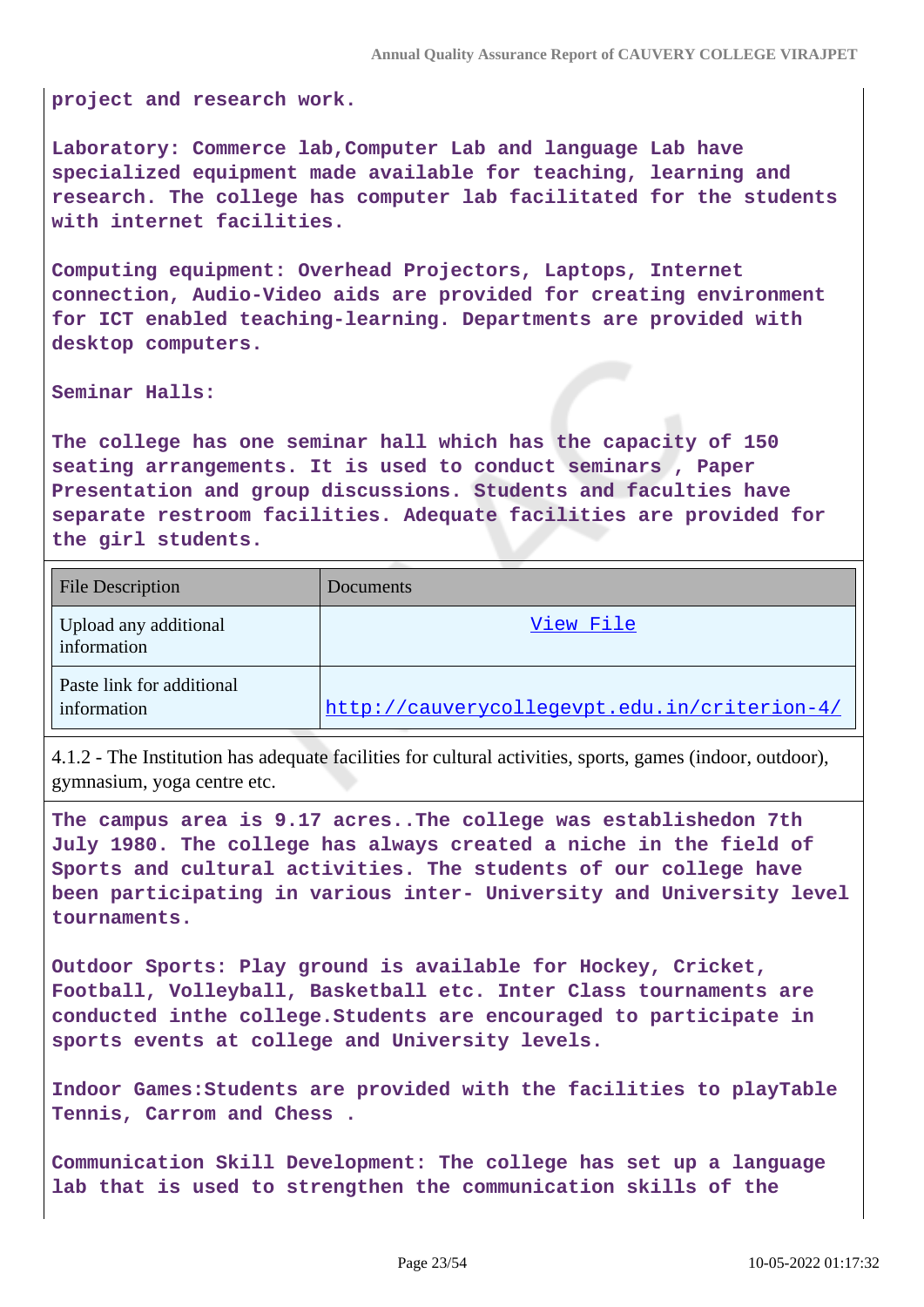**students.**

**Gymnasium: The college has a well equipped mult-gym.**

**Yoga :The college organizes yoga workshops for the health benefits of its staff and students.**

**The College has NCC and NSS units. Social awareness relevant services are provided by these units .**

**Cultural Activities: The college cultural committee organizes talent hunt for the students which helps the students to tap into their hidden talents and promotes various regional culture.The students have been participating with zeal in district, state and national level cultural competitions and have brought laurels to the College.**

| <b>File Description</b>                  | Documents                                    |
|------------------------------------------|----------------------------------------------|
| Upload any additional<br>information     | No File Uploaded                             |
| Paste link for additional<br>information | http://cauverycollegevpt.edu.in/criterion-4/ |

**4.1.3 - Number of classrooms and seminar halls with ICT- enabled facilities such as smart class, LMS, etc.**

**02**

## **4.1.3.1 - Number of classrooms and seminar halls with ICT facilities**

**02**

| File Description                                                                                          | Documents                                    |
|-----------------------------------------------------------------------------------------------------------|----------------------------------------------|
| Upload any additional<br>information                                                                      | View File                                    |
| Paste link for additional<br>information                                                                  | http://cauverycollegevpt.edu.in/criterion-4/ |
| <b>Upload Number of classrooms</b><br>and seminar halls with ICT<br>enabled facilities (Data<br>Template) | View File                                    |

**4.1.4 - Expenditure, excluding salary for infrastructure augmentation during the year (INR in Lakhs)**

**4.1.4.1 - Expenditure for infrastructure augmentation, excluding salary during the year (INR in**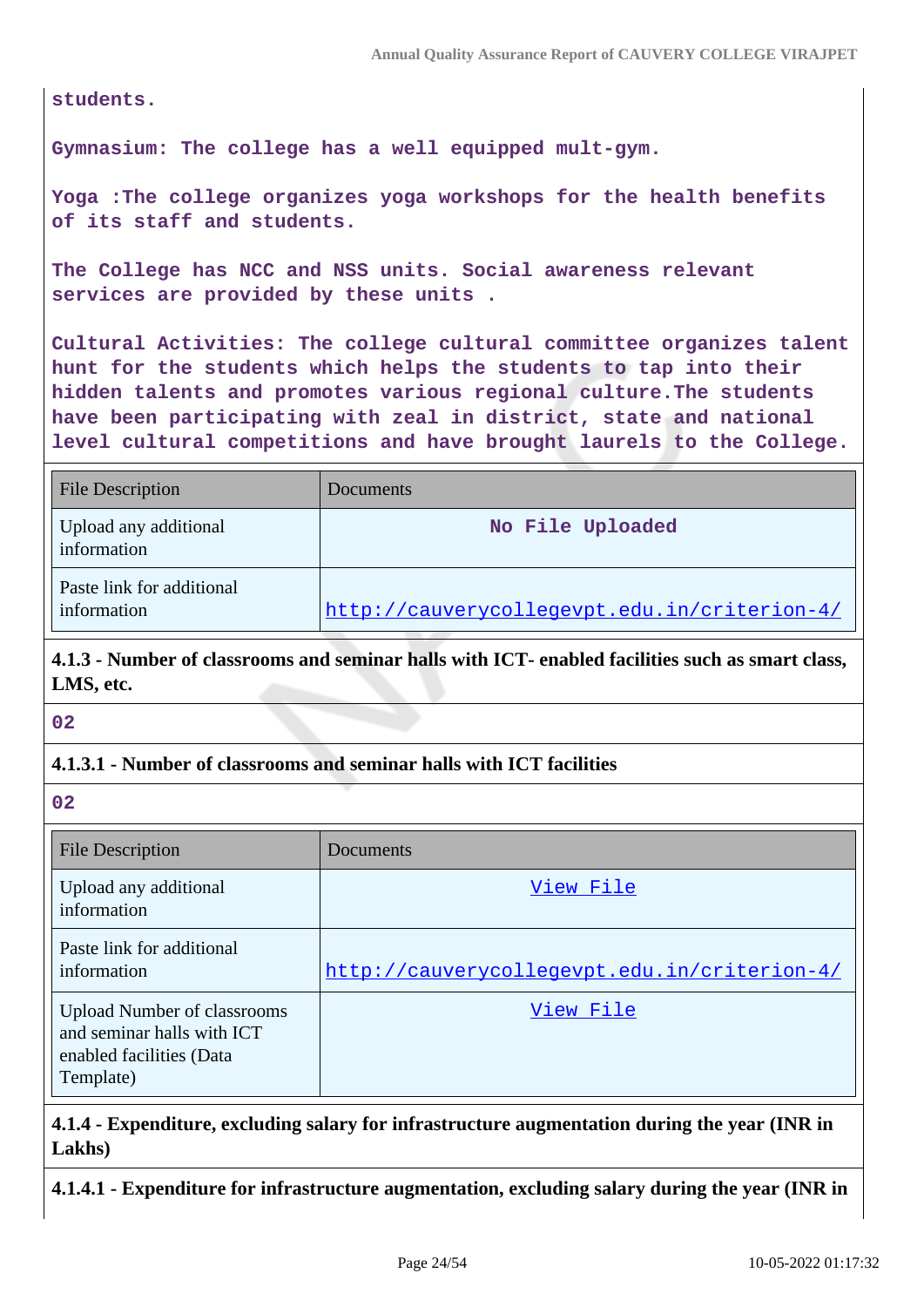| lakhs)                                                                                             |                  |
|----------------------------------------------------------------------------------------------------|------------------|
| 3,03,019                                                                                           |                  |
| File Description                                                                                   | Documents        |
| Upload any additional<br>information                                                               | No File Uploaded |
| Upload audited utilization<br>statements                                                           | No File Uploaded |
| <b>Upload Details of budget</b><br>allocation, excluding salary<br>during the year (Data Template) | View File        |

## **4.2 - Library as a Learning Resource**

4.2.1 - Library is automated using Integrated Library Management System (ILMS)

**Easylib 4.4.2 version , as the name indicates, is a comprehensive Automation System for Libraries, serving both Physical Libraries and Digital Libraries. It has been developed by It professionals under the guidance of expert Library science Professionals. Today it is one of the most preferred library automation software due to its performance and high reliability. Since 2009 year of automation Easylib software provides extensive features that a library requires and desires. Basic features include Requisition, Acquisition, Cataloguing, Membership, Circulation, Periodicals and OPAC(Online Public Access Catalouge.**

| File Description                                                                                                                                                                      | Documents             |
|---------------------------------------------------------------------------------------------------------------------------------------------------------------------------------------|-----------------------|
| Upload any additional<br>information                                                                                                                                                  | View File             |
| Paste link for Additional<br>Information                                                                                                                                              | Nil                   |
| 4.2.2 - The institution has subscription for the<br>following e-resources e-journals e-<br>ShodhSindhu Shodhganga Membership e-<br><b>books Databases Remote access toe-resources</b> | B. Any 3 of the above |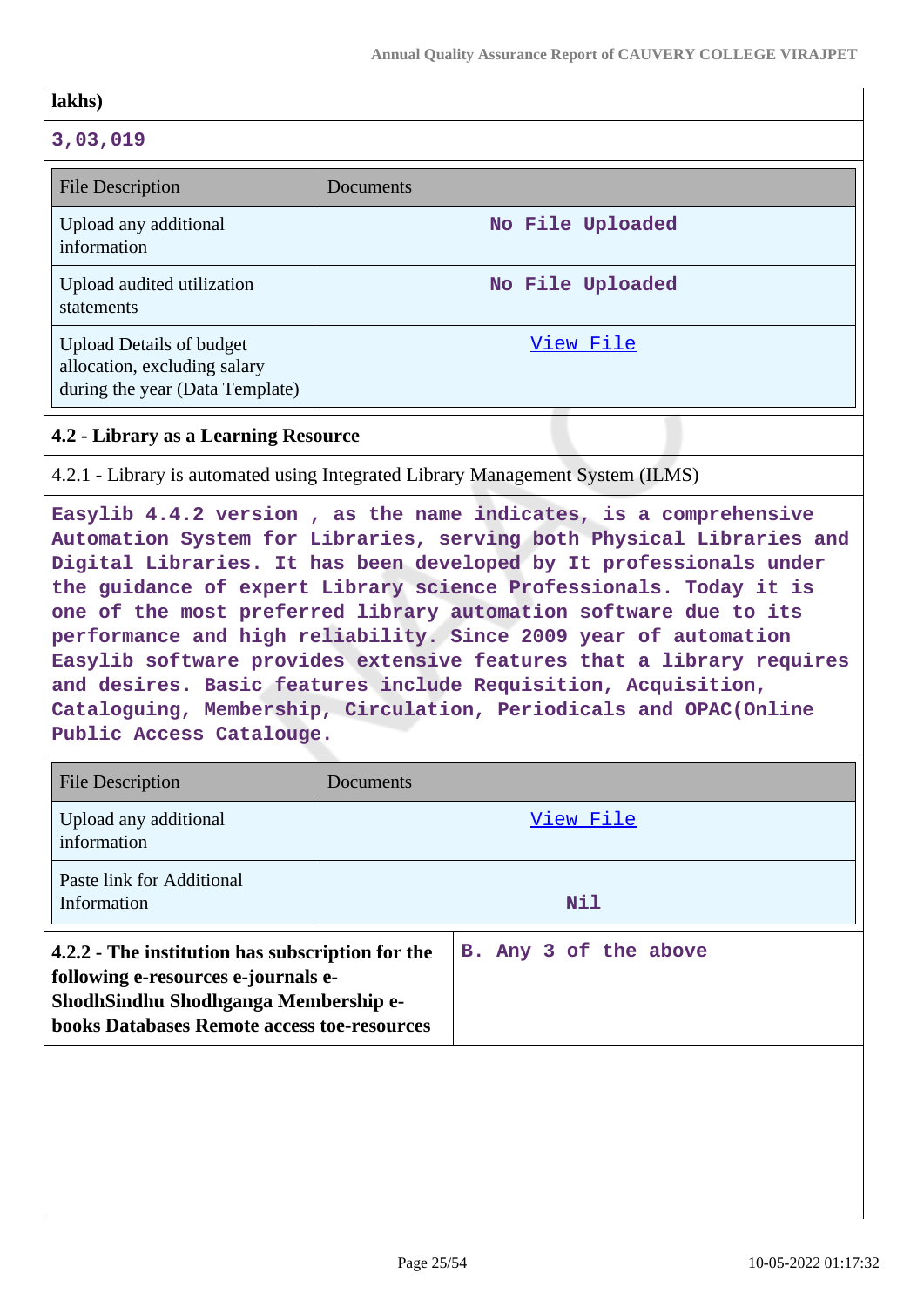| <b>File Description</b>                                                                                       | <b>Documents</b> |
|---------------------------------------------------------------------------------------------------------------|------------------|
| Upload any additional<br>information                                                                          | View File        |
| Details of subscriptions like e-<br>journals, e-Shodh Sindhu,<br>Shodhganga Membership etc<br>(Data Template) | View File        |

**4.2.3 - Expenditure for purchase of books/e-books and subscription to journals/e- journals during the year (INR in Lakhs)**

**4.2.3.1 - Annual expenditure of purchase of books/e-books and subscription to journals/ejournals during the year (INR in Lakhs)**

## **13,112**

| <b>File Description</b>                                                                                                       | Documents |
|-------------------------------------------------------------------------------------------------------------------------------|-----------|
| Any additional information                                                                                                    | View File |
| Audited statements of accounts                                                                                                | View File |
| Details of annual expenditure for<br>purchase of books/e-books and<br>journals/e- journals during the<br>year (Data Template) | View File |

**4.2.4 - Number per day usage of library by teachers and students ( foot falls and login data for online access) (Data for the latest completed academic year)**

# **4.2.4.1 - Number of teachers and students using library per day over last one year**

**80**

| <b>File Description</b>                              | Documents        |
|------------------------------------------------------|------------------|
| Any additional information                           | No File Uploaded |
| Details of library usage by<br>teachers and students | View File        |

## **4.3 - IT Infrastructure**

4.3.1 - Institution frequently updates its IT facilities including Wi-Fi

**Internet/Wi-fi is available in the college campus for faculty and students. There are several computers with broadband connectivity. The ratio of the computers available is approximately 1:5. Students use internet facility in computer lab and Library. The college management allocates funds for procurement, up gradation, deployment**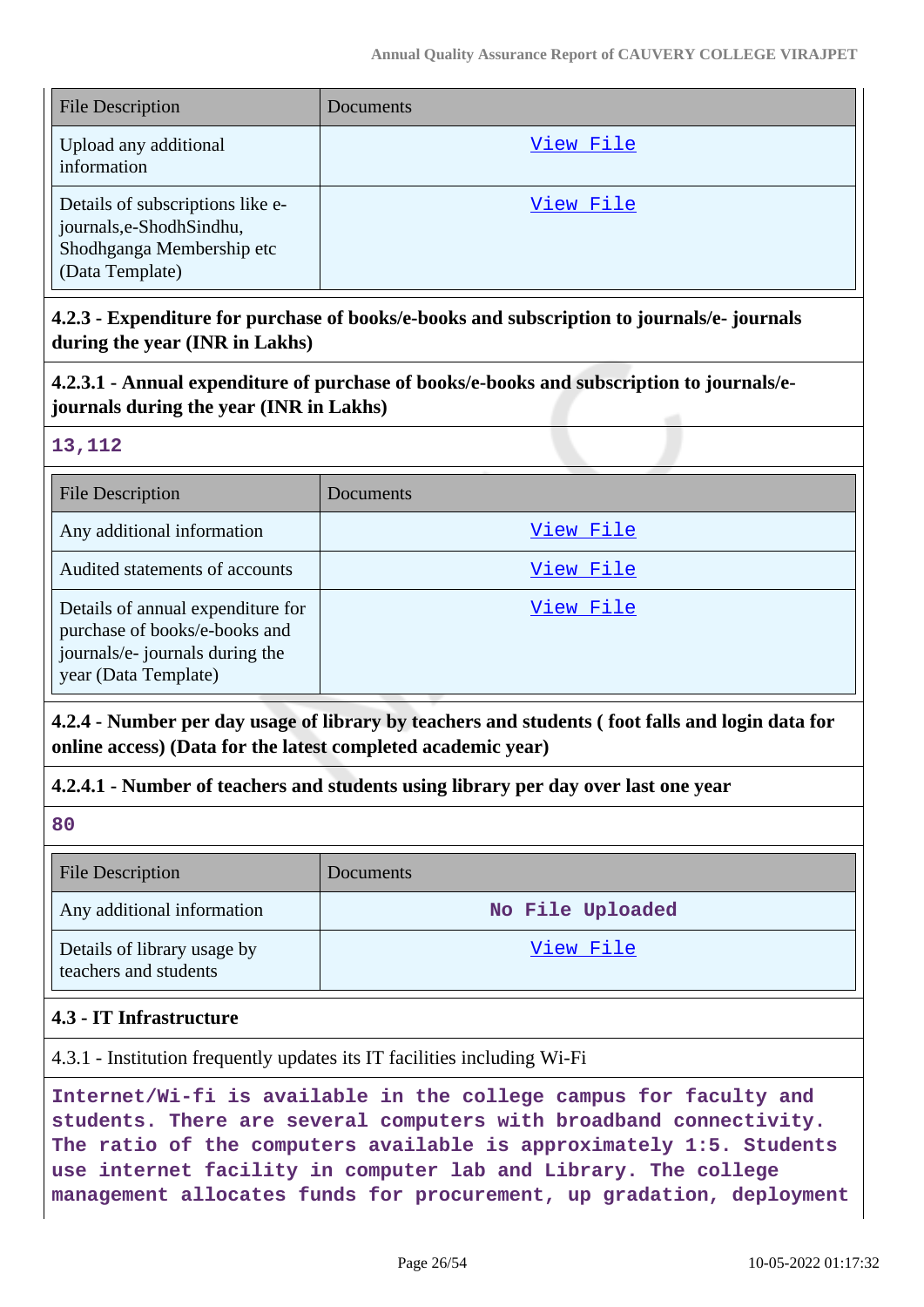**and maintenance of the computers and their accessories.**

**The institutionupgrades ITinfrastructure and associated facilities by purchasing new hardware as well as software necessary for different departments,computer lab and other labs.**

**The college technical staff upgrades the systems with latest configurations necessary to make itavailableforthe users.**

**Implementation of computerized information management system in the administrative process has created an effective impact on administration and governance of the college.**

**ICT facilitates the students and teachers to carry out their project and research work presentations in an extensive way to make learning and teaching process more interesting.**

**Students and faculty use the ICT to access e-resources. The college has gone for total Automation of Library catalogue and acquisition process.**

**LCD Projectors and Overhead Projectors are used in teaching and learning process.**

**Faculty members are provided with comp uters for each department with internet facility for updating and preparation of learning materials for the students.**

| <b>File Description</b>                  | Documents                                    |
|------------------------------------------|----------------------------------------------|
| Upload any additional<br>information     | View File                                    |
| Paste link for additional<br>information | http://cauverycollegevpt.edu.in/criterion-4/ |

# **4.3.2 - Number of Computers**

**30**

| <b>File Description</b>              | <b>Documents</b>                                               |
|--------------------------------------|----------------------------------------------------------------|
| Upload any additional<br>information | No File Uploaded                                               |
| Student – computer ratio             | No File Uploaded                                               |
|                                      | 4.3.3 - Bandwidth of internet connection in the $ A.$ ? 50MBPS |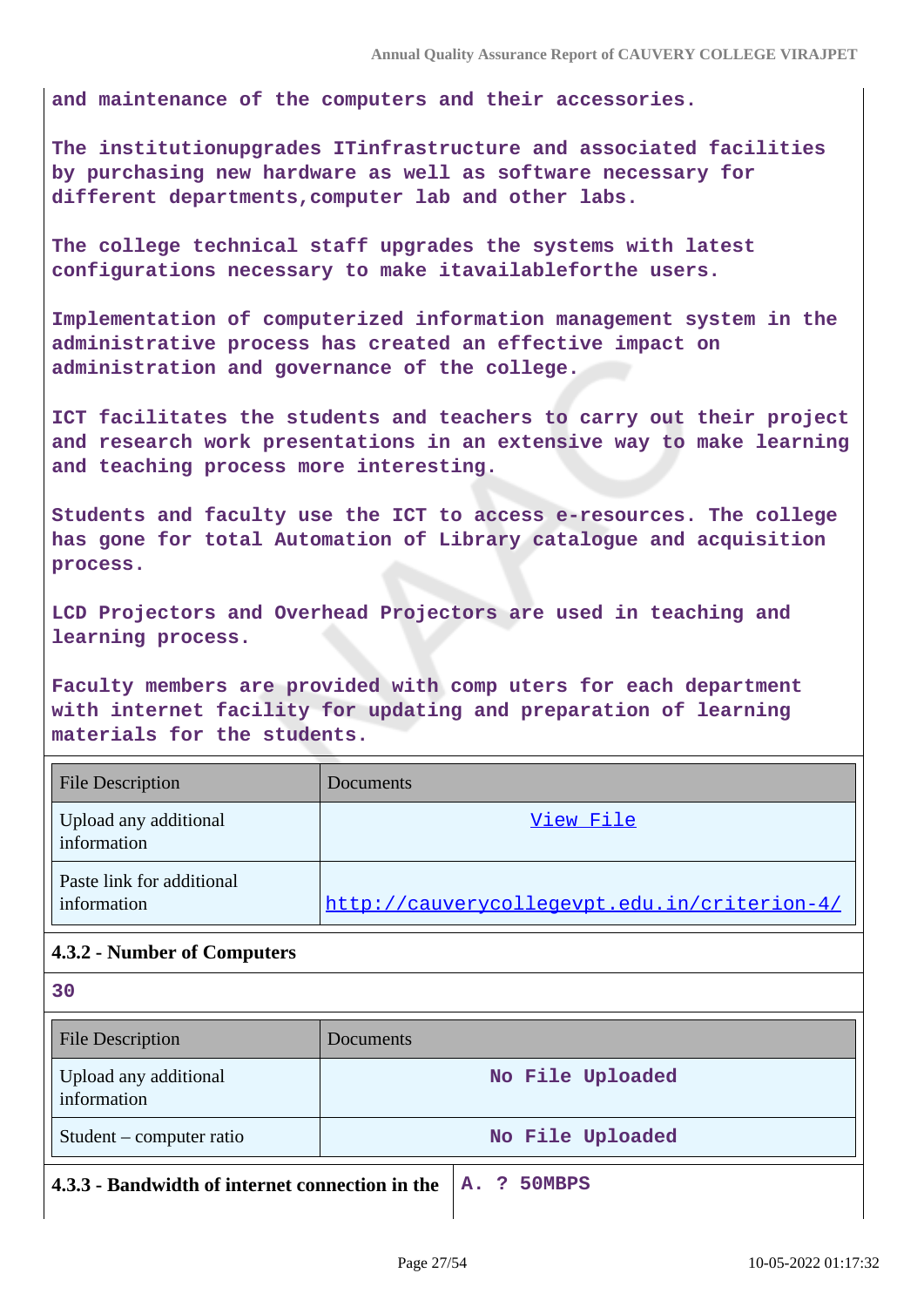| Institution |
|-------------|
|             |

| <b>File Description</b>                                                        | Documents        |
|--------------------------------------------------------------------------------|------------------|
| Upload any additional<br>Information                                           | No File Uploaded |
| Details of available bandwidth of<br>internet connection in the<br>Institution | View File        |

## **4.4 - Maintenance of Campus Infrastructure**

**4.4.1 - Expenditure incurred on maintenance of infrastructure (physical and academic support facilities) excluding salary component during the year (INR in Lakhs)**

# **4.4.1.1 - Expenditure incurred on maintenance of infrastructure (physical facilities and academic support facilities) excluding salary component during the year (INR in lakhs)**

## **51,992**

| <b>File Description</b>                                                                                                        | Documents        |
|--------------------------------------------------------------------------------------------------------------------------------|------------------|
| Upload any additional<br>information                                                                                           | No File Uploaded |
| Audited statements of accounts.                                                                                                | No File Uploaded |
| Details about assigned budget<br>and expenditure on physical<br>facilities and academic support<br>facilities (Data Templates) | View File        |

4.4.2 - There are established systems and procedures for maintaining and utilizing physical, academic and support facilities - laboratory, library, sports complex, computers, classrooms etc.

**The college ensures optimal utilization of budget allocated for the maintenance of the college infrastructure by holding regular meetings of various committees constituted to plan and monitor the projects to be taken up in a session. The college has developed adequate policies and strategies for the maintenance of the infrastructure, facilities and equipments of the college. Calibration faults are directed to the technicians andare repaired immediately. Annual maintenance and repair of the infrastructure are done by the college in a systematic manner. The computer lab equipment is maintained through college fund and annual grants received from the management. Software problems are taken care by outsourcing the technical staff.**

**Utilizing the college development fund:The Principal with the help**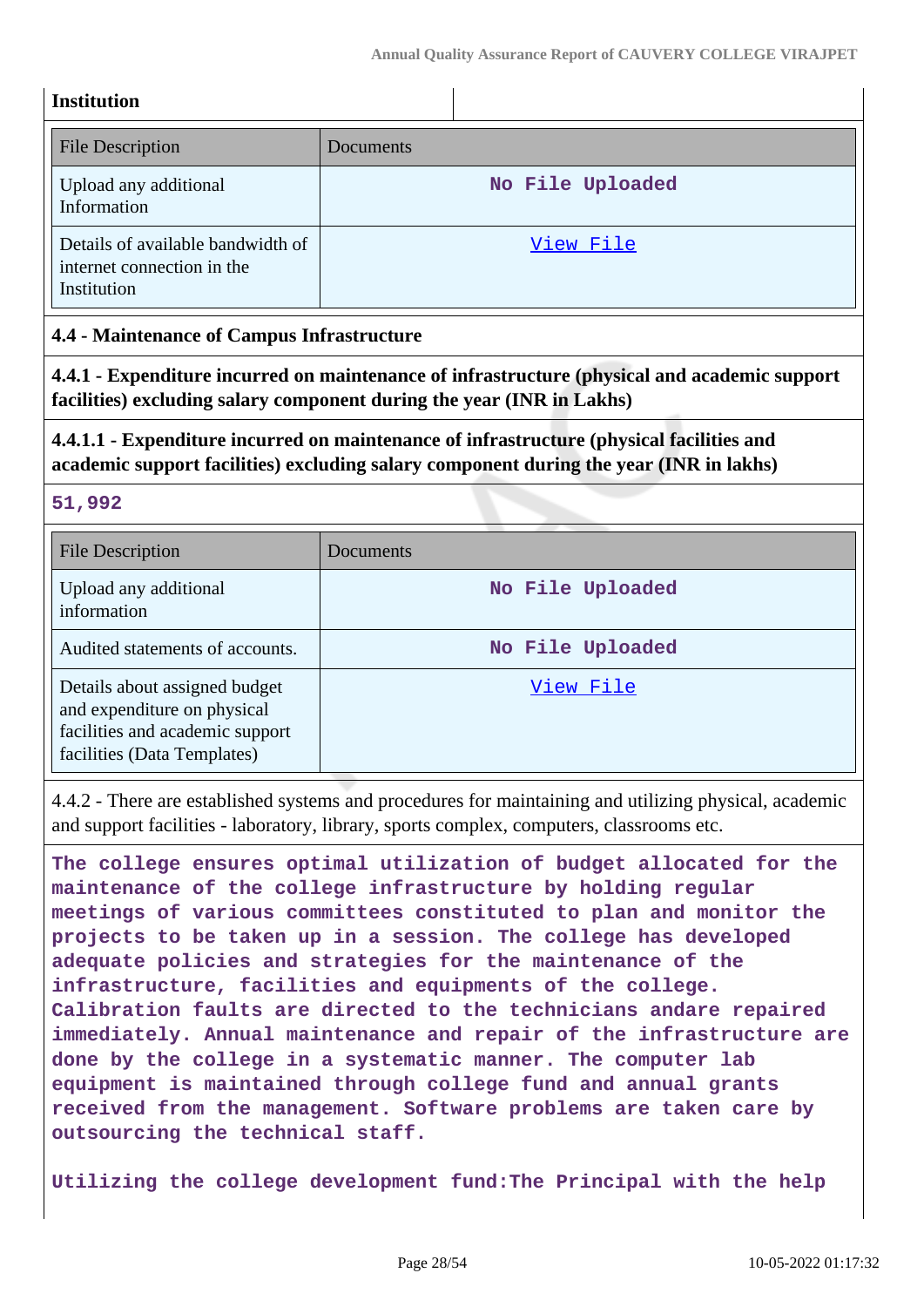**of manager and committee monitorsthemaintenance and minor repairs of furniture and equipment.**

**The Qualified Technical staff and committee is concerned for the maintenance of the ICT facilities like CC cameras, computers, Modem, UPS batteries, LCD projectors, Printers, Scanners , Photocopiers etc. in the campus.**

**The Library automation software is maintained and upgraded periodically for effective usage. The e–resources are renewed annually through the inflibnet center.**

**The internal stock verification and auditing is done periodically.**

**A committee is framed to monitor the beautification of the campus.**

| <b>File Description</b>                  | Documents        |
|------------------------------------------|------------------|
| Upload any additional<br>information     | No File Uploaded |
| Paste link for additional<br>information | Nil              |

## **STUDENT SUPPORT AND PROGRESSION**

**5.1 - Student Support**

**5.1.1 - Number of students benefited by scholarships and free ships provided by the Government during the year**

**5.1.1.1 - Number of students benefited by scholarships and free ships provided by the Government during the year**

**62**

| File Description                                                                                                                | Documents        |
|---------------------------------------------------------------------------------------------------------------------------------|------------------|
| Upload self attested letter with<br>the list of students sanctioned<br>scholarship                                              | View File        |
| Upload any additional<br>information                                                                                            | No File Uploaded |
| Number of students benefited by<br>scholarships and free ships<br>provided by the Government<br>during the year (Data Template) | View File        |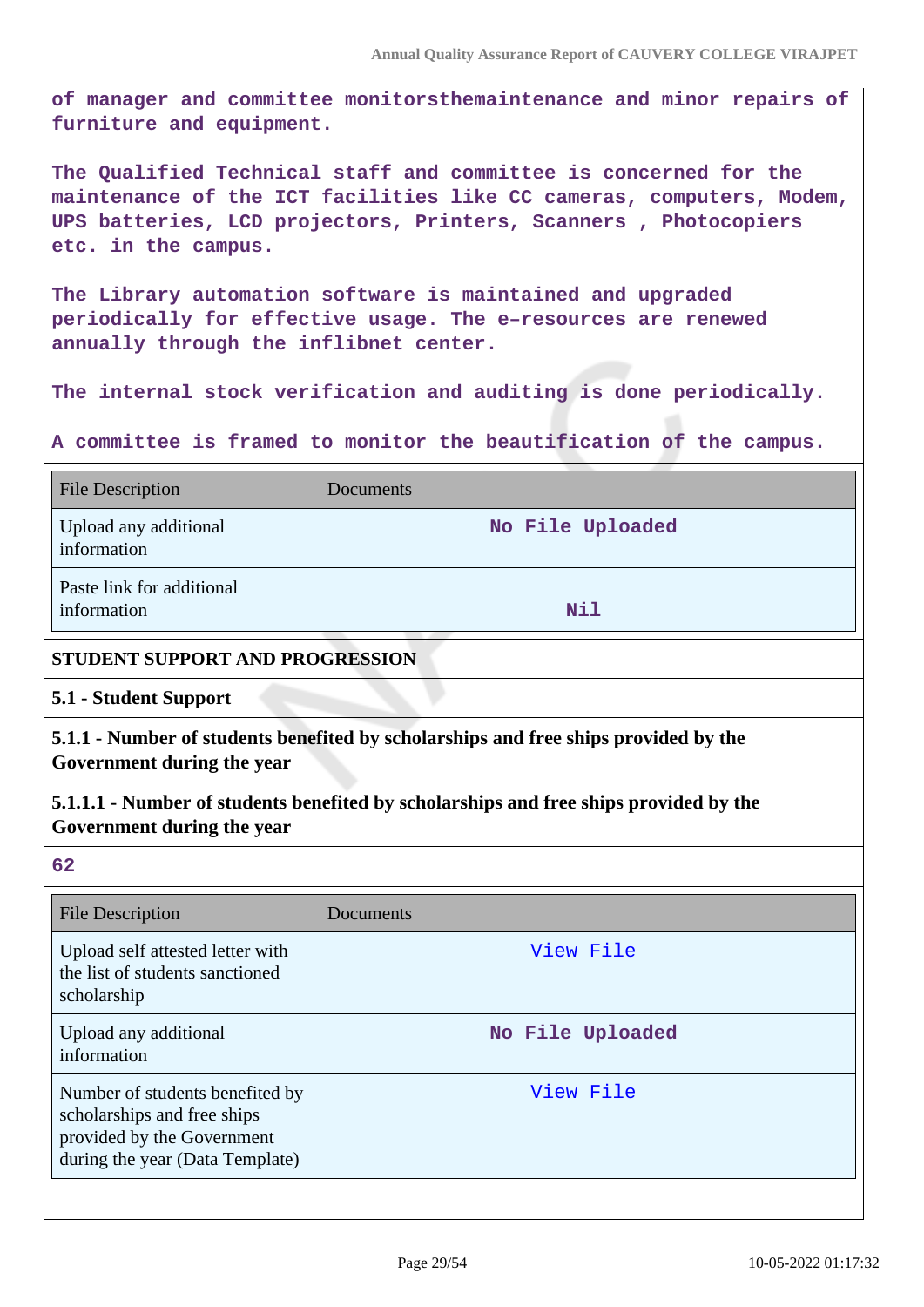# **5.1.2 - Number of students benefitted by scholarships, free ships etc. provided by the institution / non- government agencies during the year**

# **5.1.2.1 - Total number of students benefited by scholarships, free ships, etc provided by the institution / non- government agencies during the year**

| 13                                                                                                                                                                                                                                                             |                                                                                     |
|----------------------------------------------------------------------------------------------------------------------------------------------------------------------------------------------------------------------------------------------------------------|-------------------------------------------------------------------------------------|
| <b>File Description</b>                                                                                                                                                                                                                                        | Documents                                                                           |
| Upload any additional<br>information                                                                                                                                                                                                                           | View File                                                                           |
| Number of students benefited by<br>scholarships and free ships<br>institution / non-government<br>agencies in last 5 years (Date<br>Template)                                                                                                                  | View File                                                                           |
| 5.1.3 - Capacity building and skills<br>enhancement initiatives taken by the<br>institution include the following: Soft skills<br>Language and communication skills Life skills<br>(Yoga, physical fitness, health and hygiene)<br><b>ICT/computing skills</b> | 1 of the above<br>D <sub>1</sub>                                                    |
| <b>File Description</b>                                                                                                                                                                                                                                        | Documents                                                                           |
| Link to institutional website                                                                                                                                                                                                                                  | http://cauverycollegevpt.edu.in/surya-<br>namaskar-session-started-for-all-streams/ |
|                                                                                                                                                                                                                                                                |                                                                                     |
| Any additional information                                                                                                                                                                                                                                     | No File Uploaded                                                                    |
| Details of capability building and<br>skills enhancement initiatives<br>(Data Template)                                                                                                                                                                        | View File                                                                           |

# **counseling offered by the institution during the year**

**NIL**

# **5.1.4.1 - Number of students benefitted by guidance for competitive examinations and career counseling offered by the institution during the year**

**NIL**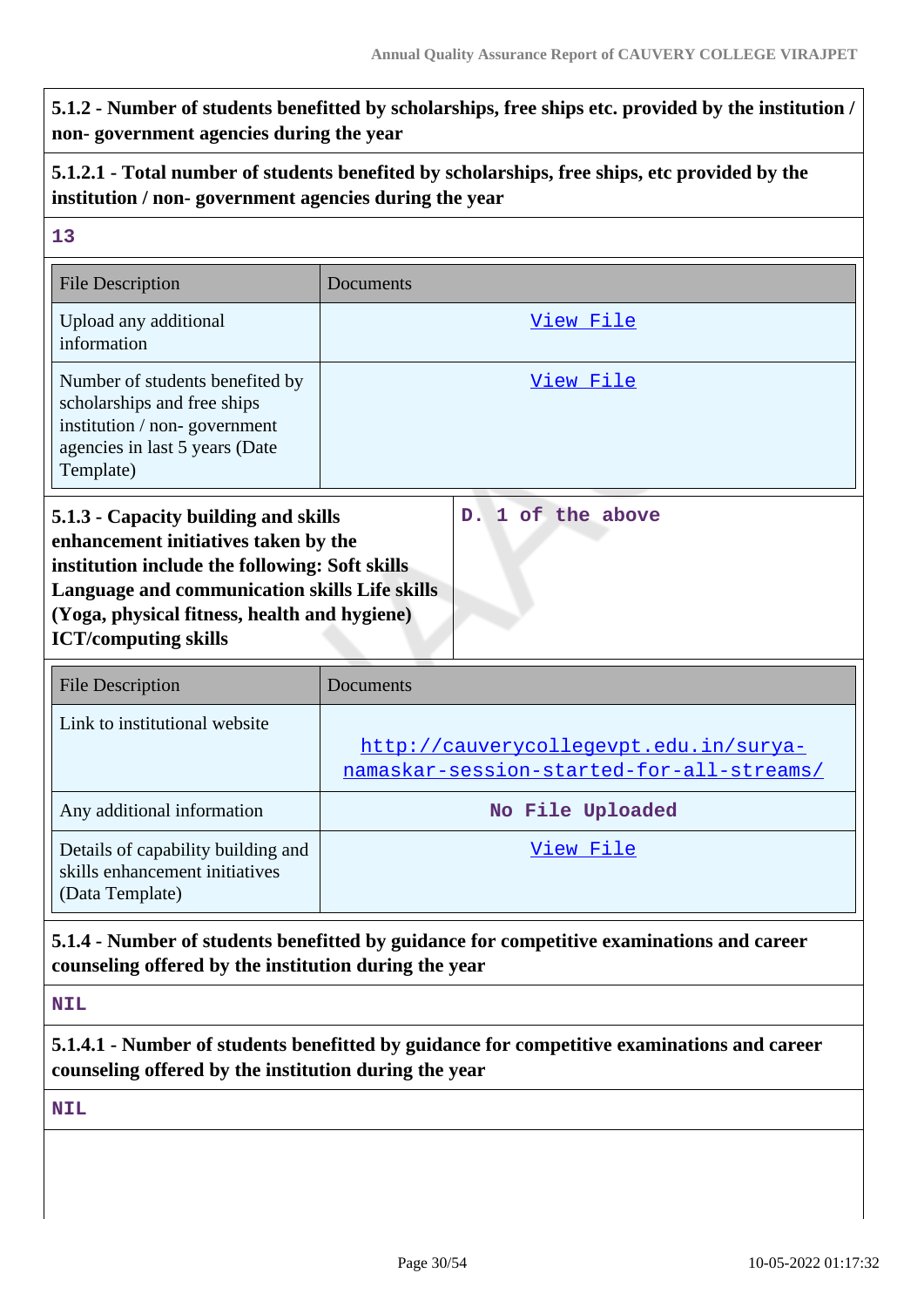| <b>File Description</b>                                                                                                                                                                                                                                                                                                                                                                                                                             | Documents                                                        |  |
|-----------------------------------------------------------------------------------------------------------------------------------------------------------------------------------------------------------------------------------------------------------------------------------------------------------------------------------------------------------------------------------------------------------------------------------------------------|------------------------------------------------------------------|--|
| Any additional information                                                                                                                                                                                                                                                                                                                                                                                                                          | No File Uploaded                                                 |  |
| Number of students benefited by<br>guidance for competitive<br>examinations and career<br>counseling during the year (Data<br>Template)                                                                                                                                                                                                                                                                                                             | View File                                                        |  |
| 5.1.5 - The Institution has a transparent<br>mechanism for timely redressal of student<br>grievances including sexual harassment and<br>ragging cases Implementation of guidelines of<br>statutory/regulatory bodies Organization wide<br>awareness and undertakings on policies with<br>zero tolerance Mechanisms for submission of<br>online/offline students' grievances Timely<br>redressal of the grievances through<br>appropriate committees | B. Any 3 of the above                                            |  |
| <b>File Description</b>                                                                                                                                                                                                                                                                                                                                                                                                                             | Documents                                                        |  |
| Minutes of the meetings of<br>student redressal committee,<br>prevention of sexual harassment<br>committee and Anti Ragging<br>committee                                                                                                                                                                                                                                                                                                            | No File Uploaded                                                 |  |
| Upload any additional<br>information                                                                                                                                                                                                                                                                                                                                                                                                                | View File                                                        |  |
| Details of student grievances<br>including sexual harassment and<br>ragging cases                                                                                                                                                                                                                                                                                                                                                                   | No File Uploaded                                                 |  |
| <b>5.2 - Student Progression</b>                                                                                                                                                                                                                                                                                                                                                                                                                    |                                                                  |  |
|                                                                                                                                                                                                                                                                                                                                                                                                                                                     | 5.2.1 - Number of placement of outgoing students during the year |  |
| 5.2.1.1 - Number of outgoing students placed during the year                                                                                                                                                                                                                                                                                                                                                                                        |                                                                  |  |
| Nil, As their results are pending, placements are on hold.                                                                                                                                                                                                                                                                                                                                                                                          |                                                                  |  |
| <b>File Description</b>                                                                                                                                                                                                                                                                                                                                                                                                                             | Documents                                                        |  |
| Self-attested list of students<br>placed                                                                                                                                                                                                                                                                                                                                                                                                            | <u>View File</u>                                                 |  |
| Upload any additional<br>information                                                                                                                                                                                                                                                                                                                                                                                                                | View File                                                        |  |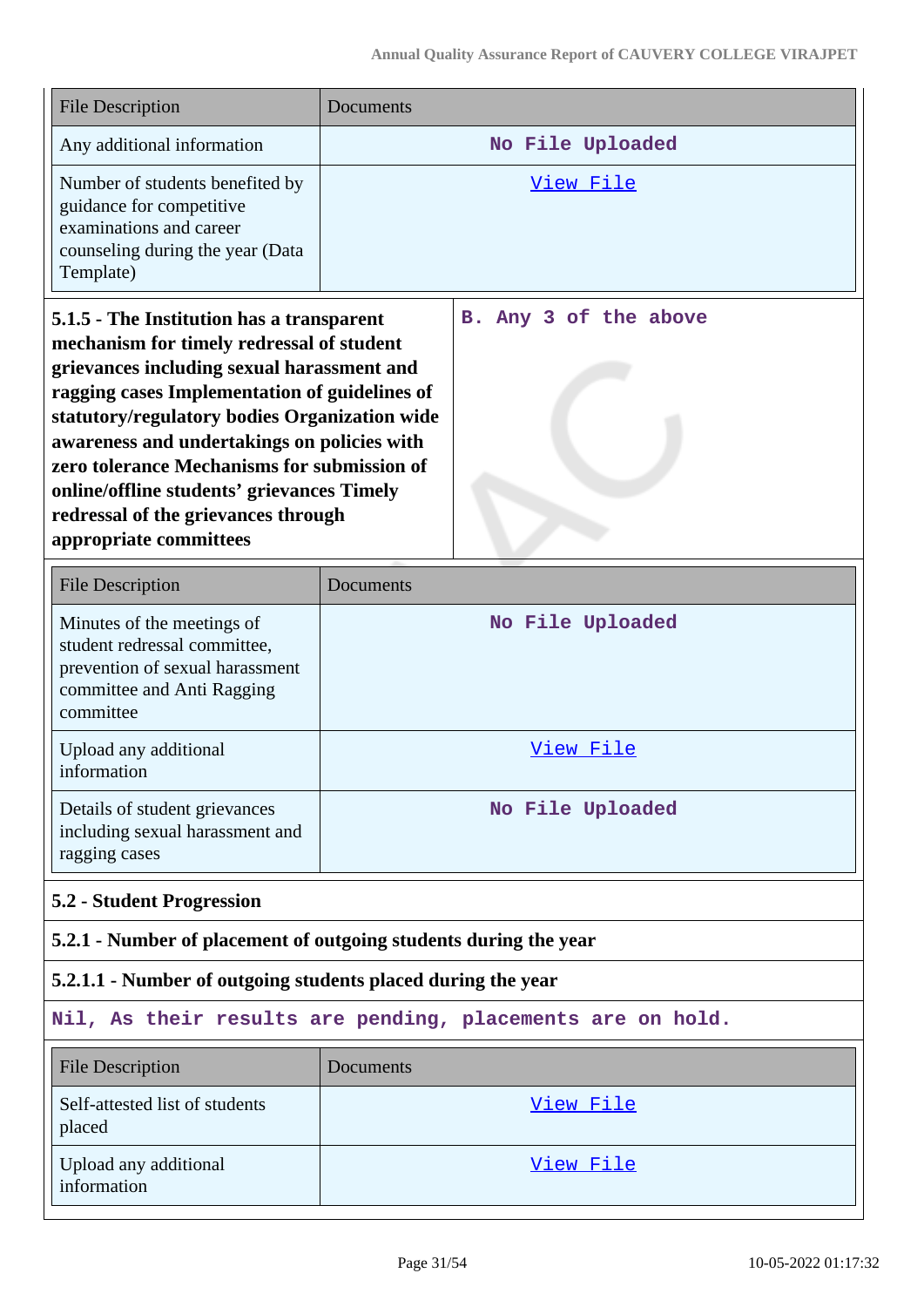## **5.2.2 - Number of students progressing to higher education during the year**

## **5.2.2.1 - Number of outgoing student progression to higher education**

**09**

| <b>File Description</b>                               | <b>Documents</b> |
|-------------------------------------------------------|------------------|
| Upload supporting data for<br>student/alumni          | View File        |
| Any additional information                            | No File Uploaded |
| Details of student progression to<br>higher education | View File        |

# **5.2.3 - Number of students qualifying in state/national/ international level examinations during the year (eg: JAM/CLAT/GATE/ GMAT/CAT/GRE/ TOEFL/ Civil Services/State government examinations)**

**5.2.3.1 - Number of students qualifying in state/ national/ international level examinations (eg: JAM/CLAT/NET/ SLET/ GATE/ GMAT/CAT/GRE/ TOEFL/ Civil Services/ State government examinations) during the year**

**NIL**

| <b>File Description</b>                | Documents        |
|----------------------------------------|------------------|
| Upload supporting data for the<br>same | View File        |
| Any additional information             | No File Uploaded |

## **5.3 - Student Participation and Activities**

**5.3.1 - Number of awards/medals for outstanding performance in sports/cultural activities at university/state/national / international level (award for a team event should be counted as one) during the year**

**5.3.1.1 - Number of awards/medals for outstanding performance in sports/cultural activities at university/state/ national / international level (award for a team event should be counted as one) during the year.**

**02**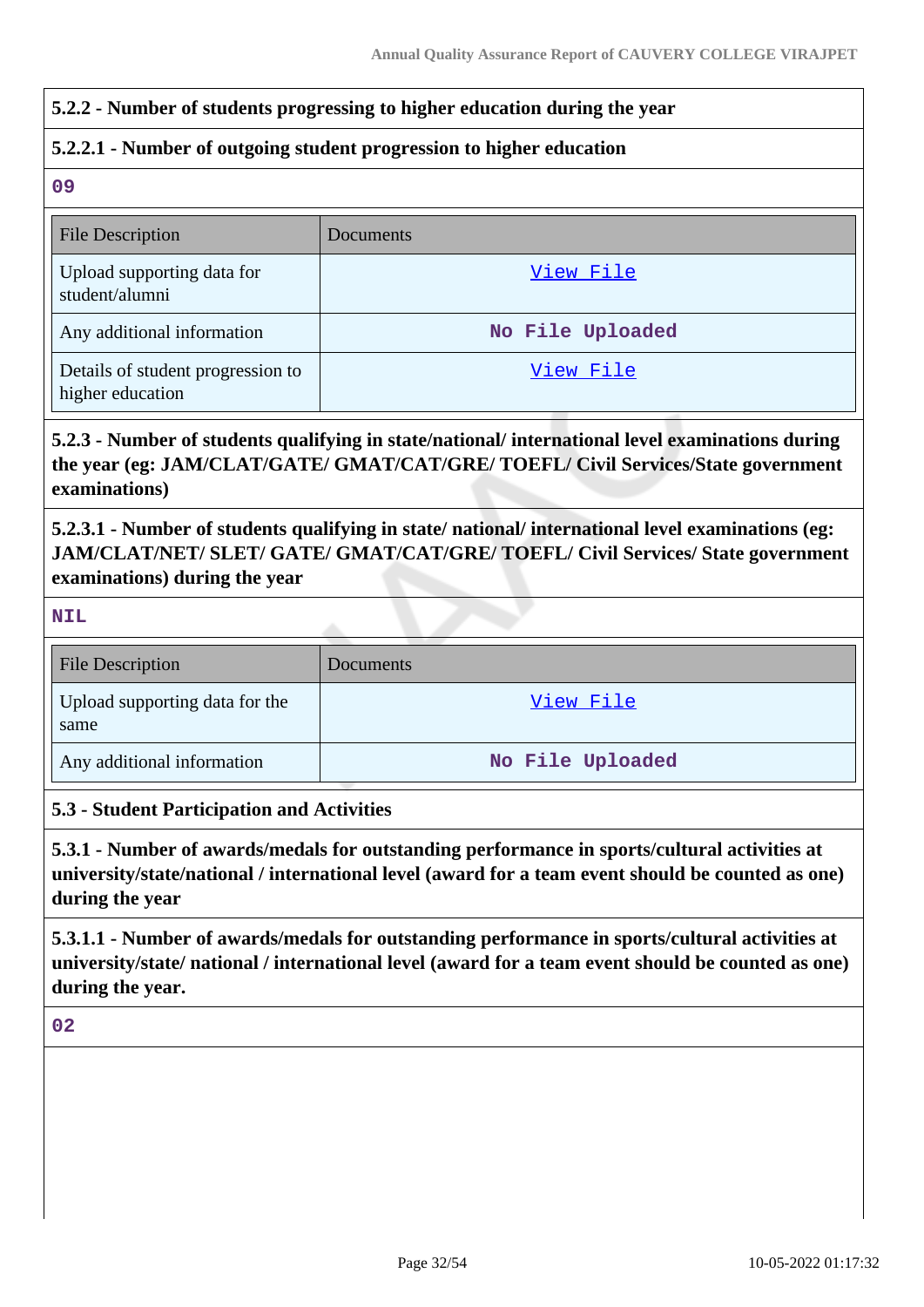| <b>File Description</b>                                                                                                                                                              | Documents        |
|--------------------------------------------------------------------------------------------------------------------------------------------------------------------------------------|------------------|
| e-copies of award letters and<br>certificates                                                                                                                                        | No File Uploaded |
| Any additional information                                                                                                                                                           | View File        |
| Number of awards/medals for<br>outstanding performance in<br>sports/cultural activities at univer<br>sity/state/national/international<br>level (During the year) (Data<br>Template) | View File        |

5.3.2 - Institution facilitates students' representation and engagement in various administrative, cocurricular and extracurricular activities (student council/ students representation on various bodies as per established processes and norms )

**We have the policy of having a student welfare association with Principal as the president. It consists of student leaders as vice president, general secretary and joint secrtaries, cultural secretaries, sports secretaries lead by satff advisory committee to organise different programmes. The activities of the students union are funded by the management and the student leaders are selected by the class representatives through the democratic norms. The student union conducts various programs like talents day, inter class quiz,debate, singing competition, sports and games, essay competiton,district level elocution competition.Due to covid 19 pandemic , in the year 2020-21 no student union was formed , as classes were conducted through online.**

**The sports team of our college participated in Mangalore University inter collegiate Kodagu zone level Ball badminton, Hockey and Cricket tournamnets held at FMKMC College,Madikeri. The Ball badminton team emerged as the winners and the Hockey team bagged the runners trophy.**

| <b>File Description</b>                  | Documents        |
|------------------------------------------|------------------|
| Paste link for additional<br>information | Nil              |
| Upload any additional<br>information     | No File Uploaded |

**5.3.3 - Number of sports and cultural events/competitions in which students of the Institution participated during the year (organized by the institution/other institutions)**

**5.3.3.1 - Number of sports and cultural events/competitions in which students of the Institution**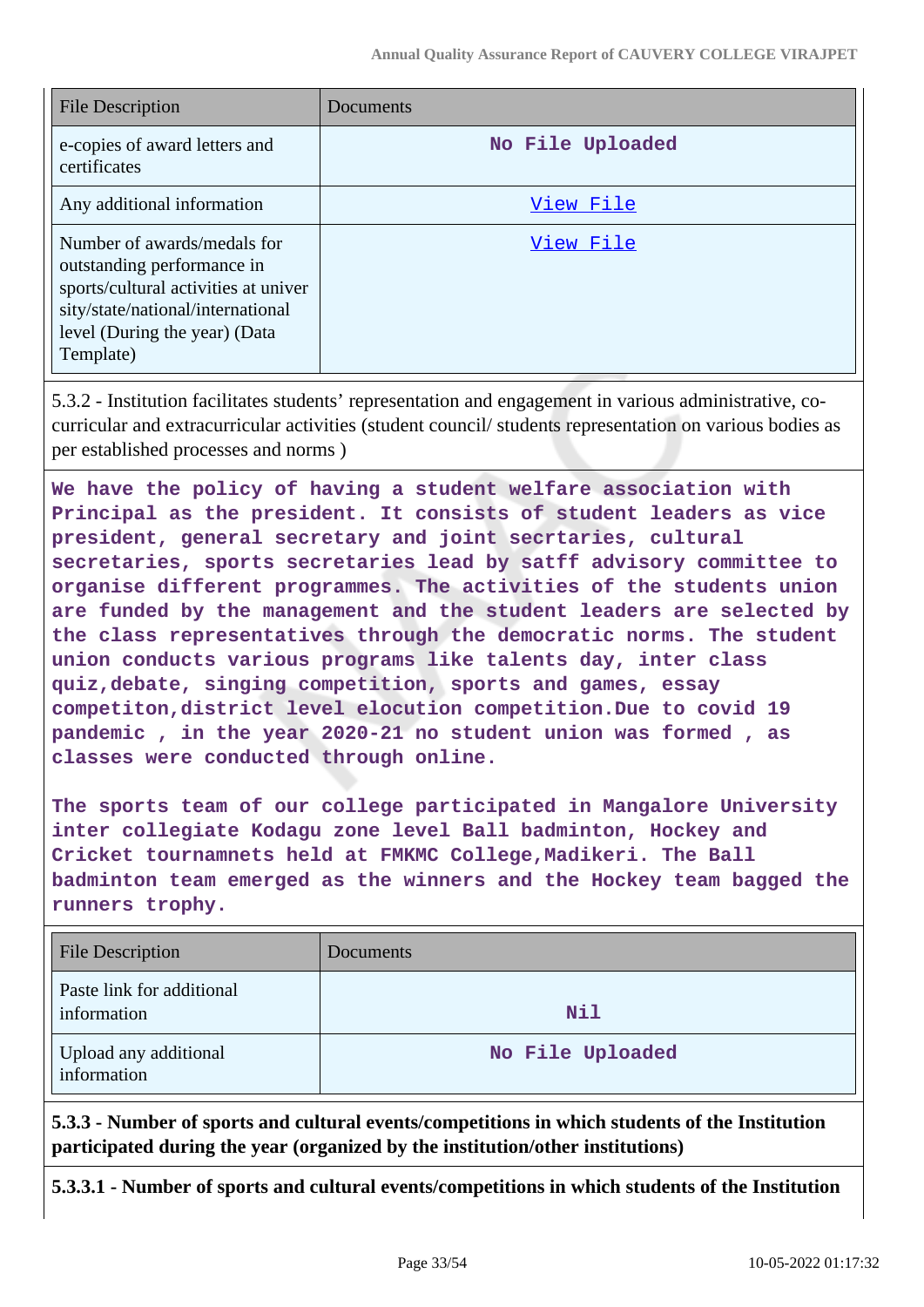#### **participated during the year**

#### **03**

| <b>File Description</b>                                                                                                                                                                                | Documents        |
|--------------------------------------------------------------------------------------------------------------------------------------------------------------------------------------------------------|------------------|
| Report of the event                                                                                                                                                                                    | No File Uploaded |
| Upload any additional<br>information                                                                                                                                                                   | No File Uploaded |
| Number of sports and cultural<br>events/competitions in which<br>students of the Institution<br>participated during the year<br>(organized by the<br>institution/other institutions<br>(Data Template) | View File        |

## **5.4 - Alumni Engagement**

5.4.1 - There is a registered Alumni Association that contributes significantly to the development of the institution through financial and/or other support services

**We have an Alumni association working since 2004 but is not registered. It has a structure comprising President, Vice president, Secretary, joint secretary, treasurer and members. Life membership fees is fixed at Rs 500/- .**

# **We conduct a general body meeting annually and discuss the plan of action.**

| <b>File Description</b>                                       | Documents |                  |
|---------------------------------------------------------------|-----------|------------------|
| Paste link for additional<br>information                      |           | Nil              |
| Upload any additional<br>information                          |           | No File Uploaded |
| 5.4.2 - Alumni contribution during the year<br>(INR in Lakhs) |           | E. <1Lakhs       |
| <b>File Description</b>                                       | Documents |                  |
| Upload any additional<br>information                          |           | No File Uploaded |
| GOVERNANCE, LEADERSHIP AND MANAGEMENT                         |           |                  |
| 6.1 - Institutional Vision and Leadership                     |           |                  |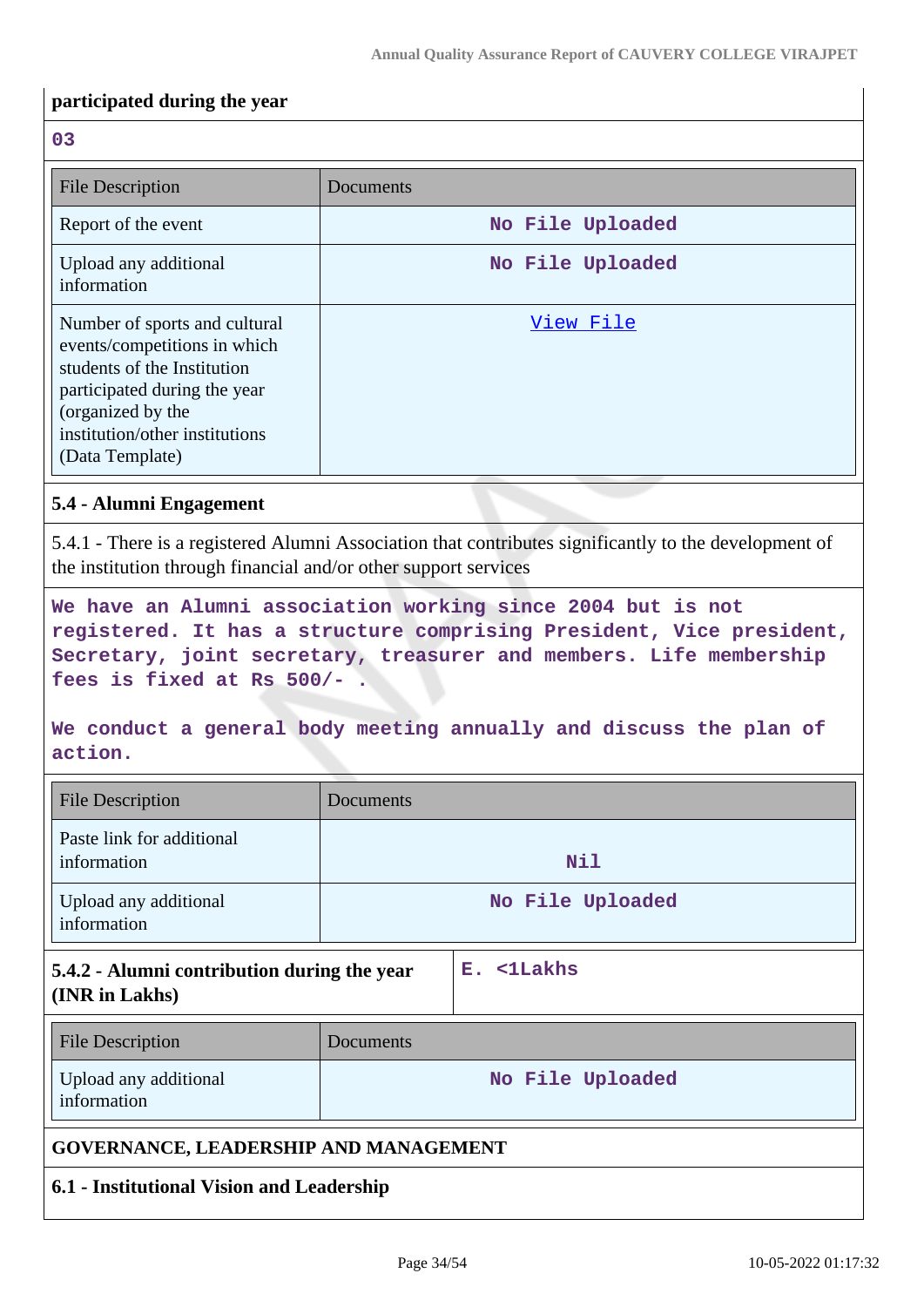6.1.1 - The governance of the institution is reflective of and in tune with the vision and mission of the institution

**Cauvery College Virajpet, erstwhile Kavery Womens college was esatblished in the year 1980 to fullfill the educational needs of rural students. The institution aims at imparting holistic education among the economically weak sector of the society to mould them into morally upright personalities. The motto of the institution is" Education To Excel",**

#### **Vision:**

- **A progressive nation by the empowerment of rural youth of hilly malnad region through education.**
- **Rural youth inspired by great knowledge, with their mind transcending limitations and expanding in all directions.**
- **A rural youth finding himself/herself in a wonderful world.**
- **A youth discovering a new person in himself/herself with the Awakening of dormant forces.**

#### **Mission:**

- **Create and continuously improve, affordable, accessible, and effective learning environment.**
- **Train the rural youth to respond to the changing demands of**  $\bullet$ **the world**
- **. Waken the human spirit and nurture qualities essential for sucess in the dynamic global arena.**
- **Facilitate independent thinking. Provide equal opprtunities in curriculare and extra curricular activites. Be open to change and enthusiastic about investigation and creativity .**
- **Be with unity of purpose and diversity of outlook.**
- **Enhance cultural and artistic heritage.**
- **Improve the physical abilities to attain a strong mind in a strong body.**
- **Develp sportsman spirit.**

| File Description                         | Documents                                 |
|------------------------------------------|-------------------------------------------|
| Paste link for additional<br>information | http://cauvery/collegevpt.edu.in/about us |
| Upload any additional<br>information     | No File Uploaded                          |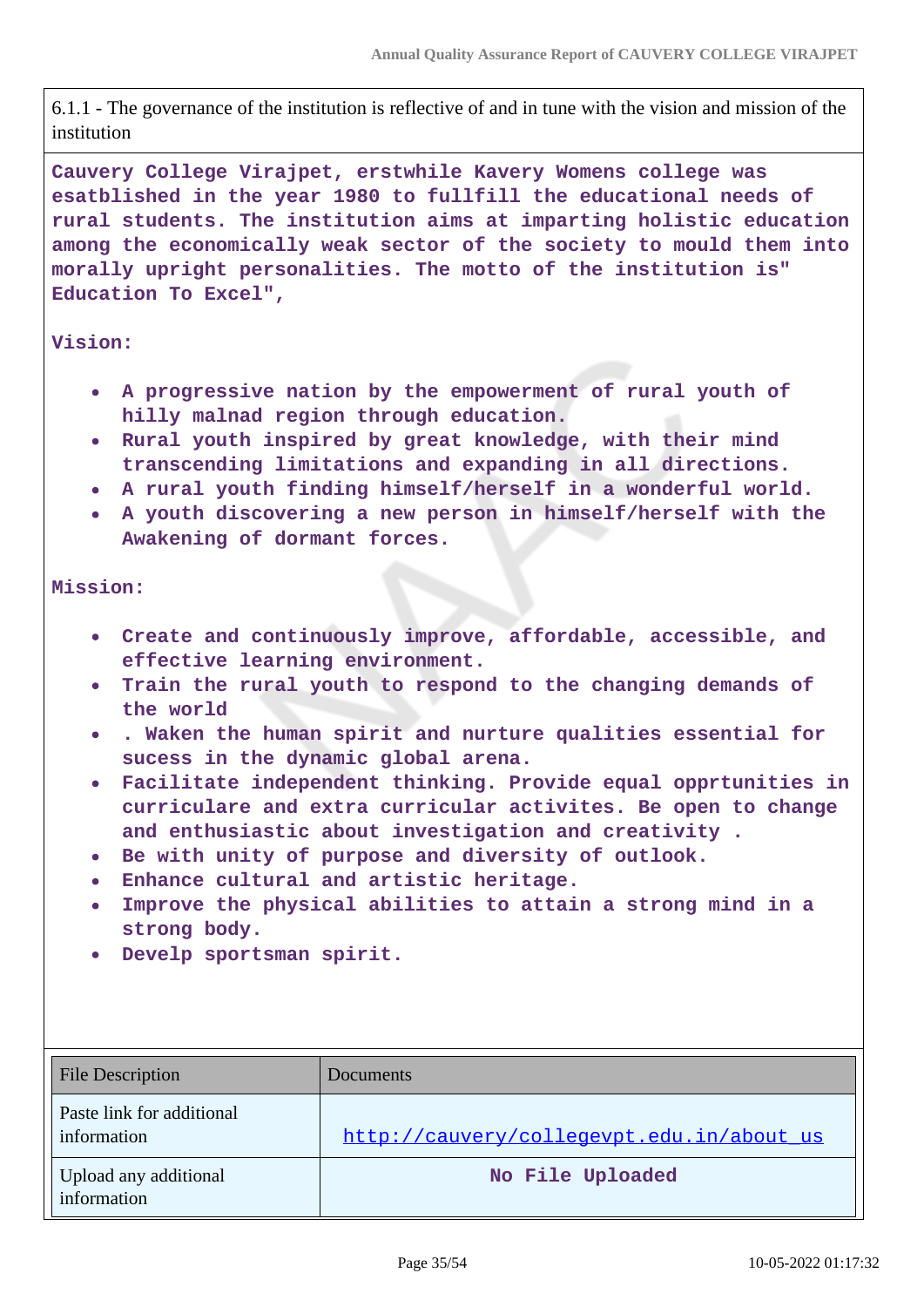6.1.2 - The effective leadership is visible in various institutional practices such as decentralization and participative management.

- **The Principal is entrusted by the management to decentralize**  $\bullet$ **the work.**
- **The Principal entrusst the work to form the committees to the IQAC members.**
- **The IQAC with the permission of the Principal directsall the Heads of departments for the smooth functioning of the institution. In turn, the H.O.Ds conduct department meetings to carry out both academic and co-curricular activities.**
- **Periodical staff meetings are held to guide and motivate them.**
- **Various committees are formed to assist the Principal in the day-to-day academic and administrative affairs of the institution.**
- **Various committees and cells such as cultural committee , sports committee, students grievance cell, excursion committee. NSS,NCC etc are formed to help the smooth functioning of the institutions.**
- **All the committees and departments conducts various programs for the benefit of its stakeholders.**

| <b>File Description</b>                  | Documents        |
|------------------------------------------|------------------|
| Paste link for additional<br>information | Nil              |
| Upload any additional<br>information     | No File Uploaded |

#### **6.2 - Strategy Development and Deployment**

6.2.1 - The institutional Strategic/ perspective plan is effectively deployed

**The management entrusts the responsibilities to the Principal and inturn the powers are decentralized to all the departments for the smooth functioning of the institution by implementing all the plans and policies effectively. The management gets the details of the performance through the feedback from students, staff, alumni. parents and local bodies and plan accordingly for the improvement.**

**The Principal spearheads the proceedures and Plans for the development of the college. The heads of the departments assists the pPrincipal in the academic aspects of the institution. Teachers usually stay back after the class hours to assist the Principal in the administrative work too. The policies are discussed during the staff meetings periodically.**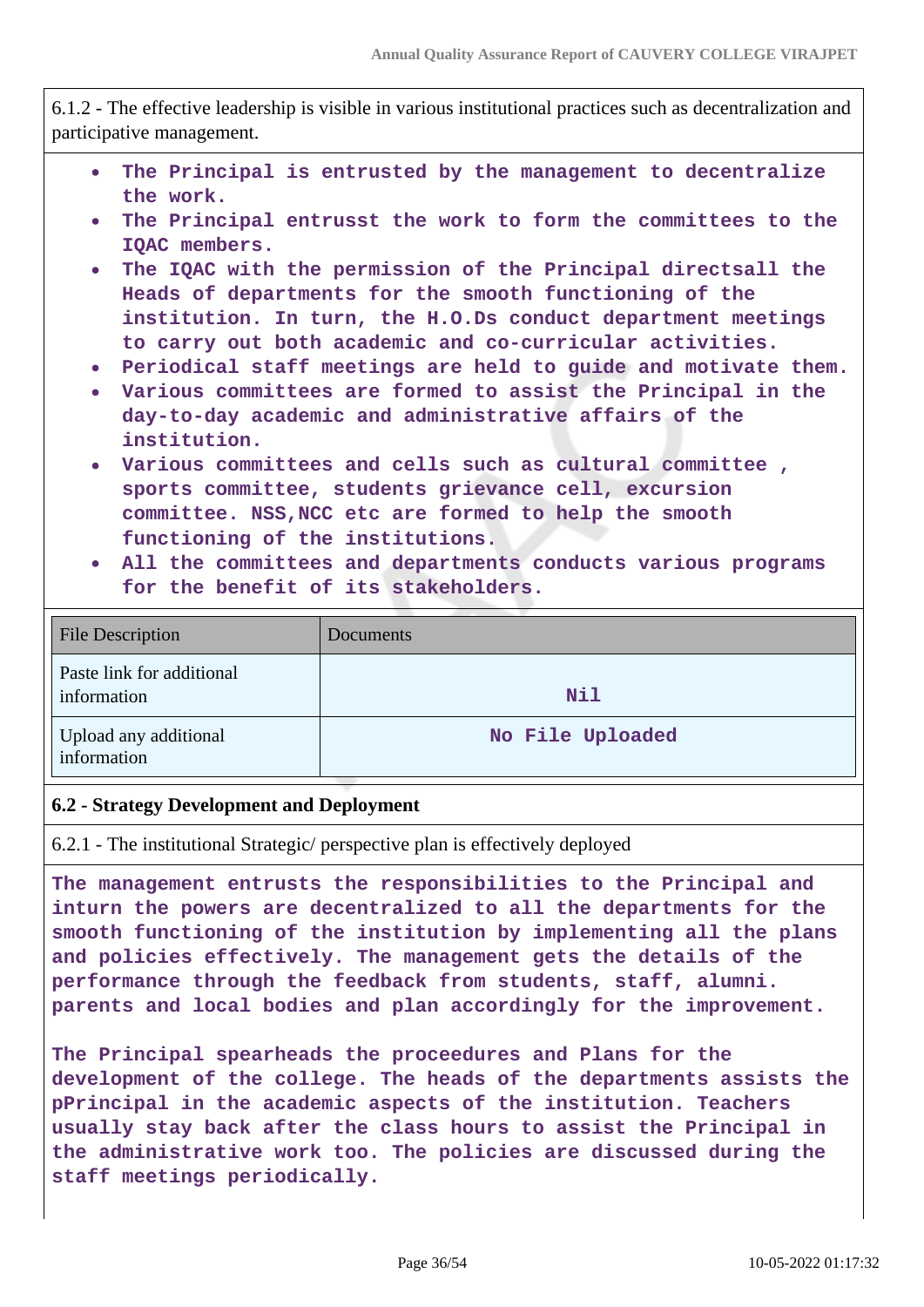**The Management calls for meetings with the Principal and Staff to discuss the institutional plans. The Principal with the help of the IQAC forms various committees to implement the plan.**

| File Description                                          | Documents        |
|-----------------------------------------------------------|------------------|
| Strategic Plan and deployment<br>documents on the website | No File Uploaded |
| Paste link for additional<br>information                  | Nil              |
| Upload any additional<br>information                      | No File Uploaded |

6.2.2 - The functioning of the institutional bodies is effective and efficient as visible from policies, administrative setup, appointment and service rules, procedures, etc.

**The policy statements and action plans for the smooth functioning of the institution is as per the following stated mission.**

**The management is the highest dcision making and policy forming authority of the college. As per the directions of the university the governing council of the management is formed and the President leads the policy making authority. The President, the secretary and other members of the governing council is elected by the members of the Cauvery Education society. The Principal is the Ex-Officio member of the governing body.**

**Th Principal monitors the over all working of the college. The plans and policies will be presented in the general body and committee meeting for the approval of the same. The IQAC and the head's of the departments help the Principal in implementing the policies.**

**The institution recruits qualify teachers at the time of the entry level. Recruitment are made as per management guidelines, interview and demonstration methods are adopted, committed teachers are appointed, local candidates are prefred.**

**Interaction with the parents ,alumni, students and local communities help to get valuable suggestions. The different cells in the college like students grivance cell, anti harrasment on womens cell anti ragging cell etc help for the smooth functioning of the college.**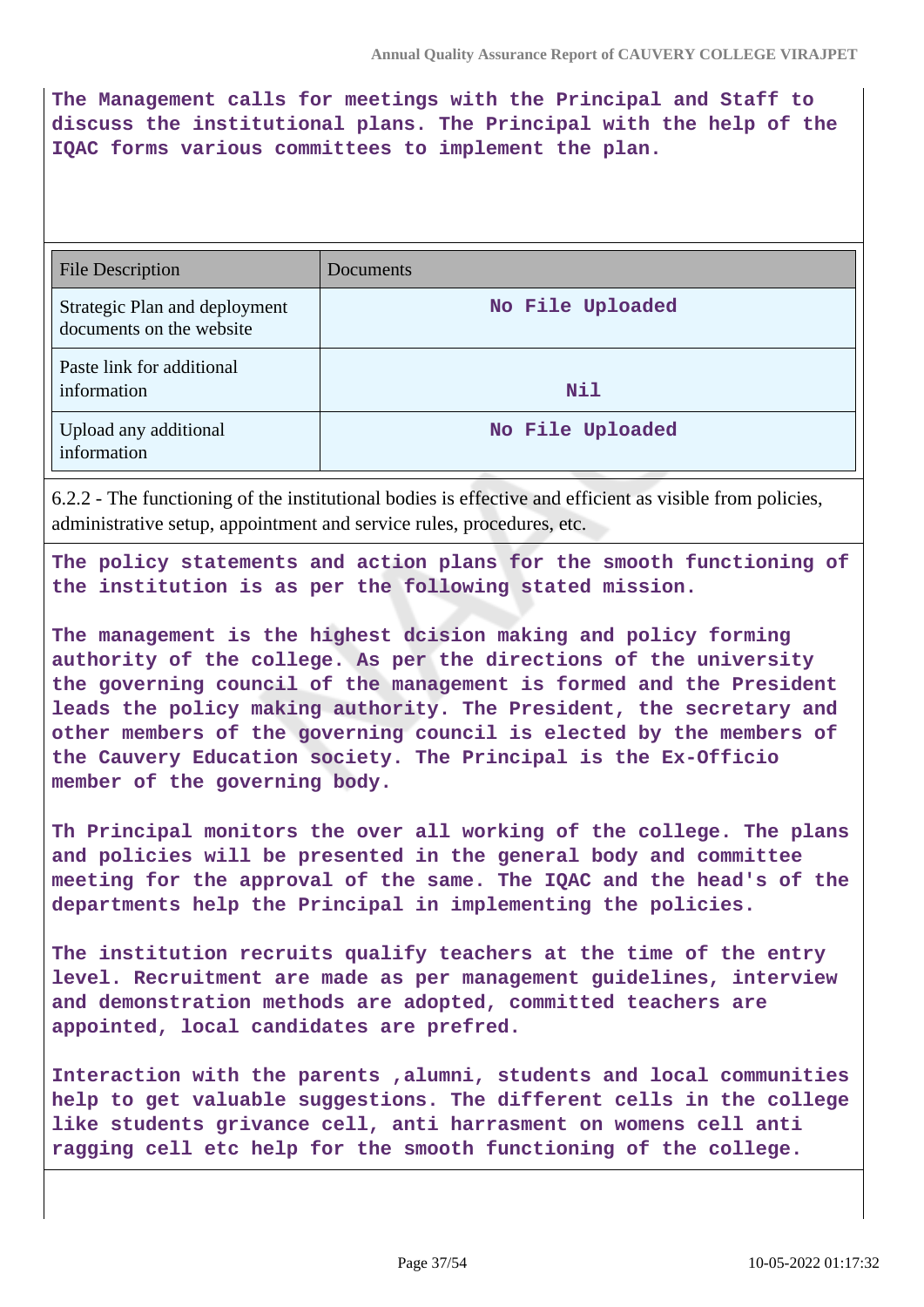| <b>File Description</b>                                                                                                                                           | <b>Documents</b>      |
|-------------------------------------------------------------------------------------------------------------------------------------------------------------------|-----------------------|
| Paste link for additional<br>information                                                                                                                          | <b>Nil</b>            |
| Link to Organogram of the<br>Institution webpage                                                                                                                  | Nil                   |
| Upload any additional<br>information                                                                                                                              | No File Uploaded      |
| 6.2.3 - Implementation of e-governance in<br>areas of operation Administration Finance and<br><b>Accounts Student Admission and Support</b><br><b>Examination</b> | C. Any 2 of the above |
| <b>File Description</b>                                                                                                                                           | Documents             |
| <b>ERP</b> (Enterprise Resource<br>Planning)Document                                                                                                              | No File Uploaded      |
| Screen shots of user interfaces                                                                                                                                   | No File Uploaded      |
| Any additional information                                                                                                                                        | No File Uploaded      |
| Details of implementation of e-<br>governance in areas of operation,<br>Administration etc (Data<br>Template)                                                     | View File             |

## **6.3 - Faculty Empowerment Strategies**

6.3.1 - The institution has effective welfare measures for teaching and non- teaching staff

**The management of The Cauvery Education society believes in having a helathy working atmosphere to help the employees give their best for the betterment of the college. The Governing council pays periodical visits to the institution and conducts meetings.The management recognizes the committment and dedication of Teaching and nonteaching staff. Staff councelling and orientation are arranged for the effeicient teaching atmosphere.It stresses on the improvements of the results by conducting special coaching and remedial classes. Various welfare measures for the betterment of the staff are as follows:**

**The institution has a staff club which helps to maintain the unity among the staff members and it also looks into the welfare of the staff.**

**Recreation facilities like carom, chess, table tennis , badminton,**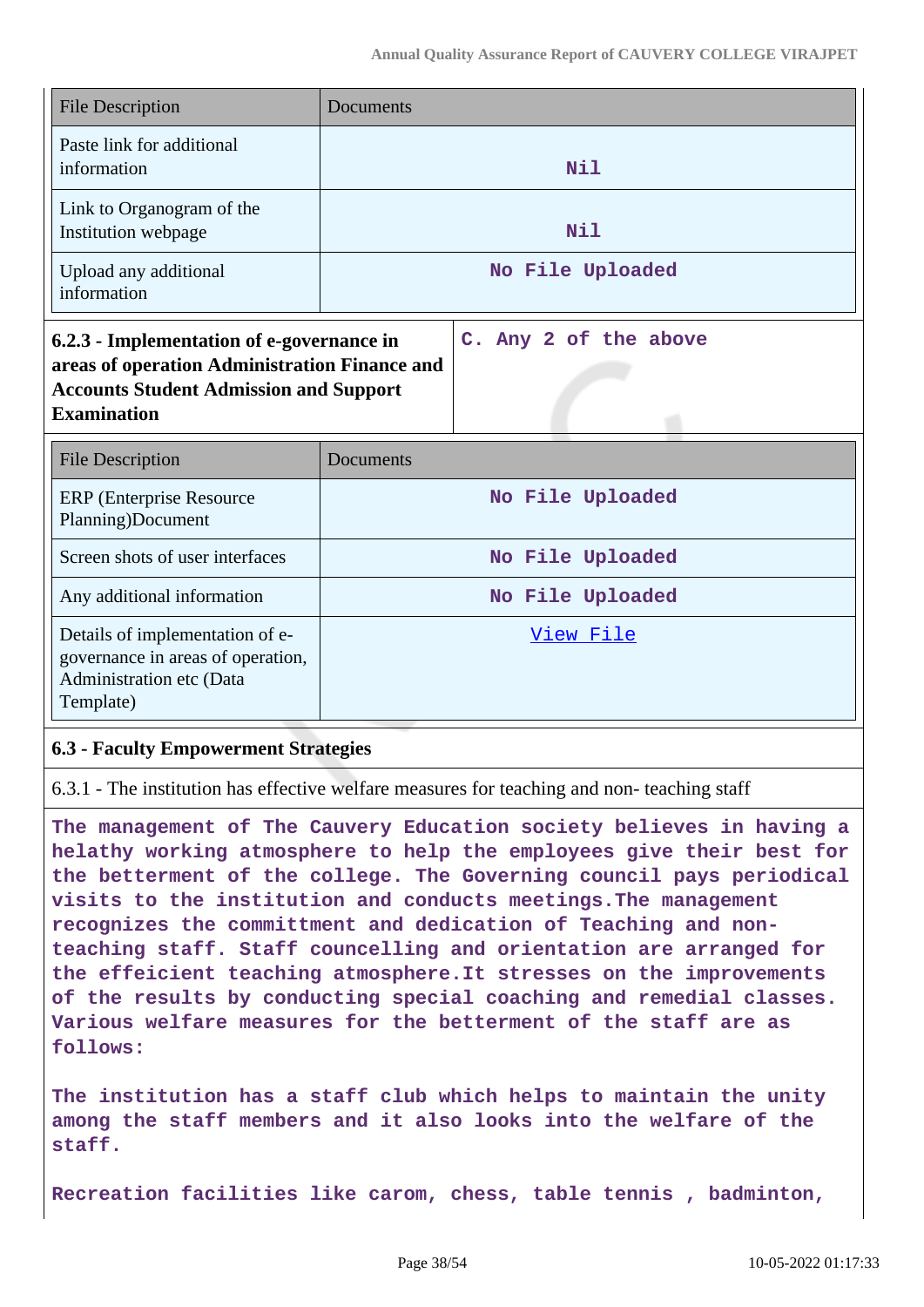**multi-gym for the staff.**

**Trekking and picnics for staff to bring cohesiveness**

**Staff involvements in the conduct of various competitions and seminars.**

**Friendly cricket, Throw ball, matches for the staff.**

**Medical and dental check up for the staff.**

**The college is attracting the bright young talent as faculty members and retaining them.**

**Management provids special leave for the faculty members who take up the research work.**

**TA DA,OOD facilites are given to the participants of seminars, conferences, workshop at regional, state, and national level.**

| <b>File Description</b>                  | Documents        |
|------------------------------------------|------------------|
| Paste link for additional<br>information | Nil              |
| Upload any additional<br>information     | No File Uploaded |

**6.3.2 - Number of teachers provided with financial support to attend conferences/ workshops and towards membership fee of professional bodies during the year**

**6.3.2.1 - Number of teachers provided with financial support to attend conferences/workshops and towards membership fee of professional bodies during the year**

**NIL**

| <b>File Description</b>                                                                                                          | <b>Documents</b> |
|----------------------------------------------------------------------------------------------------------------------------------|------------------|
| Upload any additional<br>information                                                                                             | No File Uploaded |
| Details of teachers provided with<br>financial support to attend<br>conference, workshops etc during<br>the year (Data Template) | View File        |

**6.3.3 - Number of professional development /administrative training programs organized by the institution for teaching and non-teaching staff during the year**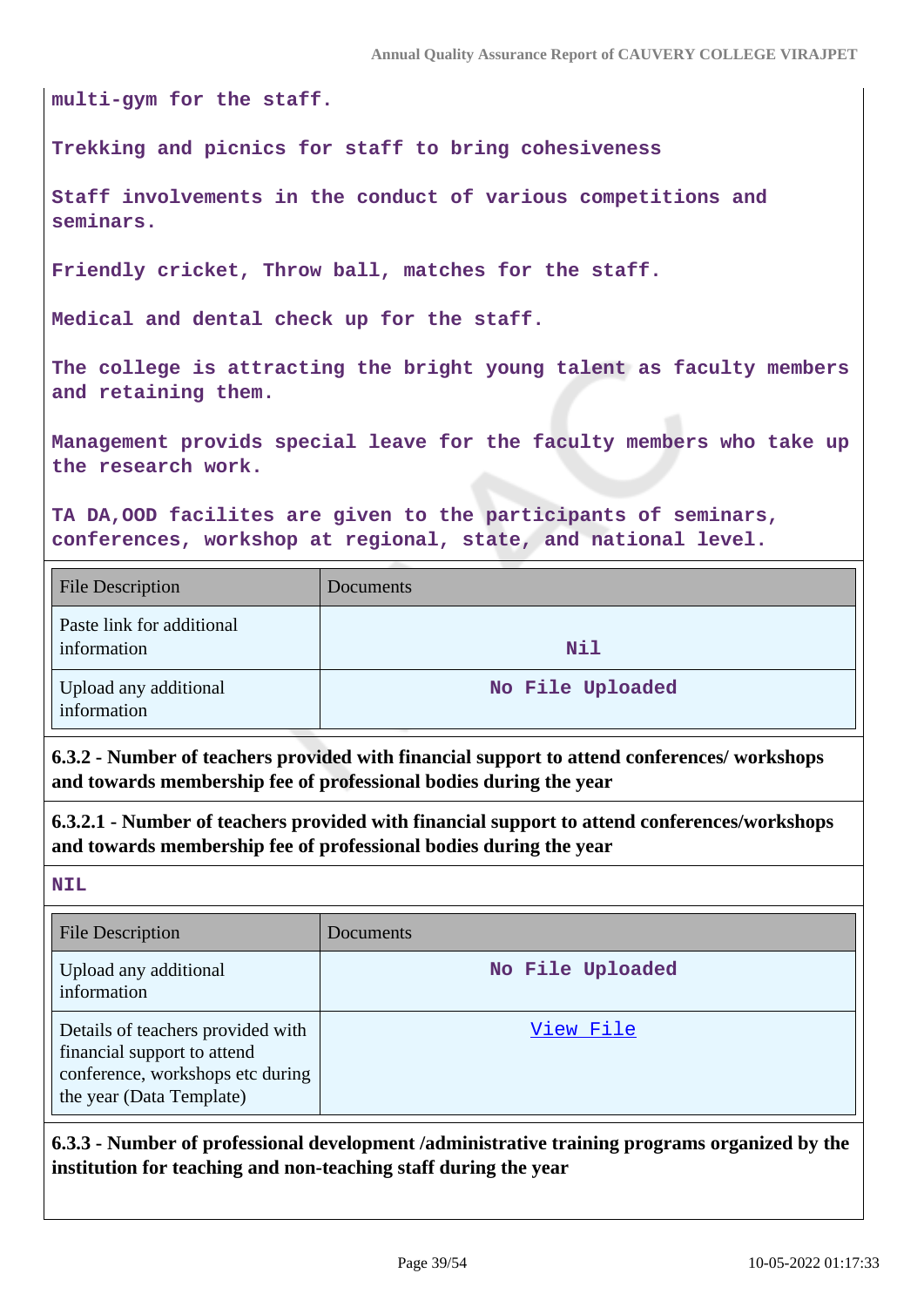# **6.3.3.1 - Total number of professional development /administrative training Programmes organized by the institution for teaching and non teaching staff during the year**

#### **NIL**

| <b>File Description</b>                                                                                                                                                 | Documents        |
|-------------------------------------------------------------------------------------------------------------------------------------------------------------------------|------------------|
| Reports of the Human Resource<br><b>Development Centres (UGCASC</b><br>or other relevant centres).                                                                      | No File Uploaded |
| Reports of Academic Staff<br>College or similar centers                                                                                                                 | No File Uploaded |
| Upload any additional<br>information                                                                                                                                    | No File Uploaded |
| Details of professional<br>development / administrative<br>training Programmes organized<br>by the University for teaching<br>and non teaching staff (Data<br>Template) | View File        |

**6.3.4 - Number of teachers undergoing online/face-to-face Faculty development Programmes (FDP) during the year (Professional Development Programmes, Orientation / Induction Programmes, Refresher Course, Short Term Course etc.)**

**6.3.4.1 - Total number of teachers attending professional development Programmes viz., Orientation / Induction Programme, Refresher Course, Short Term Course during the year**

**03**

| <b>File Description</b>                                                                                    | Documents        |
|------------------------------------------------------------------------------------------------------------|------------------|
| <b>IQAC</b> report summary                                                                                 | No File Uploaded |
| Reports of the Human Resource<br>Development Centres (UGCASC<br>or other relevant centers)                 | No File Uploaded |
| Upload any additional<br>information                                                                       | View File        |
| Details of teachers attending<br>professional development<br>programmes during the year<br>(Data Template) | View File        |

6.3.5 - Institutions Performance Appraisal System for teaching and non- teaching staff

**Yes, the institution has the following mechnisim for the appraisal**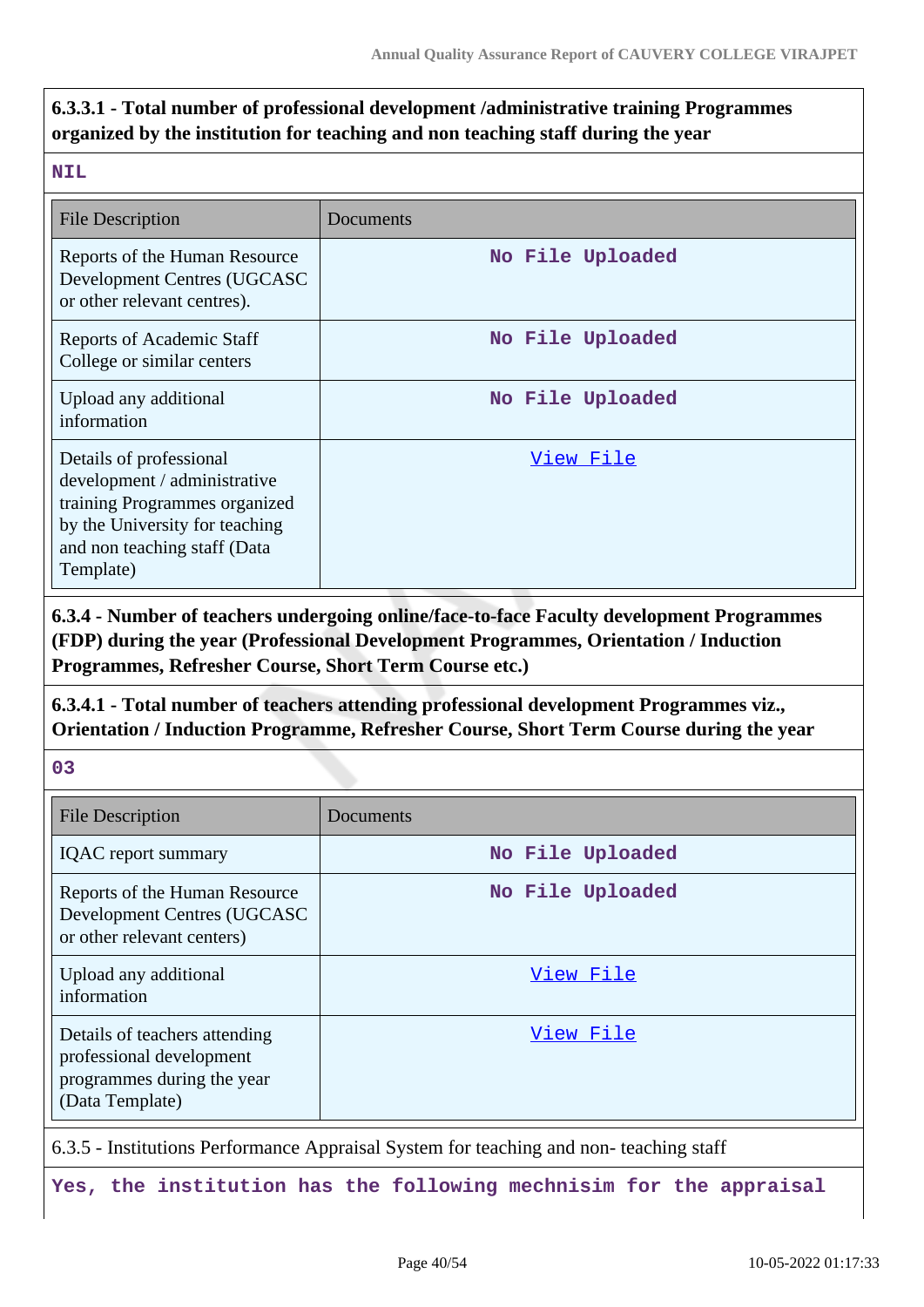**of teaching and non teaching staff:**

**The Principal has the authority to send a secret opinion of the teaching and non teaching staff on basis of their performance to the management.**

**The management periodically comes to assess the staff through the feedback collected from the students. The students appraisal of the staff is later discussed with the teachers individually and motivate them to perform better in the coming years. The management meets the staff once in each semester to access their performance. Suggestion are taken from the students for the improvement of the staff. The appraisal is done on the basis of performance based appraisal system . The questionnaire is given to the students to determine the productive value of the staff.This questionnarie is been evaluated by the management and the feedback is given to the faculty directly to the improvement of their performances.**

**The non teaching staff is been evaluated by the Principal and the suprientendent of the college. After the appraisal the Principal meets the non teaching staff to appraise them of their performances and encourage them to perform better for the greater prospective of the institutions.**

| <b>File Description</b>                  | Documents        |
|------------------------------------------|------------------|
| Paste link for additional<br>information | Nil              |
| Upload any additional<br>information     | No File Uploaded |

#### **6.4 - Financial Management and Resource Mobilization**

6.4.1 - Institution conducts internal and external financial audits regularly Enumerate the various internal and external financial audits carried out during the year with the mechanism for settling audit objections within a maximum of 200 words

**Yes, our institution conducts internal and external financial audits regularly. Internal audit is done by Sri. A.B. Naresh once in a month and external audit is done by M/s. K.M. Subbaiah &Co. once in a year. Auditing is done annyallly. Auditors are appointed for internal and external auditing. The institution has in-house internal audit team which periodically audits all the academic finances of the college. The last audit was done during 2020-21 academic year, It was found that there were no audit objections.Both**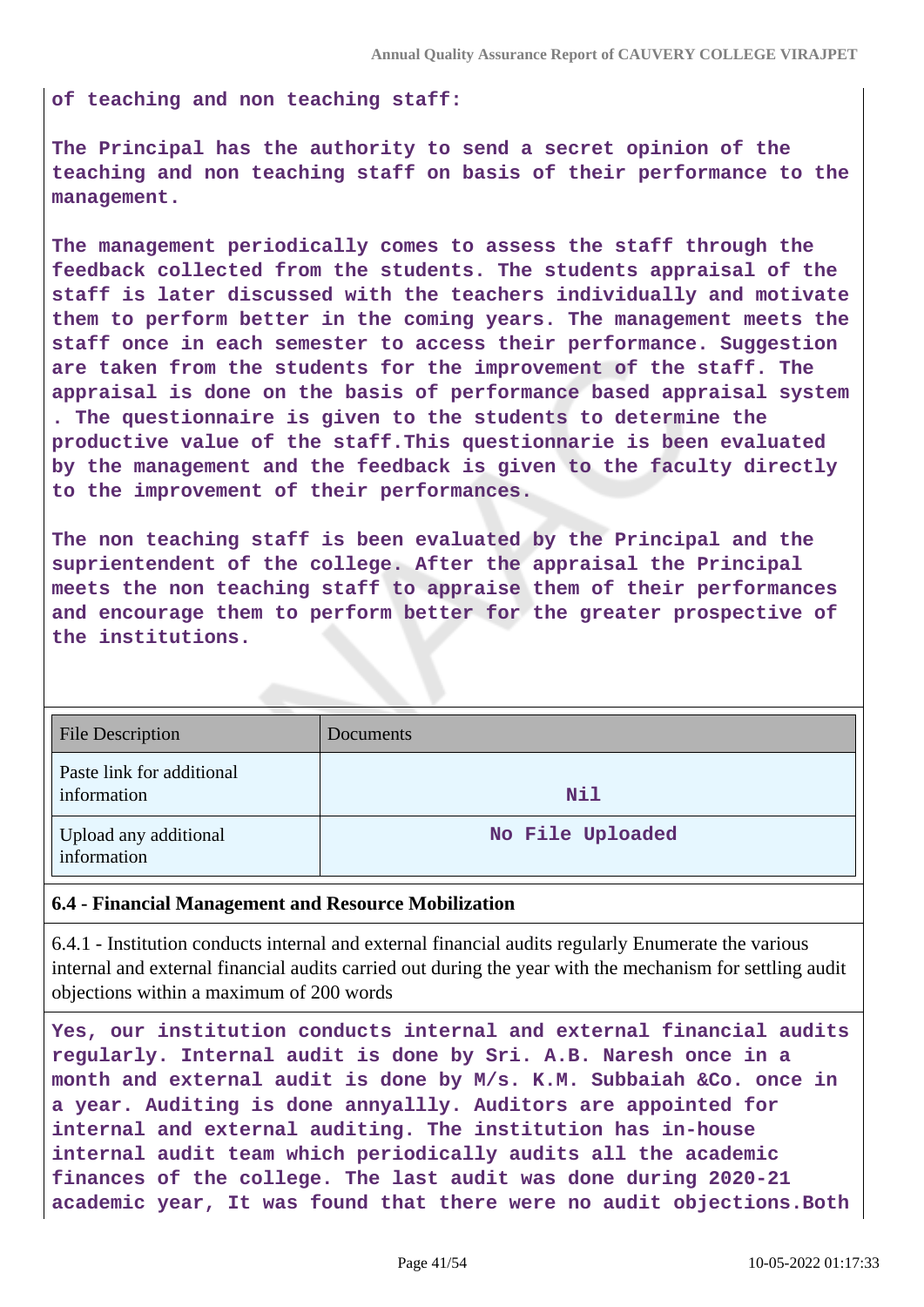**the internal and external auditos give timely advice and suggestions to carry on with a better and proper financial transactions in the college.**

**The major source of institutional funding jis through fees collections, UGC funds and Govenment aid. Deficit expenditure is managed with loans from Banks. The additional funding is done through financial assistance from Donors, Aluimni Association, PTA etc. The funds collected from the above said are always utilized for the improvement of infrastructure and other needed facilities of the college.**

| <b>File Description</b>                  | Documents                                    |
|------------------------------------------|----------------------------------------------|
| Paste link for additional<br>information | http://cauverycollegevpt.edu.in/criterion-4/ |
| Upload any additional<br>information     | View File                                    |

**6.4.2 - Funds / Grants received from non-government bodies, individuals, philanthropers during the year (not covered in Criterion III)**

**6.4.2.1 - Total Grants received from non-government bodies, individuals, Philanthropers during the year (INR in Lakhs)**

#### **NIL**

| File Description                                                                                                                               | Documents        |
|------------------------------------------------------------------------------------------------------------------------------------------------|------------------|
| Annual statements of accounts                                                                                                                  | No File Uploaded |
| Any additional information                                                                                                                     | No File Uploaded |
| Details of Funds / Grants<br>received from of the non-<br>government bodies, individuals,<br>Philanthropers during the year<br>(Data Template) | View File        |

6.4.3 - Institutional strategies for mobilization of funds and the optimal utilization of resources

| <b>NIL</b>                               |                  |
|------------------------------------------|------------------|
| <b>File Description</b>                  | Documents        |
| Paste link for additional<br>information | Nil              |
| Upload any additional<br>information     | No File Uploaded |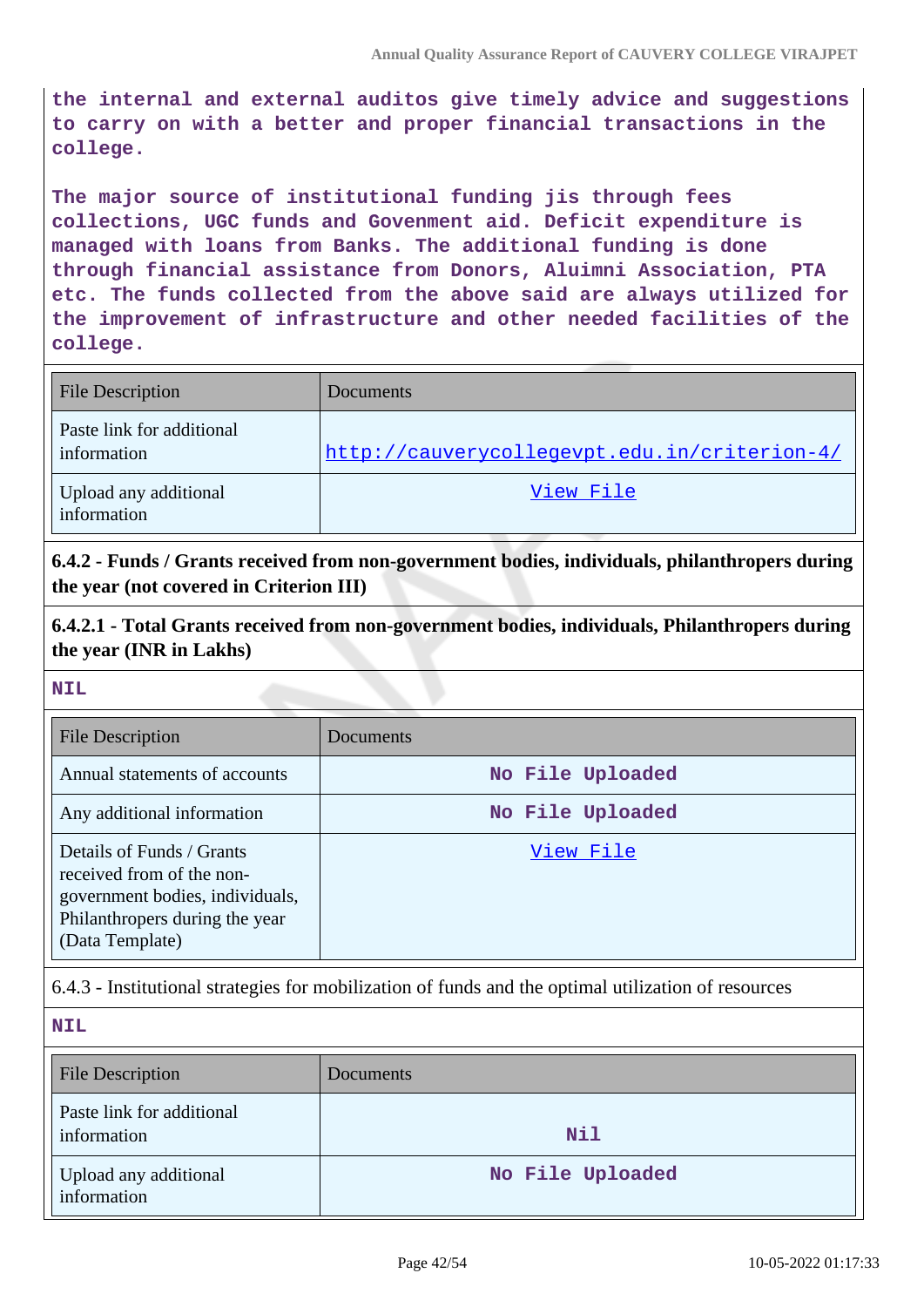## **6.5 - Internal Quality Assurance System**

6.5.1 - Internal Quality Assurance Cell (IQAC) has contributed significantly for institutionalizing the quality assurance strategies and processes

**The Internal Quality Assurance Cell (IQAC) was established in the year 2005 in our college. The IQAC has constituted various cells and committees for the sustenance and enhancement of quality education to be provided to our students. The IQAC is been revised as the guidelines of the NAAC. Its activities are extended to all the constituent units of the college. IQAC supervises the activities of all the committees and cells in matter related to the curricular and co-curricular activities. The IQAC plays an important role in preparing the AQAR annually and SSR to enable the institution to the NAAC Peer Team.**

**The Management approves the following decisions of the IQAC for the better Education to be imparted to the stake holders.**

- **1. Beautification of the Campus**
- **2. Purchase of technical equipments**
- **3. Conducting Webinars**
- **4. Up gradation of the Computer Lab**

**The IQAC communicates the information regarding the development of the institution through meetings and by sending circulars to the members of the staff.**

**The IQAC collects feedback from the stakeholders and initiate progress on the basis of the feedback collected.Finally, the Governing Councilon the advice given by the Principal takes necessary steps for all round improvement of the college.**

| File Description                         | Documents        |
|------------------------------------------|------------------|
| Paste link for additional<br>information | Nil              |
| Upload any additional<br>information     | No File Uploaded |

6.5.2 - The institution reviews its teaching learning process, structures & methodologies of operations and learning outcomes at periodic intervals through IQAC set up as per norms and recorded the incremental improvement in various activities

**The College has an authoritative body of Governing Council which would initiate discipline and progressive schemes for the betterment of the college. The IQAC and the Student Advisory Committee work**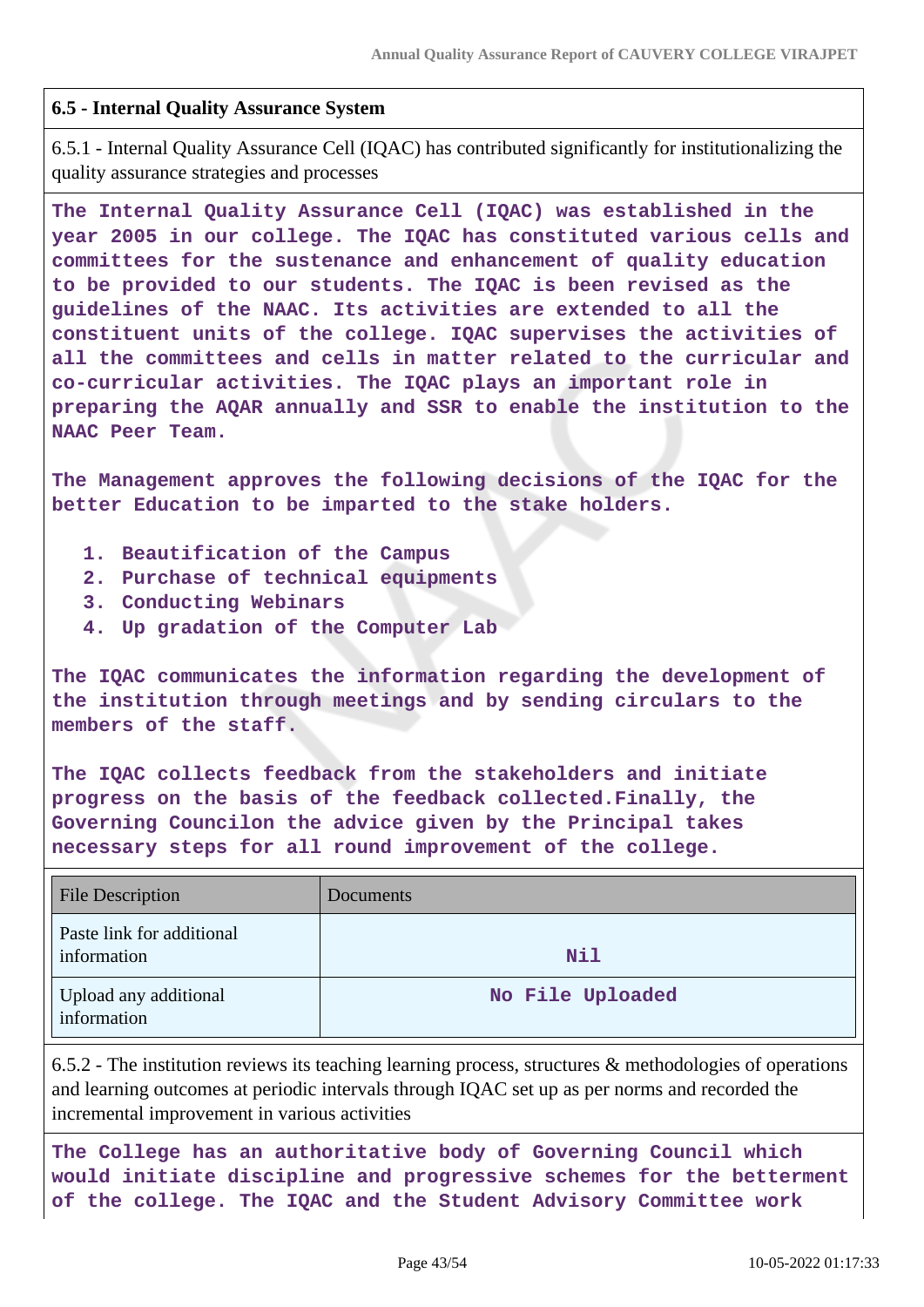**together to maintain the quality in academics and administration. The Principal monitors over the decisions of the IQAC and submits it to the Management for further actions and necessary steps.**

**The IQAC organises Orientation and Motivational Programs to improve the efficiency of the Staff for the implementation of the quality assurance procedures. The Management conducts appraisal of both teaching and Non-teaching Staff. They give the feedback on the appraisal to the teachers suggesting them to improve their teaching skills for the betterment of the college. The teachers are encouraged to take up research programs to improve their expertise. The IQAC takes the initiative to bring in all round development of the institution and its stakeholders. Teachers are encouraged to use ICT facilities to teach the students. ICT teaching would indeed enhance the learning capacity of the students. In the Pandemic situation our teachers have conducted classes through Google meet and zoom. They have provided documents and notes to the students through whatsapp to provide better learning experience for the students.**

| <b>File Description</b>                                                                                                                                                                                                                                                                                                                                                                                              | Documents |                      |
|----------------------------------------------------------------------------------------------------------------------------------------------------------------------------------------------------------------------------------------------------------------------------------------------------------------------------------------------------------------------------------------------------------------------|-----------|----------------------|
| Paste link for additional<br>information                                                                                                                                                                                                                                                                                                                                                                             |           | Nil                  |
| Upload any additional<br>information                                                                                                                                                                                                                                                                                                                                                                                 |           | No File Uploaded     |
| 6.5.3 - Quality assurance initiatives of the<br>institution include: Regular meeting of<br><b>Internal Quality Assurance Cell (IQAC);</b><br>Feedback collected, analyzed and used for<br>improvements Collaborative quality initiatives<br>with other institution(s) Participation in NIRF<br>any other quality audit recognized by state,<br>national or international agencies (ISO<br><b>Certification, NBA)</b> |           | E. None of the above |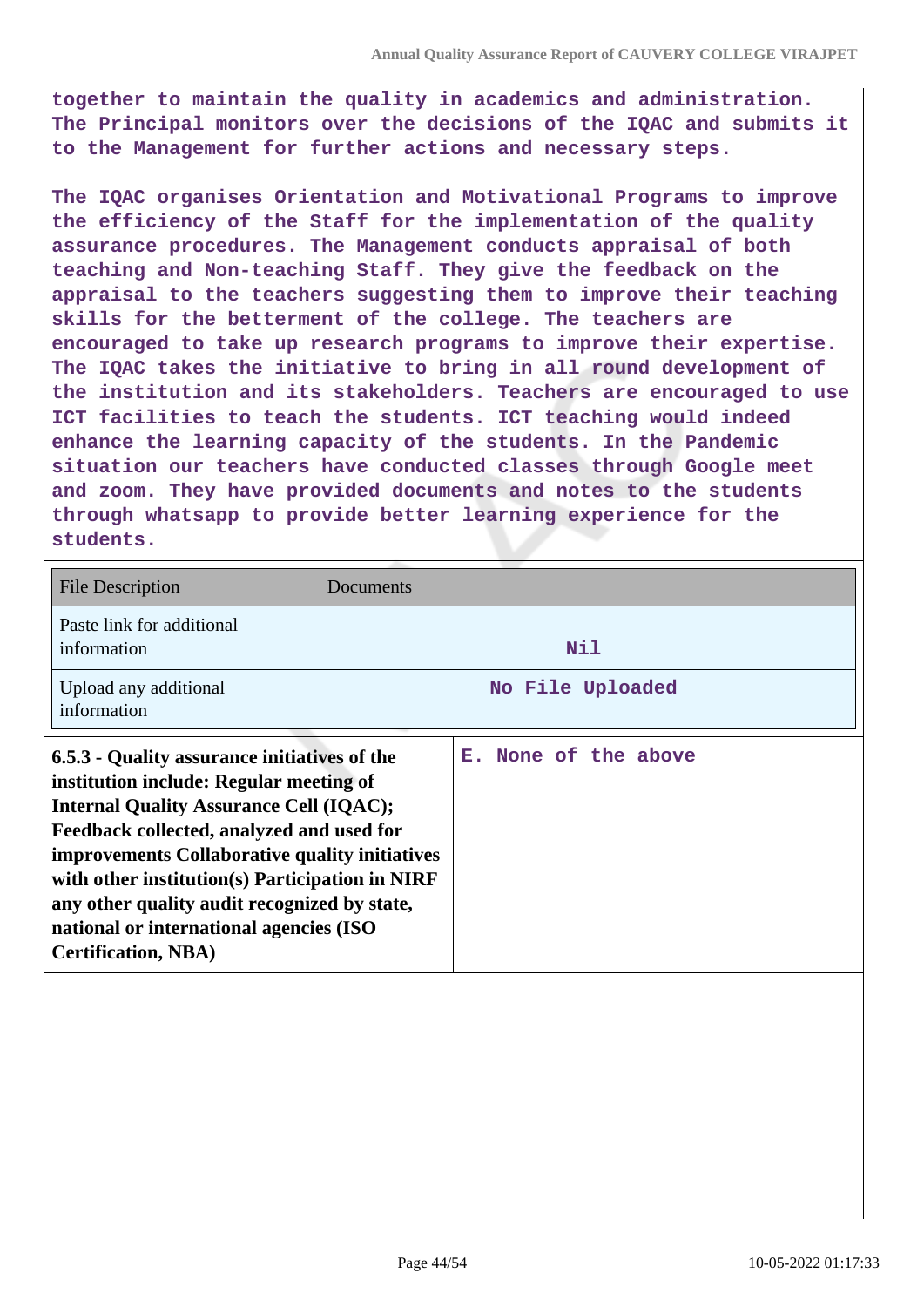| <b>File Description</b>                                                                         | Documents        |
|-------------------------------------------------------------------------------------------------|------------------|
| Paste web link of Annual reports<br>of Institution                                              | Nil              |
| Upload e-copies of the<br>accreditations and certifications                                     | No File Uploaded |
| Upload any additional<br>information                                                            | No File Uploaded |
| <b>Upload details of Quality</b><br>assurance initiatives of the<br>institution (Data Template) | View File        |

## **INSTITUTIONAL VALUES AND BEST PRACTICES**

## **7.1 - Institutional Values and Social Responsibilities**

7.1.1 - Measures initiated by the Institution for the promotion of gender equity during the year

**Students are treated equal as far as opportunity is concerned. To provide privacy to girls washrooms are equipped with necessary facilities. A well-equipped restroom is made available for women who require rest,and the same is considered as an infirmary as well. Both girls and boys take part in morning assembly. Equal opportunities are provided for all the studentsin sports and extracurricular activities.**

**Specific facilities:**

- **Squad duty is allotted to teachers to keep watch on the students, during lunch breaks, pre class hours and post class hours.**
- **Counseling in general is provided to all.**
- **Women harassment cell is formed to meet the needs of the girl students.**
- **Sougandhikavana a natural park is maintained exclusively for girs.**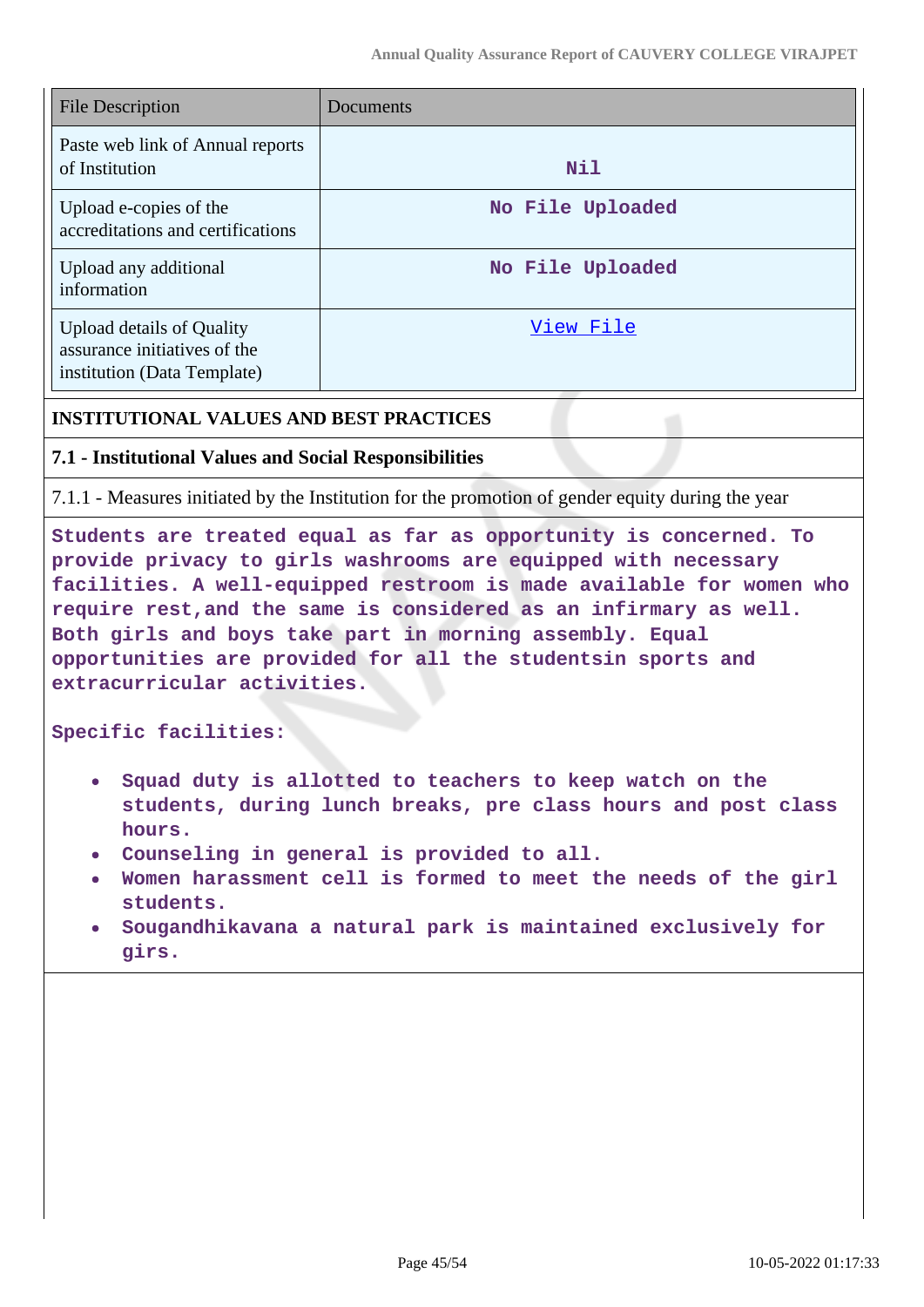| <b>File Description</b>                                                                                                                                                                                                                                                                                                                                                                                                                                                                                                                                                                                                              | Documents             |  |
|--------------------------------------------------------------------------------------------------------------------------------------------------------------------------------------------------------------------------------------------------------------------------------------------------------------------------------------------------------------------------------------------------------------------------------------------------------------------------------------------------------------------------------------------------------------------------------------------------------------------------------------|-----------------------|--|
| Annual gender sensitization<br>action plan                                                                                                                                                                                                                                                                                                                                                                                                                                                                                                                                                                                           | Nil                   |  |
| Specific facilities provided for<br>women in terms of: a. Safety and<br>security b. Counseling c.<br>Common Rooms d. Day care<br>center for young children e. Any<br>other relevant information                                                                                                                                                                                                                                                                                                                                                                                                                                      | Nil                   |  |
| 7.1.2 - The Institution has facilities for<br>alternate sources of energy and energy<br>conservation measures Solar energy<br><b>Biogas plant Wheeling to the Grid Sensor-</b><br>based energy conservation Use of LED bulbs/<br>power efficient equipment                                                                                                                                                                                                                                                                                                                                                                           | D. Any 1 of the above |  |
| <b>File Description</b>                                                                                                                                                                                                                                                                                                                                                                                                                                                                                                                                                                                                              | Documents             |  |
| Geo tagged Photographs                                                                                                                                                                                                                                                                                                                                                                                                                                                                                                                                                                                                               | View File             |  |
| Any other relevant information                                                                                                                                                                                                                                                                                                                                                                                                                                                                                                                                                                                                       | No File Uploaded      |  |
| 7.1.3 - Describe the facilities in the Institution for the management of the following types of<br>degradable and non-degradable waste (within 200 words) Solid waste management Liquid waste<br>management Biomedical waste management E-waste management Waste recycling system<br>Hazardous chemicals and radioactive waste management                                                                                                                                                                                                                                                                                            |                       |  |
| Solid wastes collected and disposed to scrap dealer once in six<br>months. Soaking pits are built hence no water flowing on the ground.<br>e-waste is disposed to scrap. Hazardous materials like lead acid<br>batteries are replaced when they lose their calibirations. The used<br>batteries are carried away by the dealers who replace them with the<br>new ones. Hence the disposal of such batteries in the campus are<br>avoided. But for the batteries, no other chemical items are found in<br>the college. Bio- degradable waste generated in the canteen and<br>student tiffin leftovers are disposed in the manure pit, |                       |  |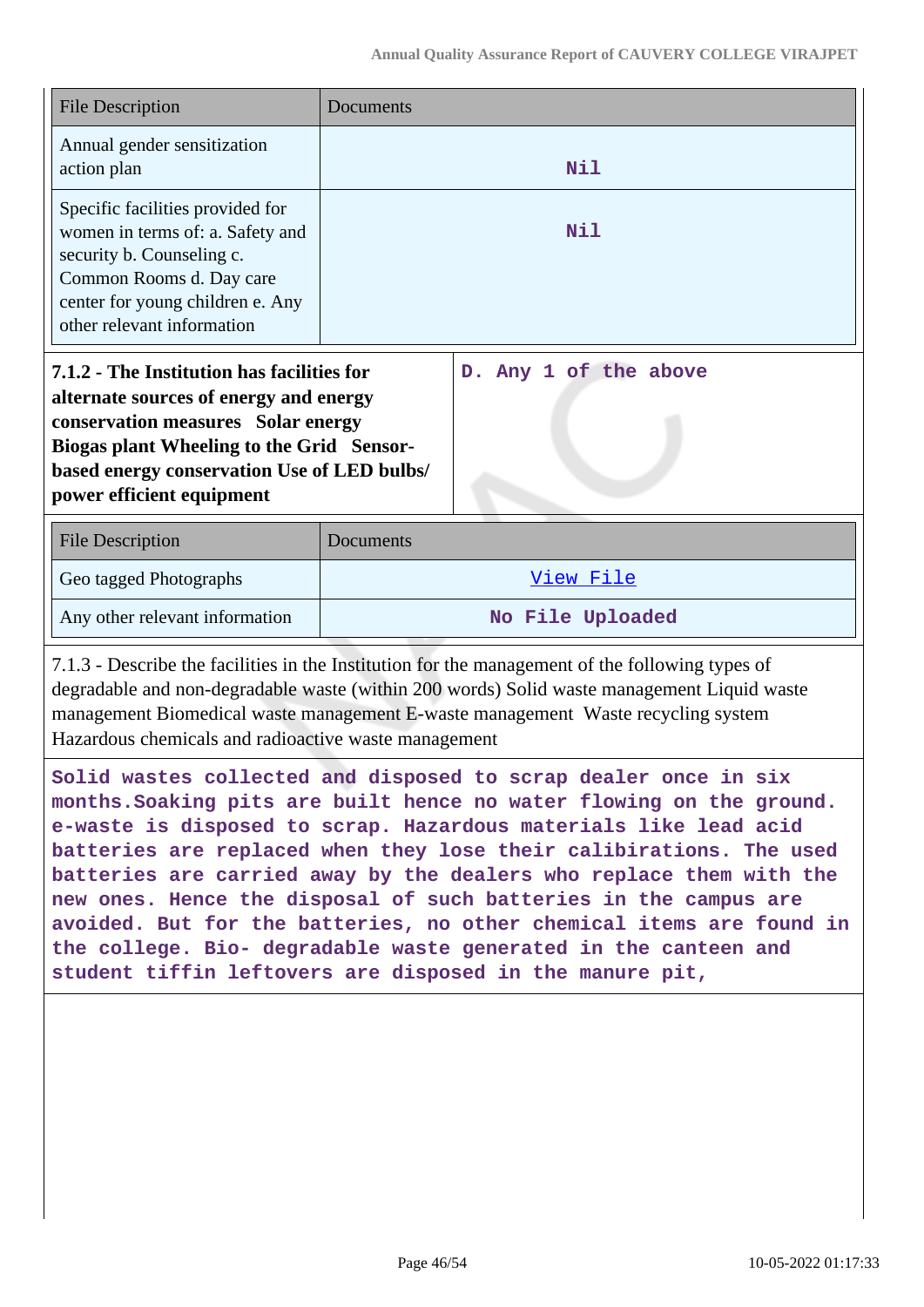| <b>File Description</b>                                                                                                                                                                                                                                                                                                   | Documents                                                                                    |  |
|---------------------------------------------------------------------------------------------------------------------------------------------------------------------------------------------------------------------------------------------------------------------------------------------------------------------------|----------------------------------------------------------------------------------------------|--|
| Relevant documents like<br>agreements/MoUs with<br>Government and other approved<br>agencies                                                                                                                                                                                                                              | No File Uploaded                                                                             |  |
| Geo tagged photographs of the<br>facilities                                                                                                                                                                                                                                                                               | Nil                                                                                          |  |
| Any other relevant information                                                                                                                                                                                                                                                                                            | No File Uploaded                                                                             |  |
| 7.1.4 - Water conservation facilities available<br>in the Institution: Rain water harvesting Bore<br>well /Open well recharge Construction of tanks<br>and bunds Waste water recycling Maintenance<br>of water bodies and distribution system in the<br>campus                                                            | C. Any 2 of the above                                                                        |  |
| <b>File Description</b>                                                                                                                                                                                                                                                                                                   | Documents                                                                                    |  |
| Geo tagged photographs / videos<br>of the facilities                                                                                                                                                                                                                                                                      | View File                                                                                    |  |
| Any other relevant information                                                                                                                                                                                                                                                                                            | View File                                                                                    |  |
| 7.1.5 - Green campus initiatives include                                                                                                                                                                                                                                                                                  |                                                                                              |  |
| 7.1.5.1 - The institutional initiatives for<br>B. Any 3 of the above<br>greening the campus are as follows:<br><b>1. Restricted entry of automobiles</b><br>2. Use of Bicycles/ Battery powered<br>vehicles<br>3. Pedestrian Friendly pathways<br><b>4. Ban on use of Plastic</b><br>5. landscaping with trees and plants |                                                                                              |  |
| <b>File Description</b>                                                                                                                                                                                                                                                                                                   | Documents                                                                                    |  |
| Geo tagged photos / videos of the<br>facilities                                                                                                                                                                                                                                                                           | <u>View File</u>                                                                             |  |
| Any other relevant documents                                                                                                                                                                                                                                                                                              | No File Uploaded                                                                             |  |
|                                                                                                                                                                                                                                                                                                                           | 7.1.6 - Quality audits on environment and energy are regularly undertaken by the institution |  |
| 7.1.6.1 - The institutional environment and<br>energy initiatives are confirmed through the                                                                                                                                                                                                                               | E. None of the above                                                                         |  |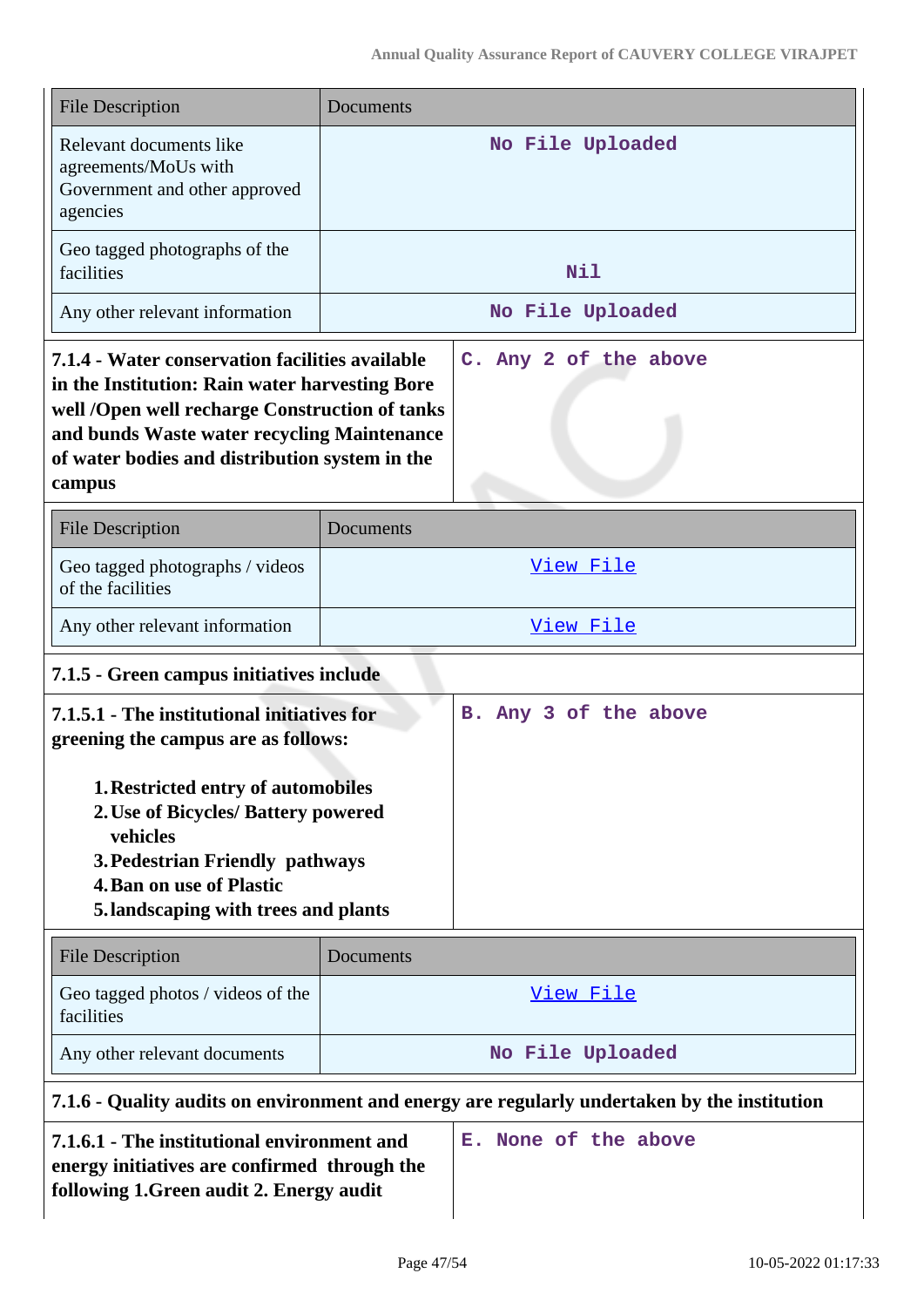# **3.Environment audit 4.Clean and green campus recognitions/awards 5. Beyond the campus environmental promotional activities**

| <b>File Description</b>                                                                                                                                                                                                                                                                                                                                                                                                                                                                                                                                      | Documents                             |
|--------------------------------------------------------------------------------------------------------------------------------------------------------------------------------------------------------------------------------------------------------------------------------------------------------------------------------------------------------------------------------------------------------------------------------------------------------------------------------------------------------------------------------------------------------------|---------------------------------------|
| Reports on environment and<br>energy audits submitted by the<br>auditing agency                                                                                                                                                                                                                                                                                                                                                                                                                                                                              | No File Uploaded                      |
| Certification by the auditing<br>agency                                                                                                                                                                                                                                                                                                                                                                                                                                                                                                                      | No File Uploaded                      |
| Certificates of the awards<br>received                                                                                                                                                                                                                                                                                                                                                                                                                                                                                                                       | No File Uploaded                      |
| Any other relevant information                                                                                                                                                                                                                                                                                                                                                                                                                                                                                                                               | No File Uploaded                      |
| 7.1.7 - The Institution has disabled-friendly,<br>barrier free environment Built environment<br>with ramps/lifts for easy access to classrooms.<br><b>Disabled-friendly washrooms Signage</b><br>including tactile path, lights, display boards<br>and signposts Assistive technology and<br>facilities for persons with disabilities<br>(Divyangjan) accessible website, screen-<br>reading software, mechanized equipment<br><b>Provision for enquiry and information:</b><br>Human assistance, reader, scribe, soft copies of<br>reading material, screen | E. None of the above<br>5.<br>reading |

| <b>File Description</b>                                                        | Documents        |
|--------------------------------------------------------------------------------|------------------|
| Geo tagged photographs / videos<br>of the facilities                           | No File Uploaded |
| Policy documents and<br>information brochures on the<br>support to be provided | No File Uploaded |
| Details of the Software procured<br>for providing the assistance               | No File Uploaded |
| Any other relevant information                                                 | No File Uploaded |

7.1.8 - Describe the Institutional efforts/initiatives in providing an inclusive environment i.e., tolerance and harmony towards cultural, regional, linguistic, communal socioeconomic and other diversities (within 200 words).

**Karnataka Kodava Sahithya Academy, Madikeri in association with Cauvery college, Virajpet, organised a workshop in the college**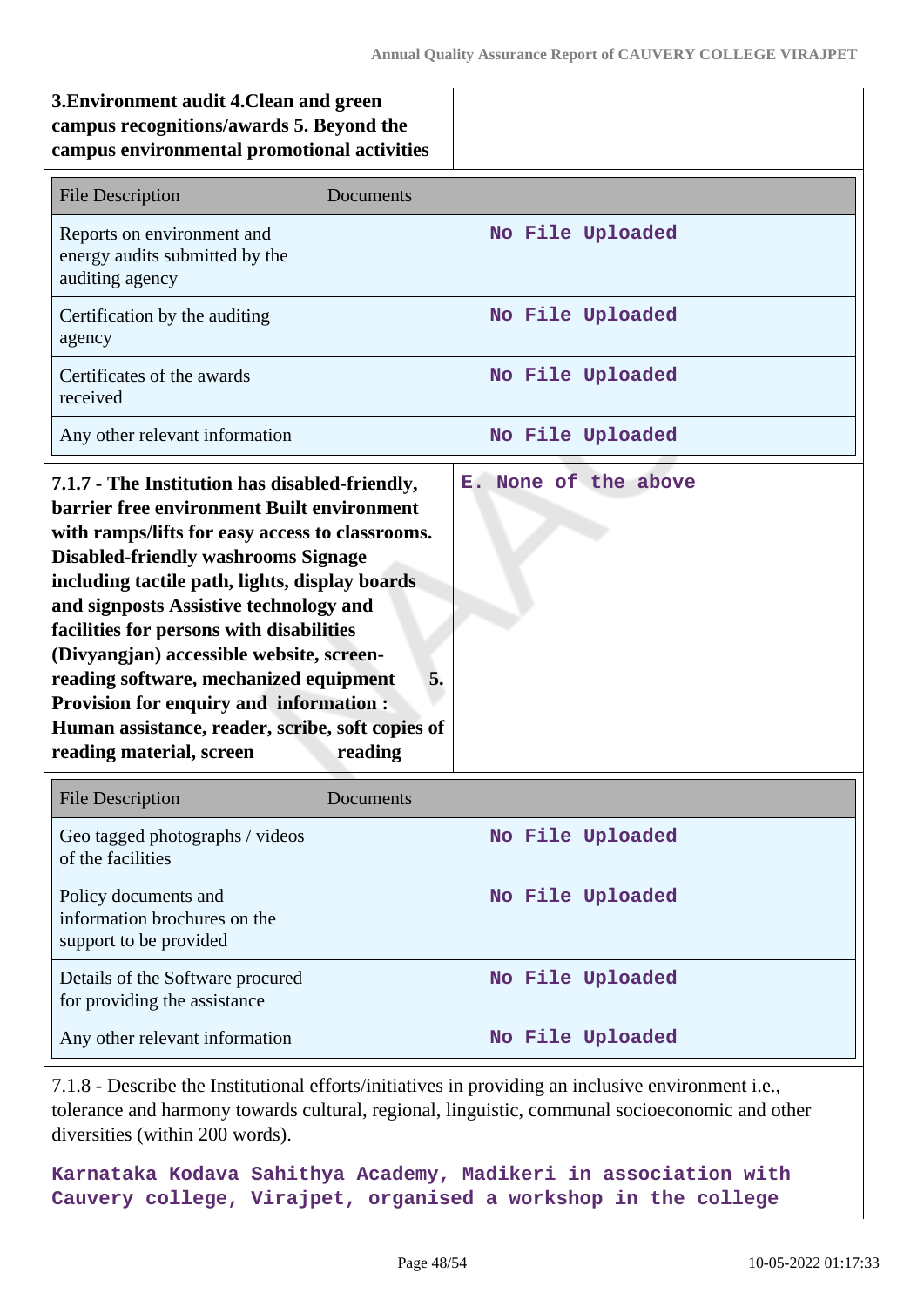**Seminar hall on 17.03.2021 at 10.00 AM. The workshop was on "Kodava Paage Tharjume" (Kodava Translation).**

**40 Students and 10 Teachers participated in the workshop. Students and Teachers participated actively in the question-answer session.**

| <b>File Description</b>                                                                                                                      | <b>Documents</b> |
|----------------------------------------------------------------------------------------------------------------------------------------------|------------------|
| Supporting documents on the<br>information provided (as<br>reflected in the administrative<br>and academic activities of the<br>Institution) | View File        |
| Any other relevant information                                                                                                               | View File        |

7.1.9 - Sensitization of students and employees of the Institution to the constitutional obligations: values, rights, duties and responsibilities of citizens

**In connection with Constitution Day, online quiz competition conducted on 24-11-2020 and voter's day online quiz and essay competition were conducted on 09 and 10 December 2020.**

**National Level Webinar was conducted with the theme"Relevance of Human rights" on Friday, 11 th December 2020. Sri Ajith Achappa ,Palecanda was the resource person and was attended by 30 students.**

**Department of Political Science organized a guest lecture in connection with Human Rights Day on "Human Rights Violation –Legal Measures" on 15-12-2020, Dr. K G Veena, Dept. of English ,Cauvery College Virajpet was the resource person. Key note address was delivered by the Principal Cauvery College Virajpet and the session was presided by Smt. Ambika B U, Lecturer Dept. of Commerce. 40 students participated.**

| File Description                                                                                                                                                                    | Documents             |  |
|-------------------------------------------------------------------------------------------------------------------------------------------------------------------------------------|-----------------------|--|
| Details of activities that inculcate<br>values; necessary to render<br>students in to responsible citizens                                                                          | No File Uploaded      |  |
| Any other relevant information                                                                                                                                                      | View File             |  |
| 7.1.10 - The Institution has a prescribed code<br>of conduct for students, teachers,<br>administrators and other staff and conducts<br>periodic programmes in this regard. The Code | C. Any 2 of the above |  |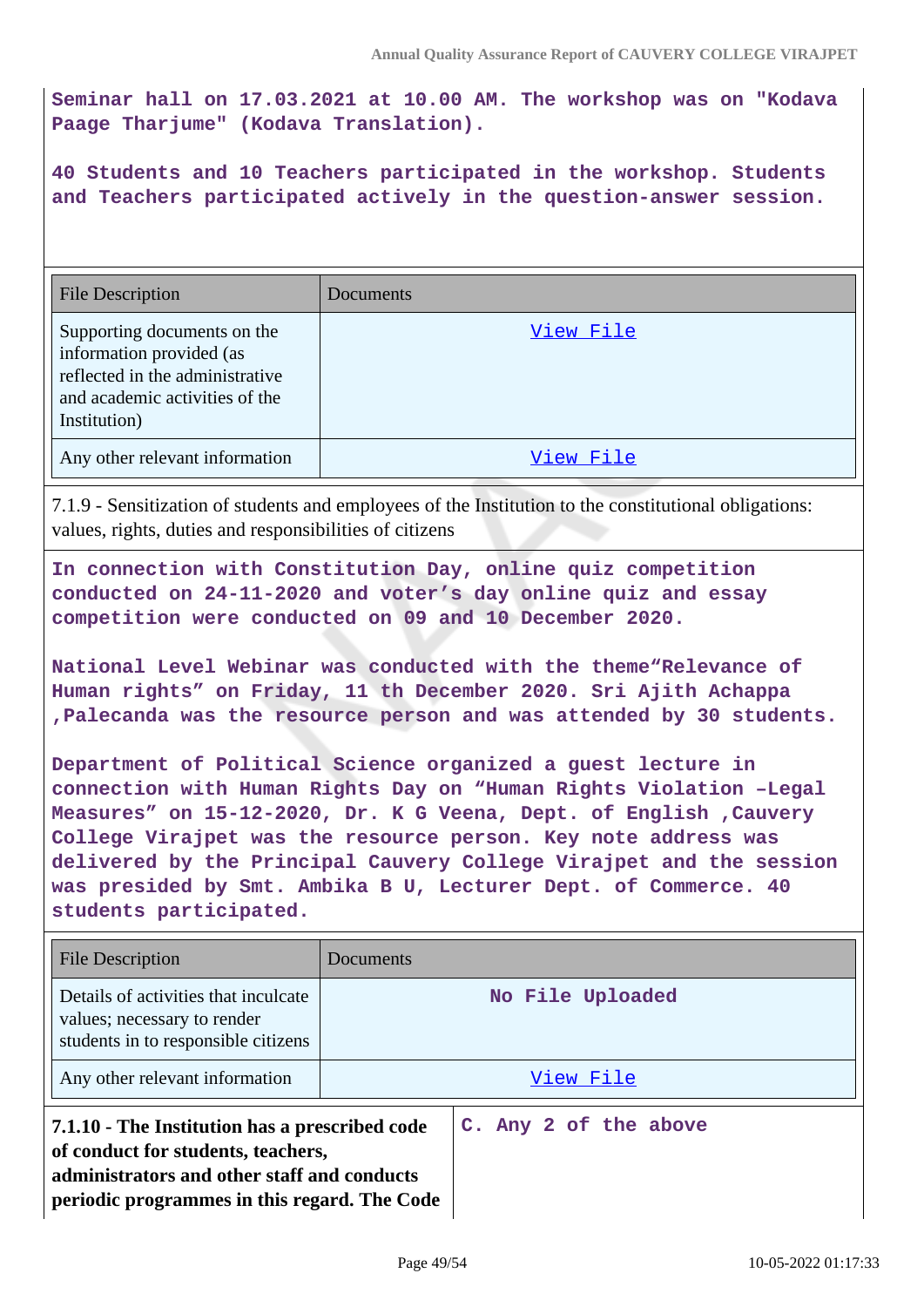**of Conduct is displayed on the website There is a committee to monitor adherence to the Code of Conduct Institution organizes professional ethics programmes for students, teachers, administrators and other staff 4. Annual awareness programmes on Code of Conduct are organized**

| File Description                                                                                                                                                                                       | Documents        |
|--------------------------------------------------------------------------------------------------------------------------------------------------------------------------------------------------------|------------------|
| Code of ethics policy document                                                                                                                                                                         | View File        |
| Details of the monitoring<br>committee composition and<br>minutes of the committee<br>meeting, number of programmes<br>organized, reports on the various<br>programs etc., in support of the<br>claims | No File Uploaded |
| Any other relevant information                                                                                                                                                                         | No File Uploaded |

7.1.11 - Institution celebrates / organizes national and international commemorative days, events and festivals

**All national festivals are celebrated with fervour and dignity. The students especiallyNCC cadets and NSS volunteers are present on these days. The flag hoisting is done as it ought to be. A relevant guest is invited and the students listens to the messages delivered by the guest. Most of the time, a retired army officer would be the guest. The celebration create in the students a sense of patriotism.**

**International Yoga day is celebrated with great zeal. NSS and NCC students take the initiative to perform in the yoga session.**

| <b>File Description</b>                                                                         | Documents        |
|-------------------------------------------------------------------------------------------------|------------------|
| Annual report of the celebrations<br>and commemorative events for<br>the last (During the year) | No File Uploaded |
| Geo tagged photographs of some<br>of the events                                                 | No File Uploaded |
| Any other relevant information                                                                  | No File Uploaded |

# **7.2 - Best Practices**

7.2.1 - Describe two best practices successfully implemented by the Institution as per NAAC format provided in the Manual.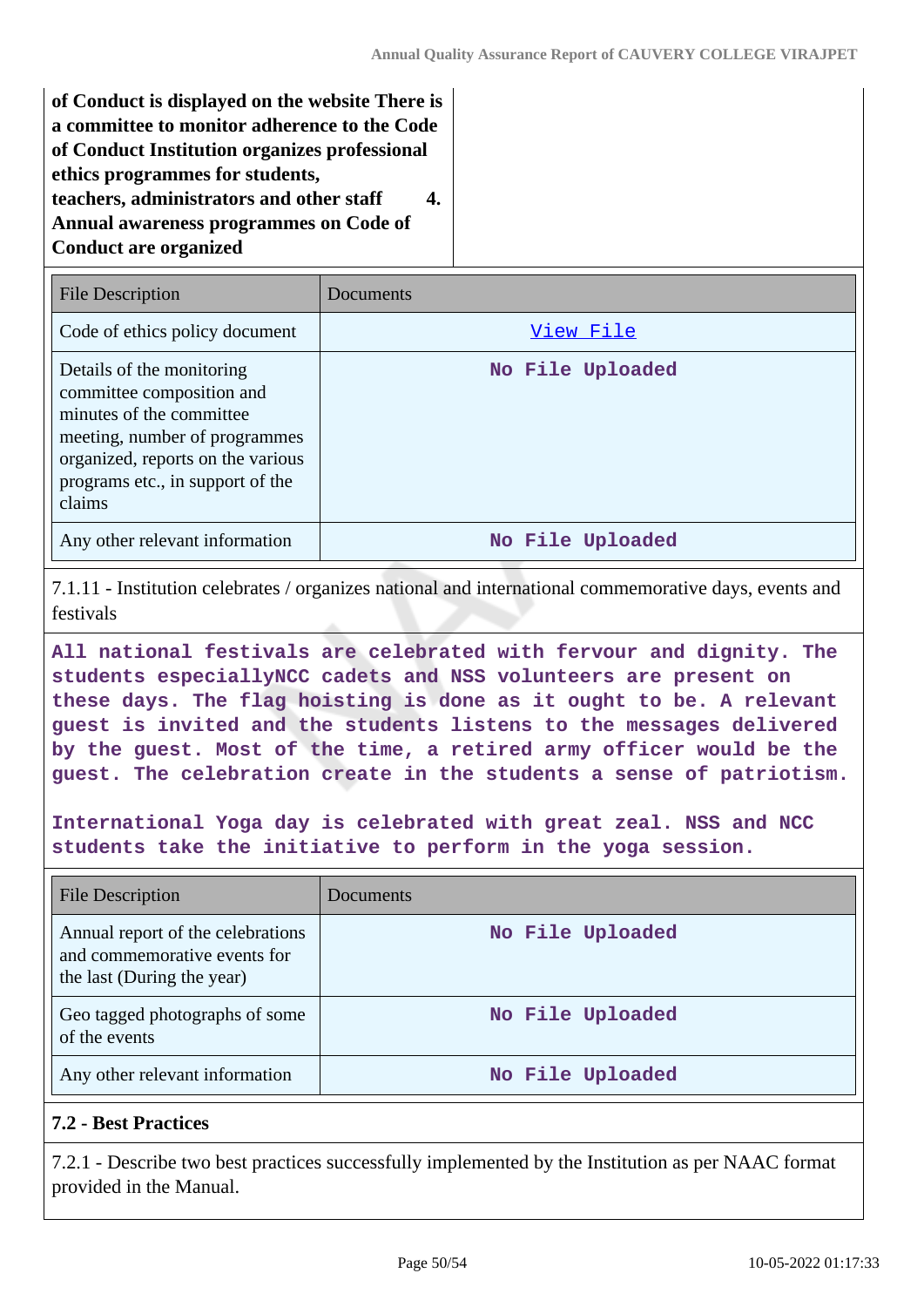**1.Title of the practice: Earn While You Learn (EWYL) 2. Objectives of Practice: The majority of the students studying in this institution are from middle class or lower income section, hence it is vital for them to manage their studies as well as finances, without proving to be a burden for their parents. The institution with a goal of assisting the students in deriving financial income along with pursuing their studies has initiated EWYL scheme. The context: EWYL scheme was initiated keeping in mind the problems faced by the agriculture based economy which has to constantly toe the line of vagaries in the climatic condition. In order to attract the students, installment based fee paying facility has been offered and along with it EWYL scheme can be of immense benefit to the financially downtrodden students. The practice: The program to be implemented effectively requires the institution to identify the number of students who would benefit from it. The next step was to find the suitable employers who would accommodate the students compelling to their academic schedule.The institution looks out for prospective employers from different areas like catering, emission check centers, driving schools, local media organization, event management agencies, tutorials, hospitals, tax consultants, law establishments, super markets, hospitality sectors like hotels, home stays and resorts who are interested in employing part time staffers and verifies their credentials.**

**Evidence of success: EWYL has helped reduce the dropout rate of the students citing financial constraints. The students have been able to pick up many life skills like money management, discipline, work ethics, and communication skills and in whole they have been able to imbibe smartness and decision making abilities. Problems encountered and resources required: Apart from channelizing the list of employers and verifying their credentials the institution has not encountered any other problems. The institution has the responsibility to ensure that the students respect their work and employer and deliver their best. Notes: EWYL scheme has been able to empower the financially weak students and has been of immense benefit to the students. This can help not only in providing financial stability but also provide an opportunity to the students to imbibe life skills which can help them grow as responsible citizens.**

**2. Title of the practice: Daily morning assembly Objective of Practice: The aim of conducting daily morning assembly is to inculcate discipline and unity amongst the students. The context: The daily morning assembly will reinforce the theme of secularism and the students can get to know each other. The institution also**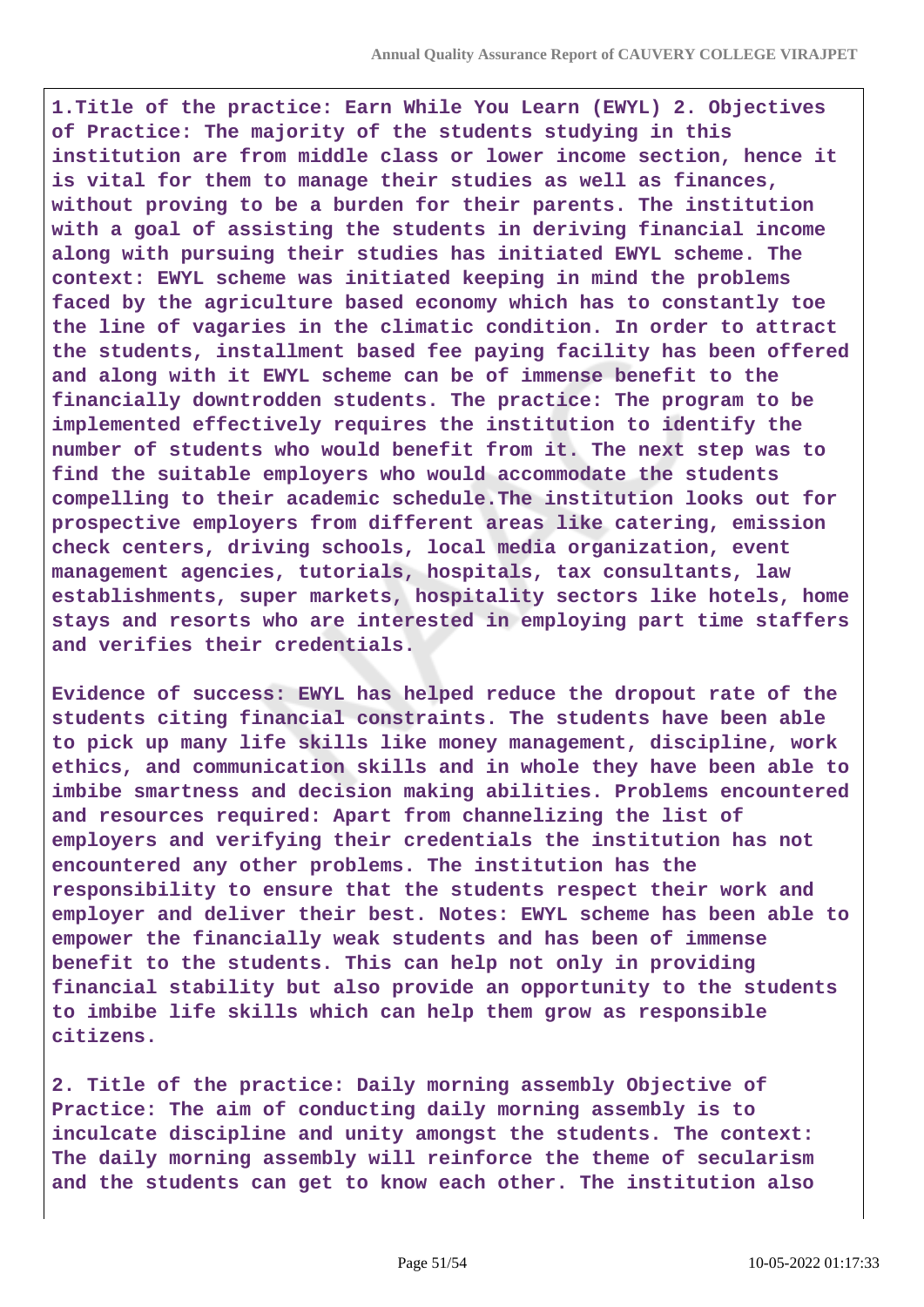**uses the platform to honor the student achievers, read newspaper and sing state and national anthem. The practice: The institution conducts daily morning assembly with an aim of developing unity and secularism amongst the students. The assembly is held for 10-15minutes and the schedule includes honouring the achievers of the college: The members of staff and the students have benefitted immensely from the daily morning assembly sessions. There has been an immense improvement in the approach of the students especially with regard religious tolerance and secularism. The honoring of the students achievers has inspired many of them to bring accolades to the instititions.The daily morning assembly has also made the students punctual and disciplined. Problems encountered and resources required: Some of the problems encountered in beginning the daily morning assembly was the inconvenient transportation facility which made it difficult for the students to arrive on time. With the introduction of the college bus this issue was sorted out. Notes: The daily morning assembly sessions have been of immense help in bringing about attitude and behavioral change in the students. There has been improvement in secular thinking and approach . The daily morning session has also helped in unifying the campus.**

| <b>File Description</b>                         | Documents        |
|-------------------------------------------------|------------------|
| Best practices in the Institutional<br>web site | No File Uploaded |
| Any other relevant information                  | No File Uploaded |

#### **7.3 - Institutional Distinctiveness**

7.3.1 - Portray the performance of the Institution in one area distinctive to its priority and thrust within 200 words

**In lieu with the vision of our college, a continuous empowerment of rural youth is achieved through education. The rural youth are inspired by the great knowledge with their mind transcending limitations and expanding in all directions. The mission of the institution is to create and continuously improve, affordable, accessible, and effective learning environment. The students are trained to respond to the changing demands of the world. By providing equal opprtunities in curriclar and extra curricular activities their empolyability is improved. They are enhanced with cultural and artistic heritage.The students are eventually raised to the higher standards by using the opprtunities and facilities**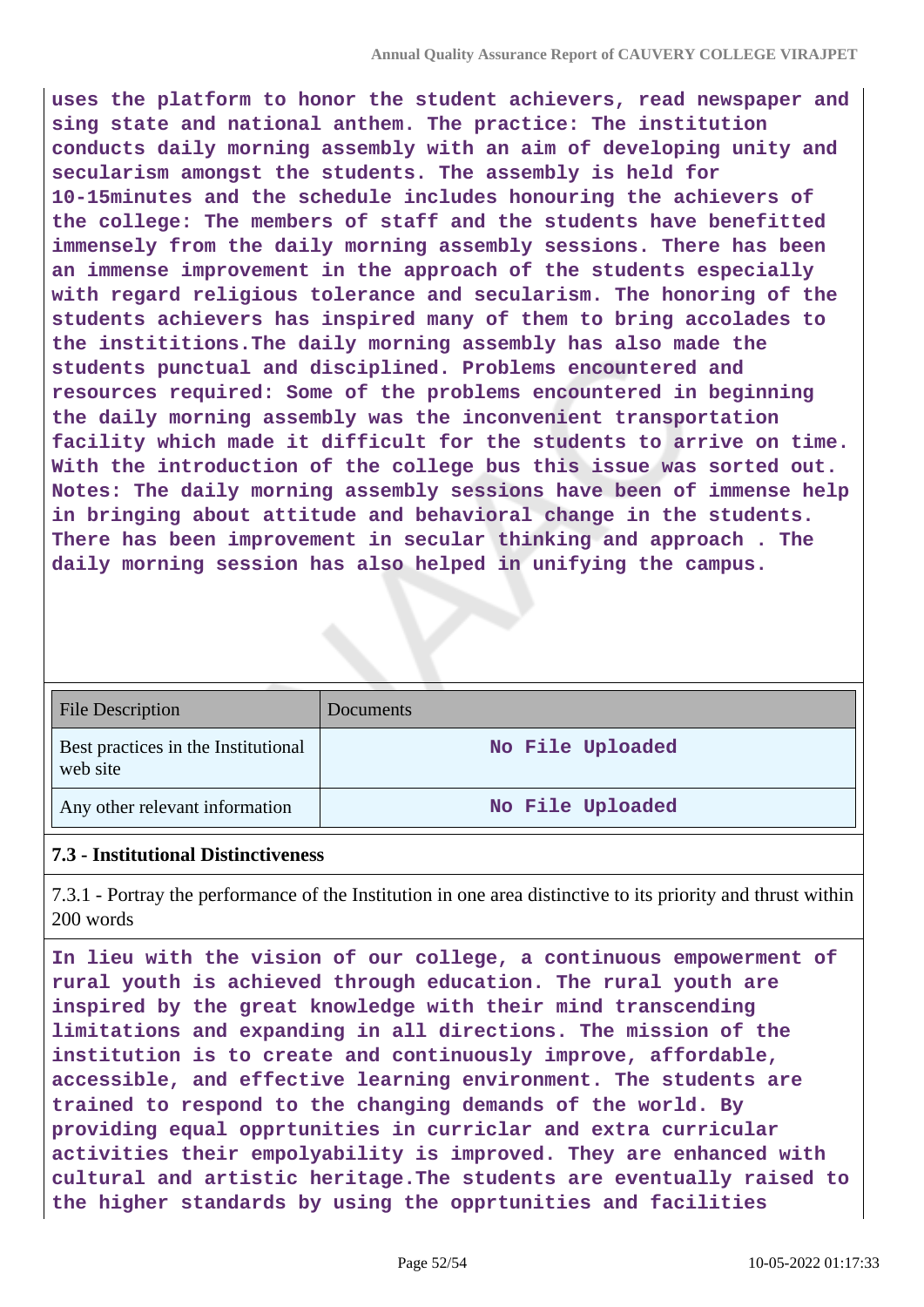# **provided in the college. The institution ensures education for all at an affordable cost.**

| at all allordable cost.                               |                  |
|-------------------------------------------------------|------------------|
| <b>File Description</b>                               | Documents        |
| Appropriate web in the<br>Institutional website       | No File Uploaded |
| Any other relevant information                        | No File Uploaded |
| 7.3.2 - Plan of action for the next academic year     |                  |
| Calander of Event                                     |                  |
| 6-11-2021 College Re-open                             |                  |
| 8-11-2021 Orientation for Iyear                       |                  |
| 24-12-2021- 3-1-2022 Christmas Vacation               |                  |
| 06-01-22 Internal Assessment                          |                  |
| 26-01-2022 Republic day                               |                  |
| 8-3-2022- Womens Day celebration                      |                  |
| 10-3-2022 II internal assessment                      |                  |
| 14-3-2022 Cultural and sports week                    |                  |
| 23-3-2022 Study tour                                  |                  |
| 5-3-2022 I III , V semester class                     |                  |
| 06-03-2022- 10-04-2022 vacation                       |                  |
| 11-04-202 Commencement of III, IV, VI Semestr         |                  |
| 22-4-2022 Inter class literary competition            |                  |
| 26-04-2022 I Internal Assessment                      |                  |
| 13, 14 -05-2022 Cultural competitions for college Day |                  |
| 7,8,9-07-2022- II Internal                            |                  |
| 22-07-2022 Sports day                                 |                  |